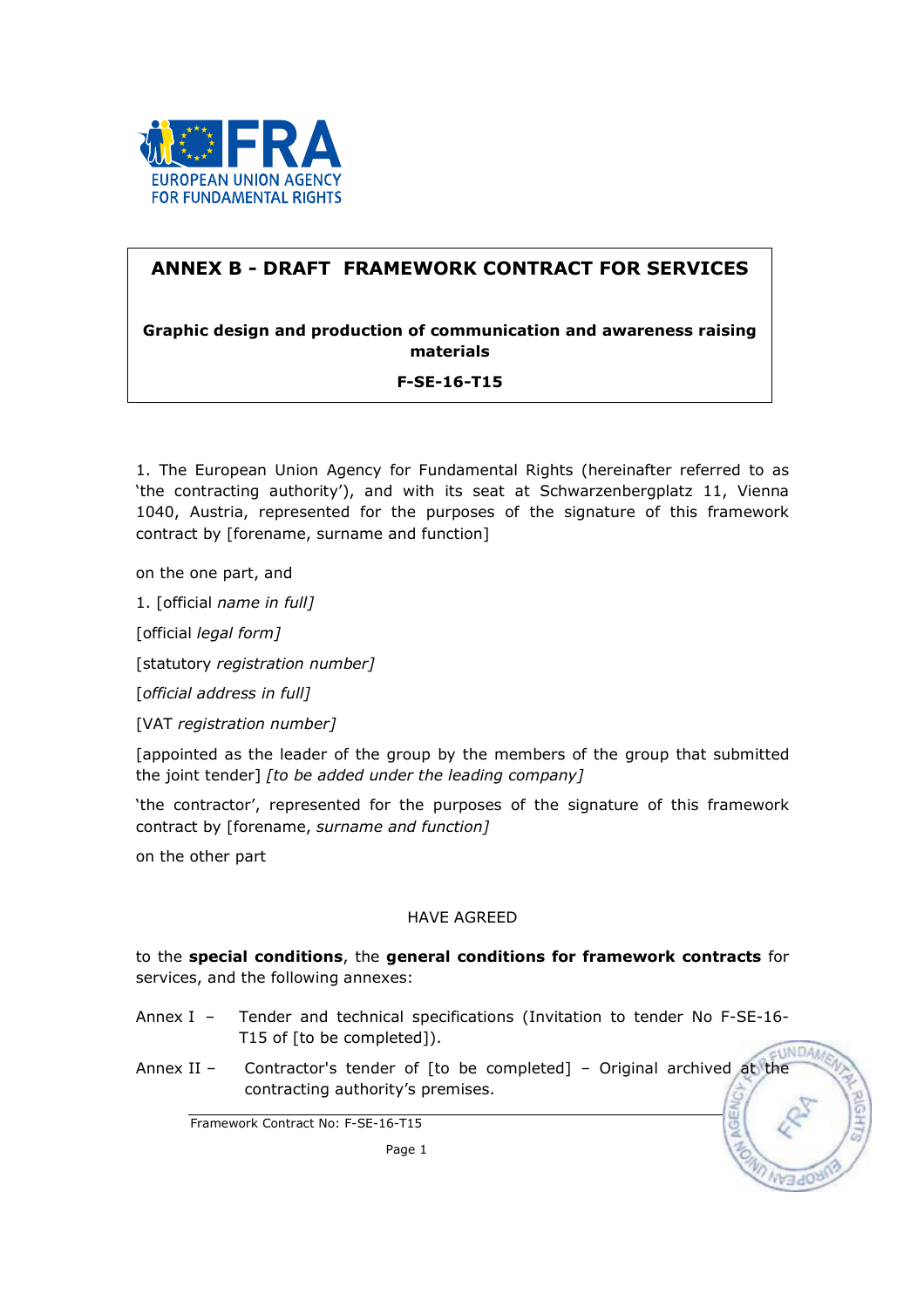

- Annex III Model for order forms and model specific contract
- Annex IV Bank Identification Form and Legal Entities File
- Annex V Power of Attorney
- Annex VI Model of declaration on the list of pre-existing rights

which form an integral part of this framework contract ('the FWC').

This FWC sets out:

- the procedure by which the contracting authority may order services from the contractor;
- the provisions that apply to any specific contract which the contracting authority and the contractor may conclude under this FWC; and
- the obligations of the parties during and after the duration of this FWC.

All documents issued by the contractor (end-user agreements, general terms and conditions, etc.) except its tender are held inapplicable, unless explicitly mentioned in the special conditions of this FWC. In all circumstances, in the event of contradiction between this FWC and documents issued by the contractor, this FWC prevails, regardless of any provision to the contrary in the contractor's documents.

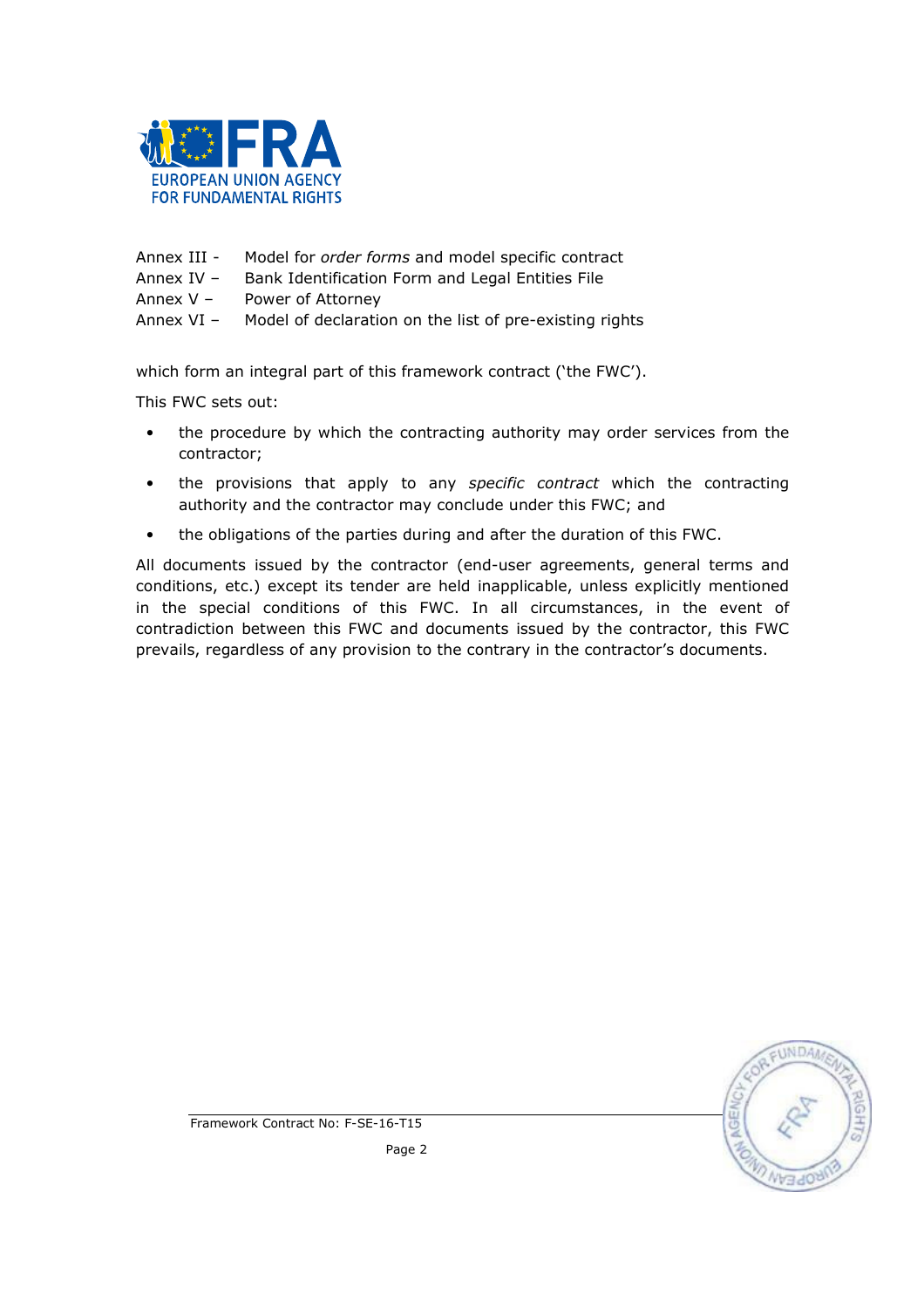

# **Table of contents**

| 1.             |                                                               |  |
|----------------|---------------------------------------------------------------|--|
|                |                                                               |  |
| 1.1            |                                                               |  |
| 1.2            |                                                               |  |
| 1.3            |                                                               |  |
| 1.4            | Appointment of the contractor and implementation of the FWC 6 |  |
| 1.5            |                                                               |  |
| 1.6            |                                                               |  |
| 1 <sub>7</sub> |                                                               |  |
| 1.8            |                                                               |  |
| 1.9            |                                                               |  |
| 1.10           |                                                               |  |
| 1.11           |                                                               |  |
| 1.12           |                                                               |  |
| 1.13           |                                                               |  |
| 1.14           |                                                               |  |
| 1.15           |                                                               |  |
| 1.16           |                                                               |  |
| 1.17           |                                                               |  |
| 1.18           |                                                               |  |
|                |                                                               |  |
|                |                                                               |  |

#### $\overline{2}$ **GENERAL CONDITIONS FOR SERVICE FRAMEWORK CONTRACTS .18**

| 2.1 |                                                              |  |
|-----|--------------------------------------------------------------|--|
| 2.2 | Roles and responsibilities in the event of a joint tender 20 |  |
| 2.3 |                                                              |  |
| 2.4 |                                                              |  |
| 2.5 |                                                              |  |
| 2.6 |                                                              |  |
| 2.7 |                                                              |  |
| 2.8 |                                                              |  |
| 2.9 |                                                              |  |
|     |                                                              |  |
|     |                                                              |  |
|     |                                                              |  |
|     |                                                              |  |
|     |                                                              |  |
|     |                                                              |  |

**UNDA** 

**GLE** 

**NGEA** 

Relis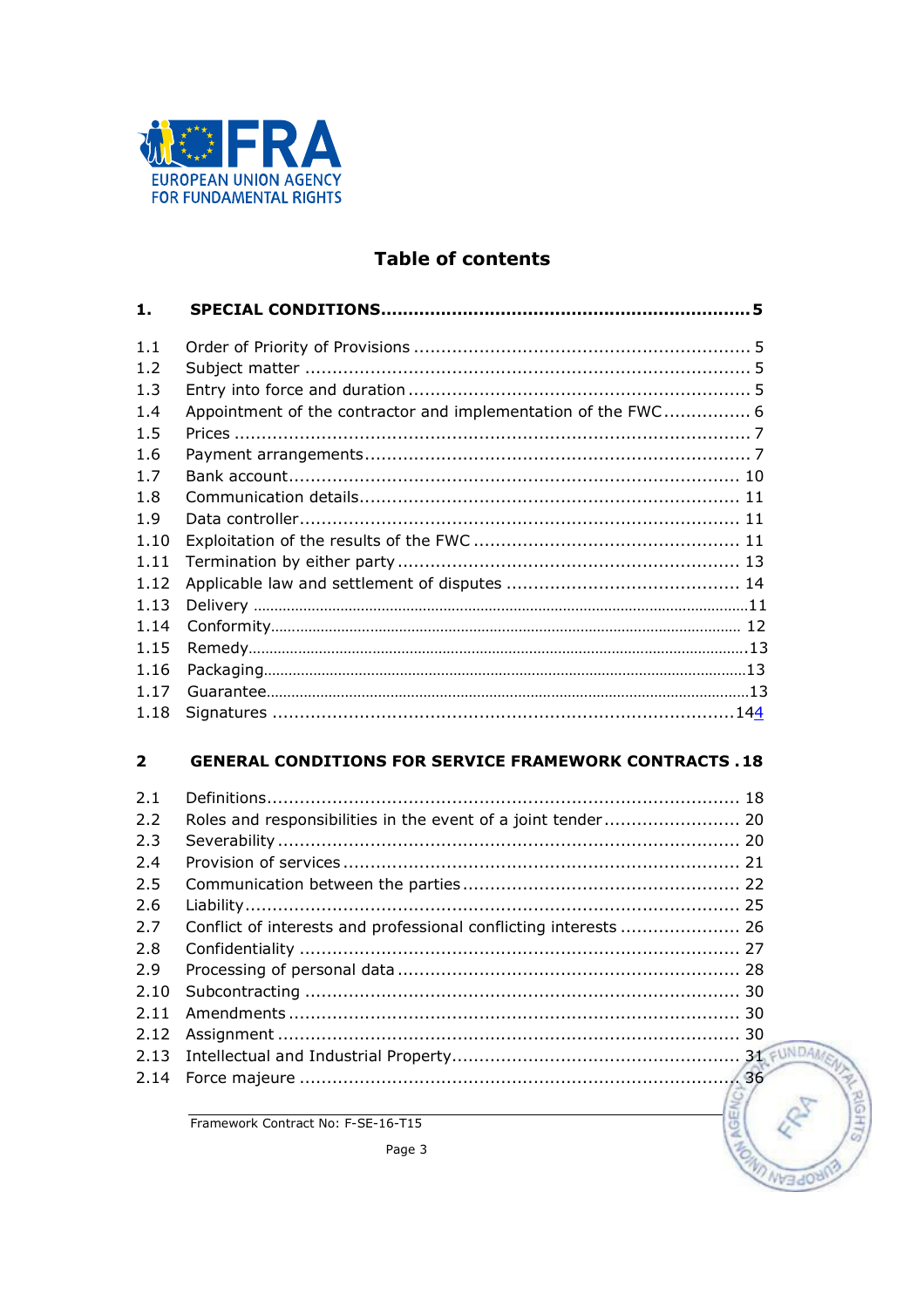

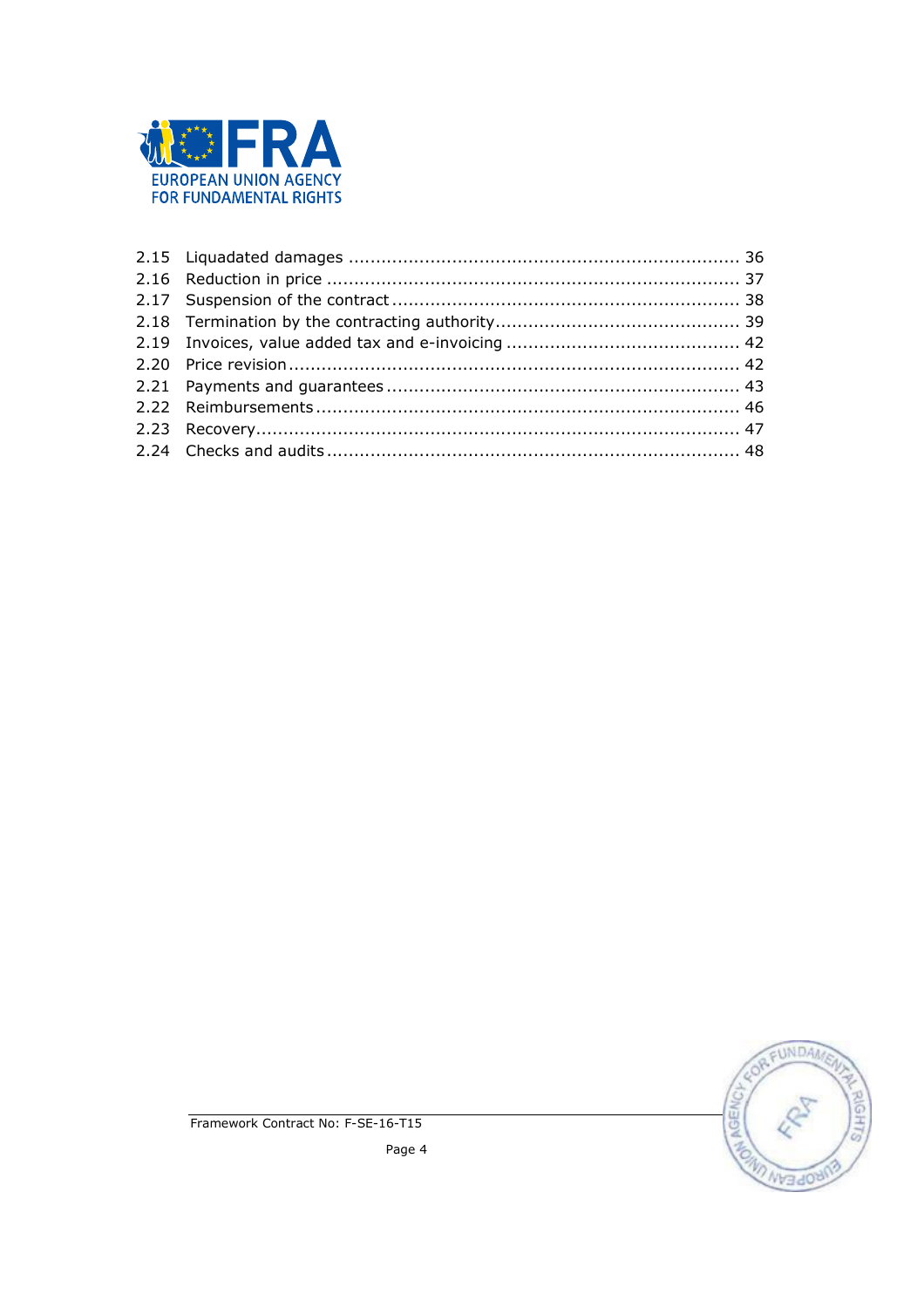

# 1. SPECIAL CONDITIONS

## 1.1 ORDER OF PRIORITY OF PROVISIONS

If there is any conflict between different provisions in this FWC, the following rules must be applied:

- (a) The terms set out in the special conditions take precedence over those in the other parts of the FWC.
- (b) The terms set out in the general conditions take precedence over those in the order form and specific contract (Annex III)
- (c) The terms set out in the order form and specific contract (Annex III) take precedence over those in the other annexes.
- (d) The terms set out in the tender specifications (Annex I) take precedence over those in the tender (Annex II).
- (e) The terms set out in the FWC take precedence over those in the order forms and specific contracts.
- (f) The terms set out in the specific contracts/order forms take precedence over those in the requests for services.
- (g) The terms set out in the requests for services take precedence over those in the specific tenders.

Any reference to *specific contracts* applies also to *order forms*.

#### 1.2 SUBJECT MATTER

The subject matter of the FWC is the provision of Graphic design and production of communication and awareness raising materials to the contracting authority, divided into two (2) lots as follows:

Lot 1 – Graphic design

Lot 2 - Production of communication and awareness raising materials.

## 1.3 ENTRY INTO FORCE AND DURATION

- **1.3.1** The FWC enters into force on the date on which the last party signs it.
- **1.3.2** The *implementation of the FWC* cannot start before its entry into force.
- **1.3.3** The FWC is concluded for a period of one (1) year with effect from the date of its entry into force.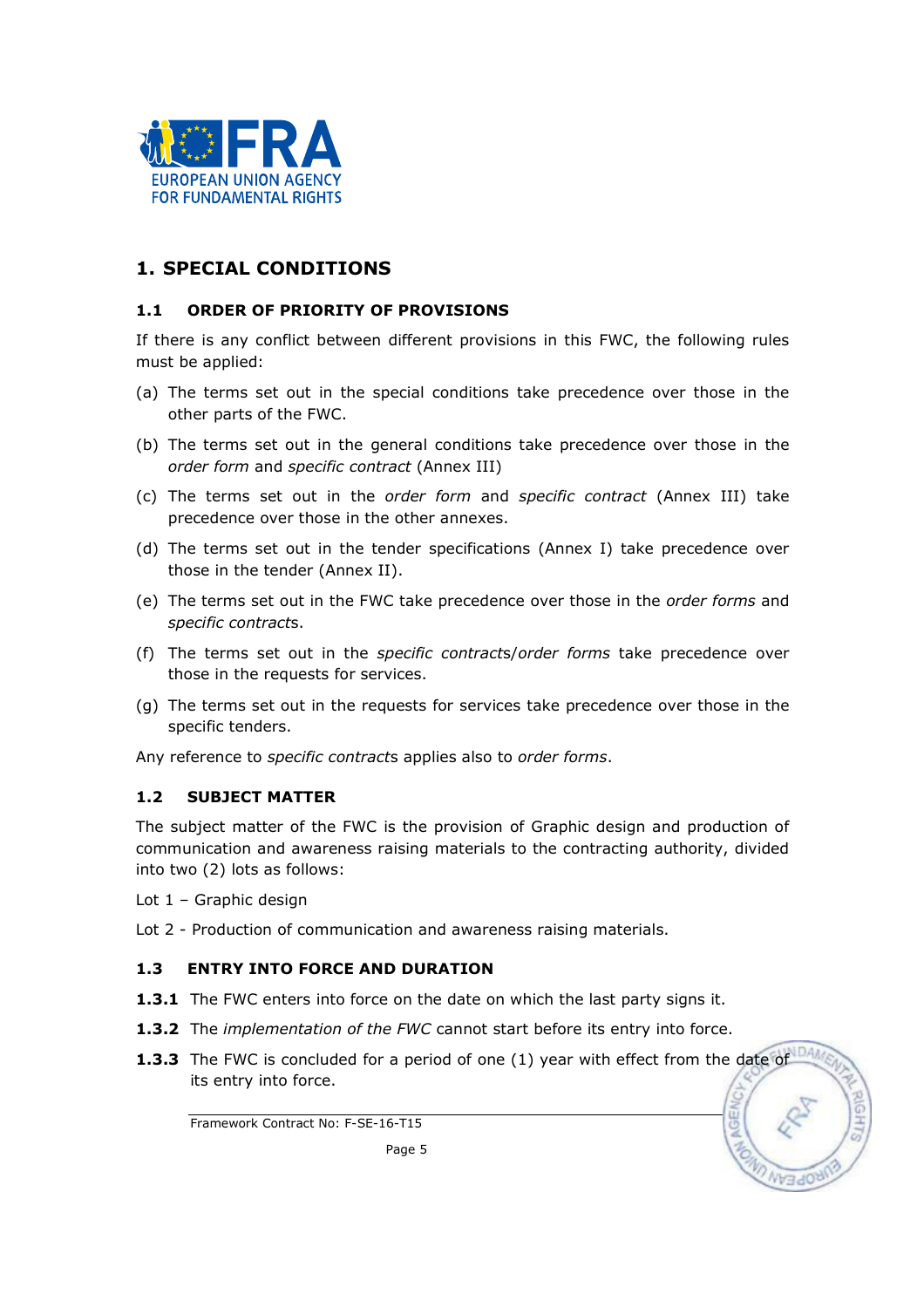

1.3.4 The parties must sign any specific contracts before the FWC expires.

The FWC continues to apply to such *specific contracts* after its expiry. The services relating to such *specific contracts* must be performed no later than six (6) months after the expiry of the FWC.

## 1.3.5 Renewal of the FWC

The FWC is renewed automatically three (3) times for 1 year each, unless one of the parties receives formal notification to the contrary at least three months before the end of the ongoing duration. Renewal does not change or postpone any existing obligations.

#### 1.4 APPOINTMENT OF THE CONTRACTOR AND IMPLEMENTATION OF THE FWC

#### 1.4.1 Appointment of the contractor

The contracting authority appoints the contractor for a multiple FWC in cascade in [to be completed] position.

#### 1.4.2 Period of provision of the services

The period for the provision of the services starts to run either from the date on which the *specific contract* is signed by the last party or from the date indicated in the specific contract.

## 1.4.3 Implementation of multiple FWC in cascade

The framework contract will be mainly implemented by means of order forms. In case more complex services are requested, the contracting authority may decide to use a fixed price specific contract instead of an order form.

Then contracting authority will request services and products by email as described in Annex I.

Order forms or specific contracts will be sent by the contracting authority to the contractor by e-mail. Within five (5) working days, the contractor must either:

- (a) send the order form or specific contract back to the contracting authority signed and dated; or
- (b) send an explanation of why it cannot accept the order.

If the contractor does not accept the order or fails to observe the deadline or if it is in a situation of conflicting interests that may negatively affect the performance of the order form or specific contract (see Article 2.7), the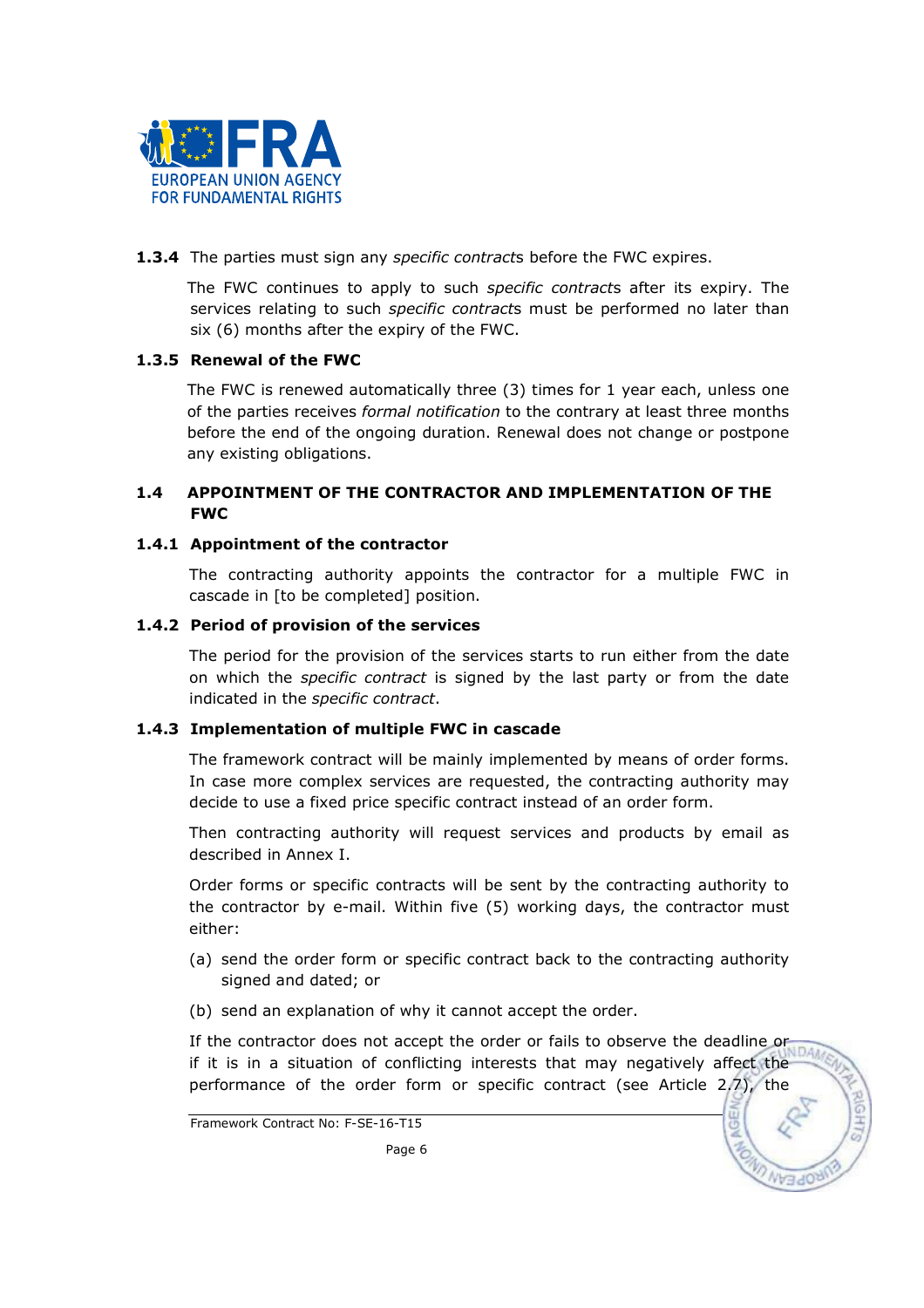

contracting authority may place the order with the next contractor on the cascade.

If the contractor repeatedly refuses to sign order forms or specific contracts or repeatedly fails to send them back on time, the contractor may be considered in breach of its obligations under this FWC as set out in Article 2.18.1 (c).

## 1.5 PRICES

#### 1.5.1 Maximum amount of the FWC and maximum prices

The maximum amount covering all purchases under this FWC all renewals and reimbursement of expenses is EUR [to be completed]. However, this does not bind the contracting authority to purchase for the maximum amount.

The prices of the services are as listed in Annex II.

#### 1.5.2 Price revision index

Price revision is determined by the formula set out in Article 2.20 and using the trend in the harmonised indices of consumer prices (HICP) monetary union index of consumer prices (MUICP) publised for the first time in Eurostat's monthly 'Data in Focus' publication available on the website: http://www.ec.europa.eu/eurostat/.

#### 1.5.3 Reimbursement of expenses

Reimbursement of expenses is not applicable to this FWC.

#### 1.6 PAYMENT ARRANGEMENTS

#### 1.6.1 Pre-financing

Not applicable

l

#### 1.6.2 Interim payment

#### Lot 1: Lot 1 - Graphic design

1. For fixed price specific contracts of an amount greater than EUR 60,000 and where the implementation allows so, the contracting authority may consider interim

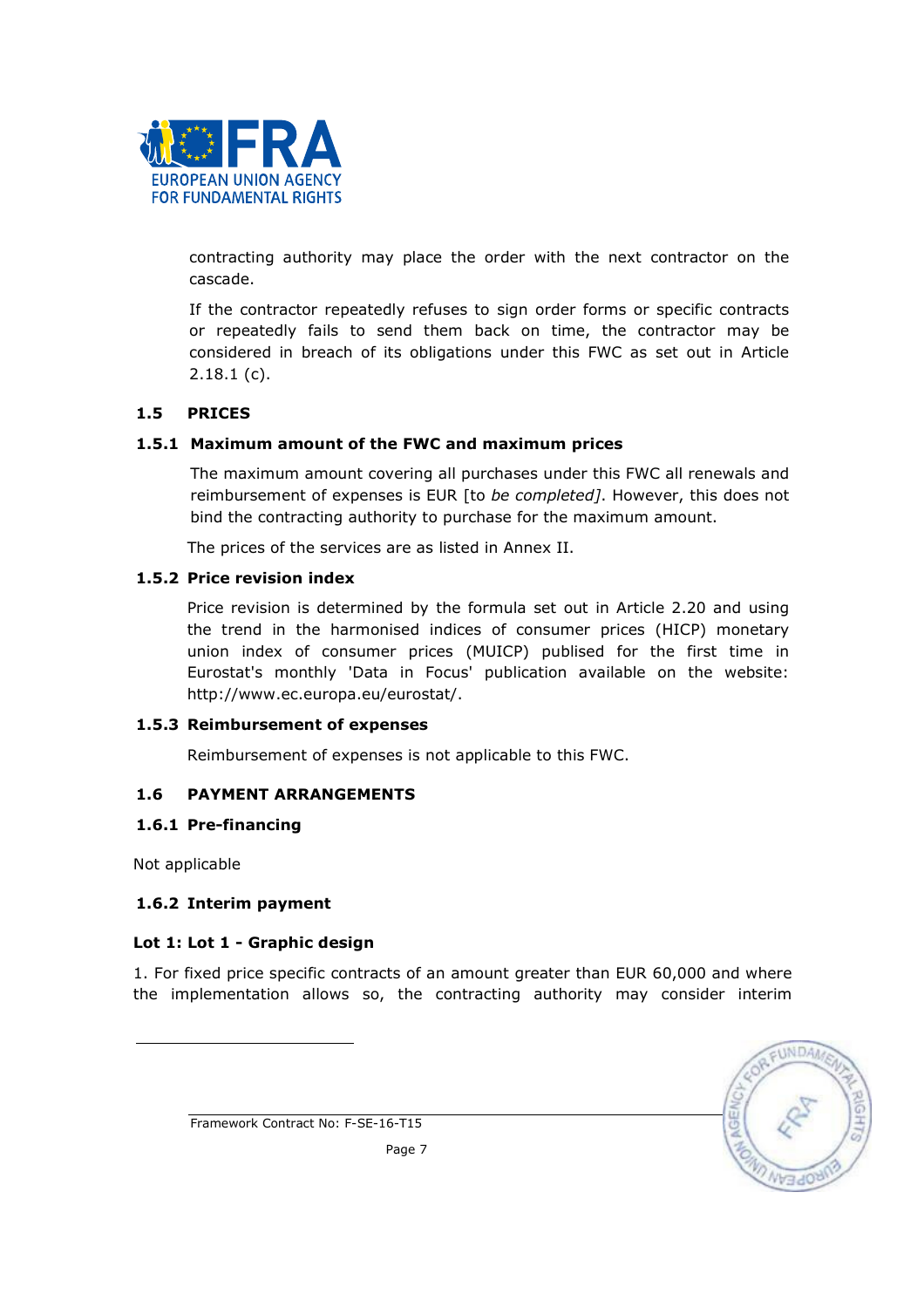

payments. In these cases, the contractor (or leader in the case of a joint tender) may claim an interim payment equal to «lots.interimPaymentPercentagePartA»% of the total price referred to in the relevant specific contract in accordance with Article 2.21.6.

The contractor (or leader in the case of a joint tender) must send an invoice in paper format or via e-PRIOR for the interim payment as provided for in the tender specifications, accompanied by the following:

• a list of all *pre-existing rights* to the results or parts of the results or a declaration stating that there are no such *pre-existing rights*, as provided for in Article 2.13.4;

• when a progress report is foreseen in the specific contract, the relevant progress report or deliverable result or reference to tender specifications or specific contract.

2. When a progress report is foreseen in the specific contract, the contracting authority must approve any submitted documents or deliverables and pay within sixty (60) days from receipt of the invoice. When no progress report is foreseen in the specific contract, the contracting authority must approve any submitted documents or deliverables and pay within thirty (30) days from receipt of the invoice.

3. If the contracting authority has observations to make, it must send them to the contractor (or leader in the case of a joint tender) and suspend the time limit for payment in accordance with Article 2.21.7. The contractor (or leader in the case of a joint tender) has ten (10) days to submit additional information or corrections or a new version of the documents if the contracting authority requires it.

4. The contracting authority must give its approval and pay within the remainder of the time-limit indicated in point (2.) unless it rejects partially or fully the submitted documents or deliverables.

## Lot 2: Lot 2 - Production of communication and awareness raising materials

1. For fixed price specific contracts of an amount greater than EUR 60,000 and where the implementation allows so, the contracting authority may consider interim payments. In these cases, the contractor (or leader in the case of a joint tender) may claim an interim payment equal to «lots.interimPaymentPercentagePartA»% of the total price referred to in the relevant specific contract in accordance with Article 2.21.6.

The contractor (or leader in the case of a joint tender) must send an invoice in paper format or via e-PRIOR for the interim payment as provided for in the tender specifications, accompanied by the following: EUNDA

• a list of all pre-existing rights to the results or parts of the results or a declaration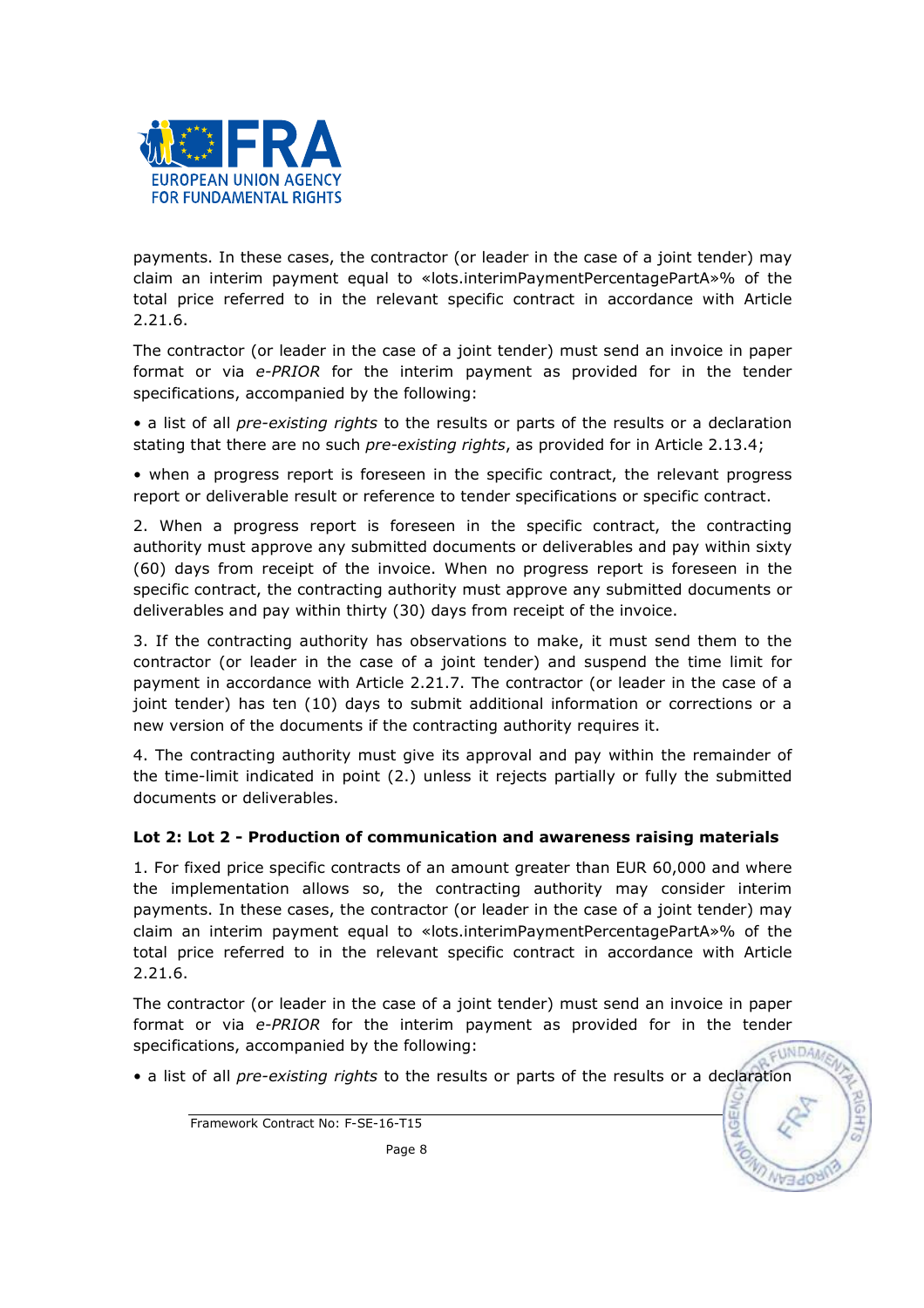

stating that there are no such pre-existing rights, as provided for in Article 2.13.4;

• when a progress report is foreseen in the specific contract, the relevant progress report or deliverable result or reference to tender specifications or specific contract.

2. When a progress report is foreseen in the specific contract, the contracting authority must approve any submitted documents or deliverables and pay within sixty (60) days from receipt of the invoice. When no progress report is foreseen in the specific contract, the contracting authority must approve any submitted documents or deliverables and pay within thirty (30) days from receipt of the invoice.

3. If the contracting authority has observations to make, it must send them to the contractor (or leader in the case of a joint tender) and suspend the time limit for payment in accordance with Article 2.21.7. The contractor (or leader in the case of a joint tender) has ten (10) days to submit additional information or corrections or a new version of the documents if the contracting authority requires it.

4. The contracting authority must give its approval and pay within the remainder of the time-limit indicated in point (2.) unless it rejects partially or fully the submitted documents or deliverables.

## 1.6.3 Payment of the balance

## Lot 1 - Graphic design

1. Payments will be made upon finalisation of the work, provided that the services have been accepted by the contracting authority. The contractor (or leader in the case of a joint tender) may claim the payment of the respective order form or specific contract in accordance with Article 2.21.6.

The contractor (or leader in the case of a joint tender) must send an invoice in paper format or via e-PRIOR for payment of the balance due under an order form or specific contract, as provided for in the tender specifications and accompanied by the proof of acceptance signed by the contracting authority and a list of all *pre-existing rights* to the results or parts of the results or a declaration stating that there are no such preexisting rights, as provided for in Article 2.13.4;

2. The contracting authority must approve any submitted documents or deliverables and pay within thirty (30) days from receipt of the invoice.

3. If the contracting authority has observations to make, it must send them to the contractor (or leader in the case of a joint tender) and suspend the time limit for payment in accordance with Article 2.21.7. The contractor (or leader in the case of a  $DA$ joint tender) has ten (10) days to submit additional information or corrections or a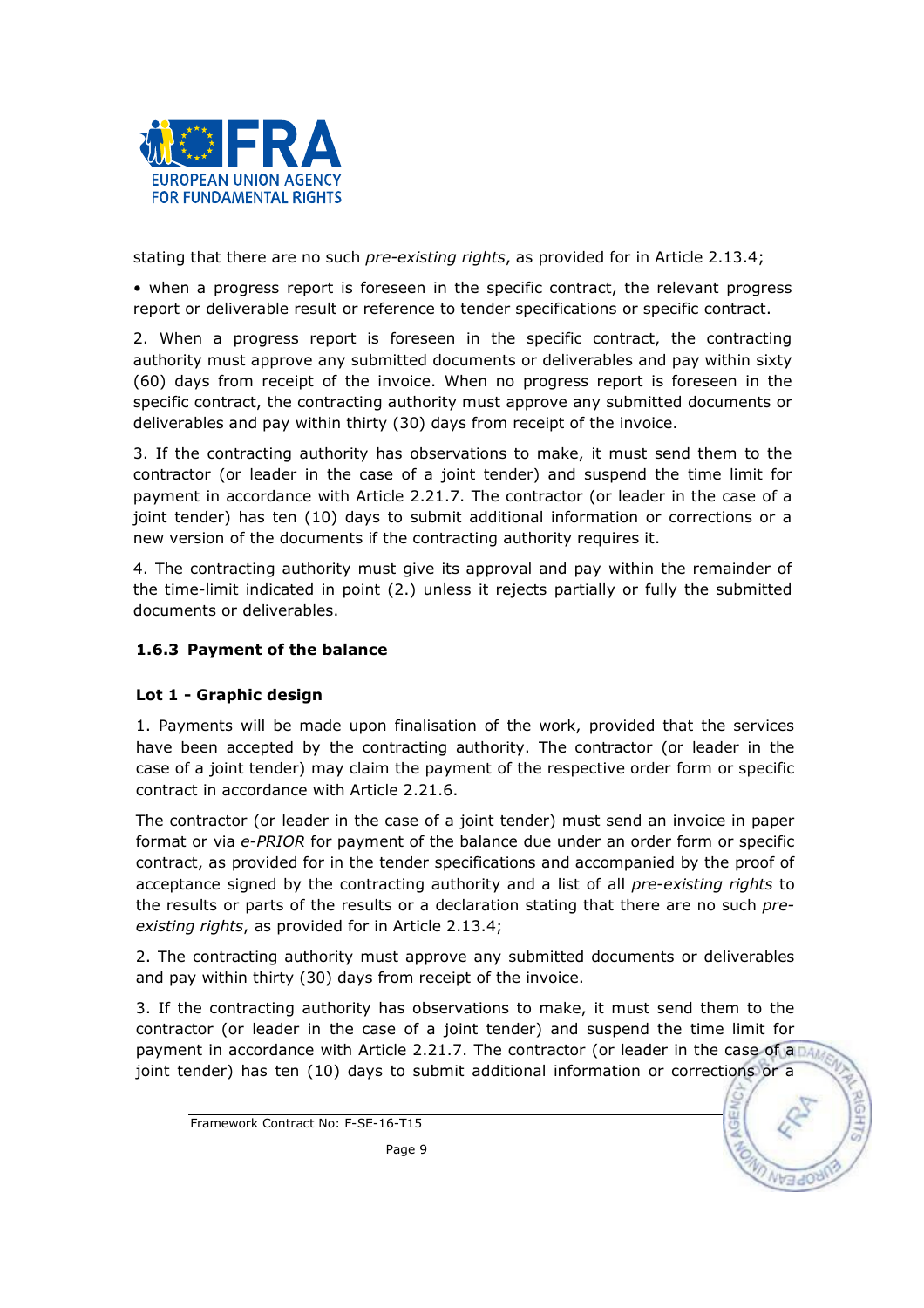

new version of the documents if the contracting authority requires it.

4. The contracting authority must give its approval and pay within the remainder of the time-limit indicated in point (2.) unless it rejects partially or fully the submitted documents or deliverables.

## Lot 2 - Production of communication and awareness raising materials

1. Payments will be made upon finalisation of the work, provided that the services have been accepted by the contracting authority. The contractor (or leader in the case of a joint tender) may claim the payment of the respective order forms or specific contract in accordance with Article 2.21.6.

The contractor (or leader in the case of a joint tender) must send an invoice in paper format or via e-PRIOR for payment of the balance due under order form or specific contract, as provided for in the tender specifications and accompanied by the proof of acceptance signed by the contracting authority.

2. The contracting authority must approve any submitted documents or deliverables and pay within thirty (30) days from receipt of the invoice.

3. If the contracting authority has observations to make, it must send them to the contractor (or leader in the case of a joint tender) and suspend the time limit for payment in accordance with Article 2.21.7. The contractor (or leader in the case of a joint tender) has ten (10) days to submit additional information or corrections or a new version of the documents if the contracting authority requires it.

4. The contracting authority must give its approval and pay within the remainder of the time-limit indicated in point (2.) unless it rejects partially or fully the submitted documents or deliverables.

## 1.6.4 Performance guarantee

Performance guarantee is not applicable to this FWC.

## 1.6.5 Retention money guarantee

Retention money guarantee is not applicable to this FWC.

## 1.7 BANK ACCOUNT

Payments must be made to the contractor (or leader in the case of a joint tender)'s bank account denominated in euro, identified as follows:

**UNDA** 

Name of bank: [to be completed]

Full address of branch: [ to be completed]

Framework Contract No: F-SE-16-T15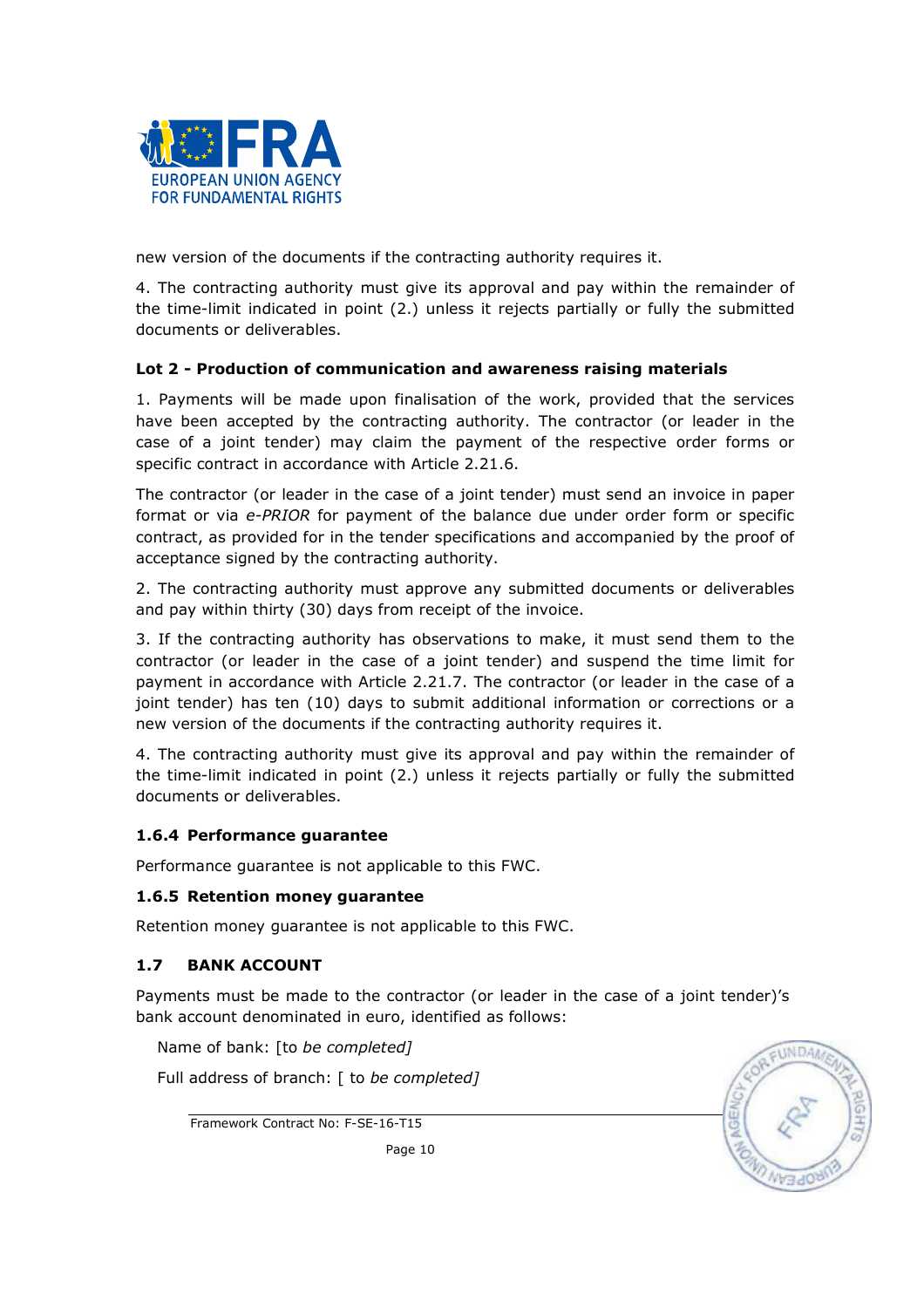

Exact designation of account holder: [ to be completed] Full account number including bank codes: [ to be completed] IBAN code: [ to be completed] BIC code: [ to be completed]

## 1.8 COMMUNICATION DETAILS

For the purpose of this FWC, communication must be sent to the following addresses:

Contracting authority:

European Union Agency for Fundamental Rights to the attention of Mr. Constantinos Manolopoulos Schwarzenbergplatz 11, Vienna 1040, Austria E-mail: procurement@fra.europa.eu

Contractor (or Leader in the case of a joint tender):

Mr/Mrs/Ms [complete]

[Function]

[Company name]

[Official address in full]

[Email]

By derogation from this Article, different contact details for the contracting authority or the contractor may be provided in specific contracts.

## 1.9 DATA CONTROLLER

For the purpose of Article 2.9, the data controller is the Head of the Fundamental Rights Promotion Department.

## 1.10 EXPLOITATION OF THE RESULTS OF THE FWC

## 1.10.1 Detailed list of modes of exploitation of the results

In accordance with Article 2.13.1 whereby the Union acquires ownership of the results as defined in this FWC, including the tender specifications, these results may  $DAB$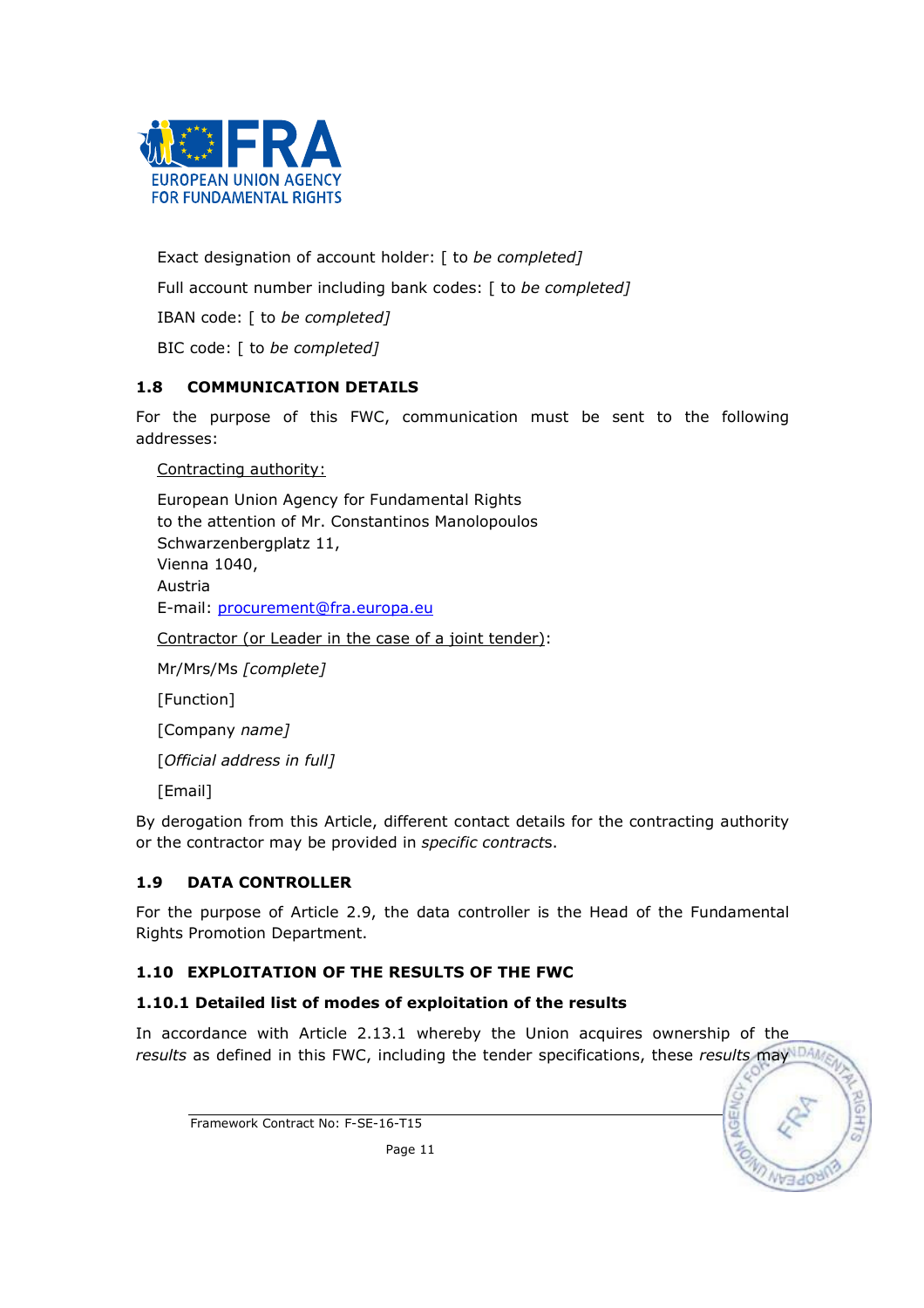

be used by the Union and by the contracting authority for any of the following modes of exploitation:

- (a) use for its own purposes:
	- making available to the staff of the contracting authority;
	- making available to the persons and entities working for the contracting authority or cooperating with it, including contractors, subcontractors whether legal or natural persons, Union institutions, agencies and bodies, Member States' institutions;
	- installing, uploading, processing;
	- arranging, compiling, combining, retrieving;
	- copying, reproducing in whole or in part and in unlimited number of copies.

(b) distribution to the public in hard copies, in electronic or digital format, on the internet including social networks as a downloadable or non-downloadable file;

(c) communication through press information services;

(d) modifications by the contracting authority or by a third party in the name of the contracting authority, including:

- shortening;
- summarising;
- modifying the content, the dimensions;
- making technical changes to the content (necessary correction of technical errors), adding new parts or functionalities, changing functionalities, providing third parties with additional information concerning the result (e.g. source code) with a view to making modifications;
- addition of new elements, paragraphs, titles, leads, bolds, legend, table of content, summary, graphics, subtitles, sound;
- addition of metadata, for text and data-mining purposes; addition of rightmanagement information; addition of technological protection measures;
- preparation in audio form, preparation as a presentation, animation, pictograms story, slide-show, public presentation;
- extracting a part or dividing into parts;
- translating, inserting subtitles, dubbing in different language versions:
	- all official languages of EU;

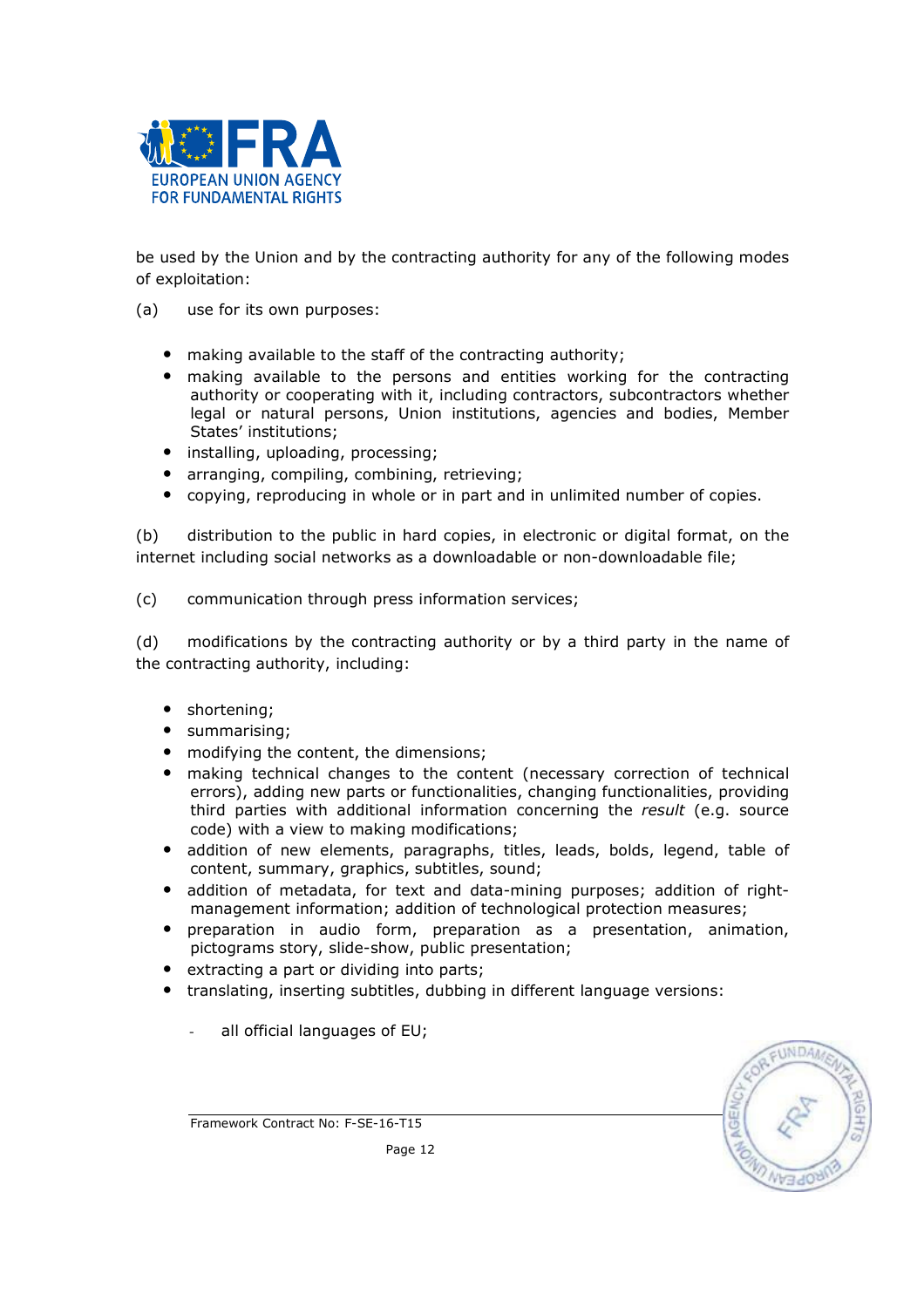

(f) rights to authorise, license, or sub-license in case of licensed  $pre-existing$ rights, the modes of exploitation set out in any of the points (a) to (e) to third parties.

(g) other adaptations which the parties may later agree; in such case, the following rules apply: the contracting authority must consult the contractor. If necessary, the contractor must in turn seek the agreement of any creator or other right holder and must reply to the contracting authority within one month by providing its agreement, including any suggestions of modifications, free of charge. The contractor may refuse the intended modification only if a *creator* can demonstrate that the intended modification may harm his/her honour or reputation, thereby violating his/her moral rights.

The modes of exploitation may be defined in more details in the *specific contract*.

## 1.10.2 Licence or transfer of pre-existing rights

All pre-existing rights incorporated in the results, if any, are licensed to the Union as set out in Article 2.13.2.

## 1.10.3 Provision of list of pre-existing rights and documentary evidence

[Only applicable to Lot 1 – Graphic design]

The contractor must provide the contracting authority with a list of pre-existing rights as set out in Article 2.13.4 together with the invoice for payment of the balance at the latest, following the model of declaration on the list of pre-existing rights provided in Annex V of the contract

## 1.11 TERMINATION BY EITHER PARTY

Either party may terminate the FWC and/or the FWC and specific contracts by sending formal notification to the other party with one month written notice.

If the FWC or a *specific contract* is terminated:

- (a) neither party is entitled to compensation;
- (b) the contractor is entitled to payment only for the services provided before that termination takes effect.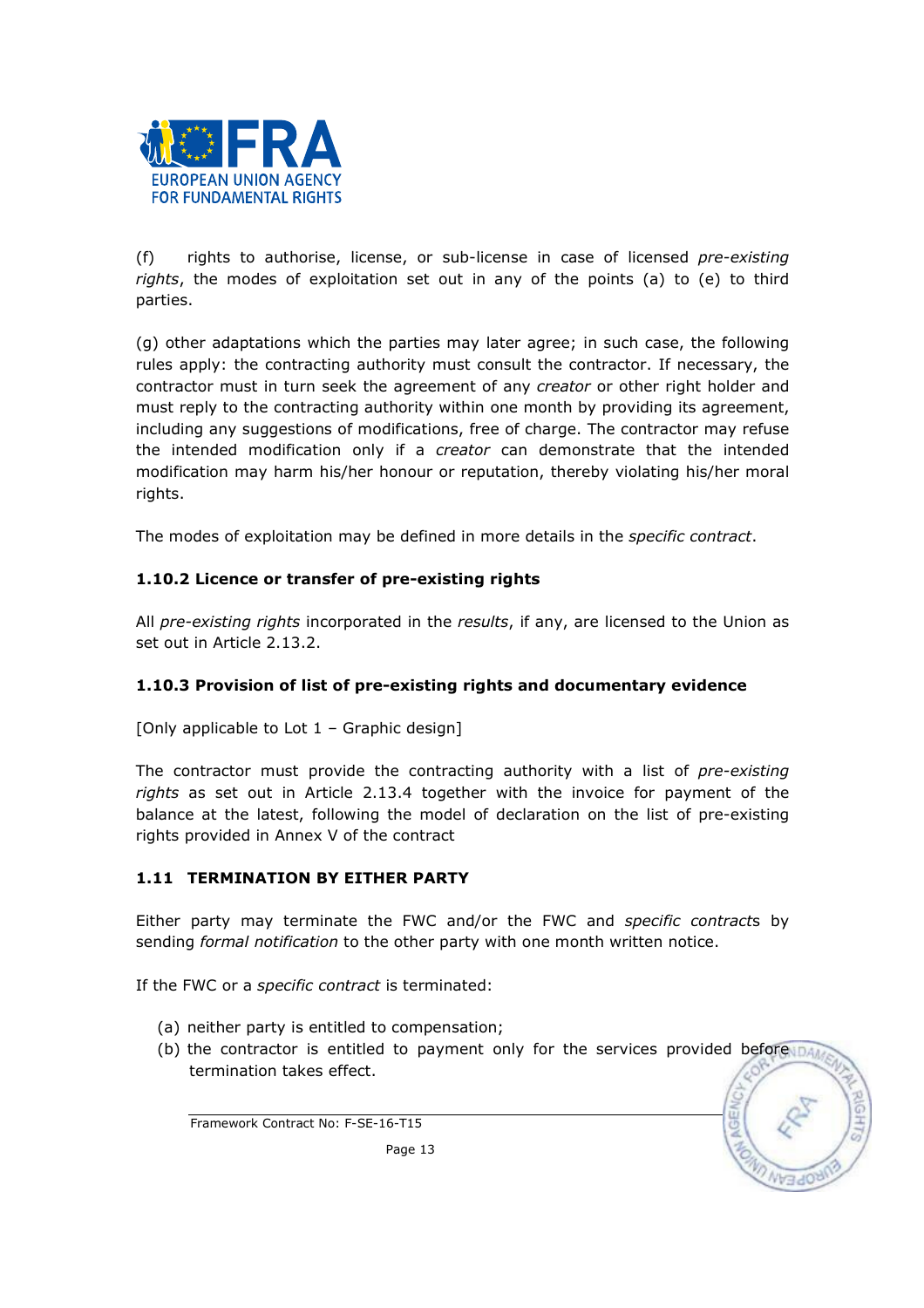

The second, third and fourth paragraphs of Article 2.18.4 apply.

## 1.12 APPLICABLE LAW AND SETTLEMENT OF DISPUTES

- **1.12.1** The FWC is governed by Union law, complemented, where necessary, by the law of Austria.
- **1.12.2** The Court of Justice of the European Union have exclusive jurisdiction over any dispute regarding the interpretation, application or validity of the FWC.

## SPECIAL CLAUSES APPLICABLE TO LOT 2

#### 1.13 DELIVERY

1.13.1 The items and materials under Lot 2 – Production of Communication and Awareness Raising Materials must be delivered with all duties paid (DDP)<sup>2</sup> to the contracting authority's premises at:

Schwarzenbergplatz 11, Vienna 1040 Austria

1.13.2 The contractor must notify the contracting authority of the exact date of delivery with at least the number of days in advance specified in the respective specific contract or order form. Deliveries may be made on any working day during normal working hours, at the agreed place of delivery as stated in the respective specific contract or order form.

1.13.3 The contractor must bear all costs and risks involved in delivering the supplies to the place of delivery.

1.13.4 Consignment note

l

Each delivery must be accompanied by a consignment note in duplicate, duly signed and dated by the contractor or its carrier, giving the specific contract or order form number and particulars of the supplies delivered. One copy of the consignment note must be countersigned by the contracting authority and returned to the contractor or to its carrier.

**UNDAA** 

<sup>&</sup>lt;sup>2</sup> Duty Delivered Paid Incoterms 2010 of the International Chamber of Commerce. This terms are available for sale on the website http://www.iccwbo.org/incoterms/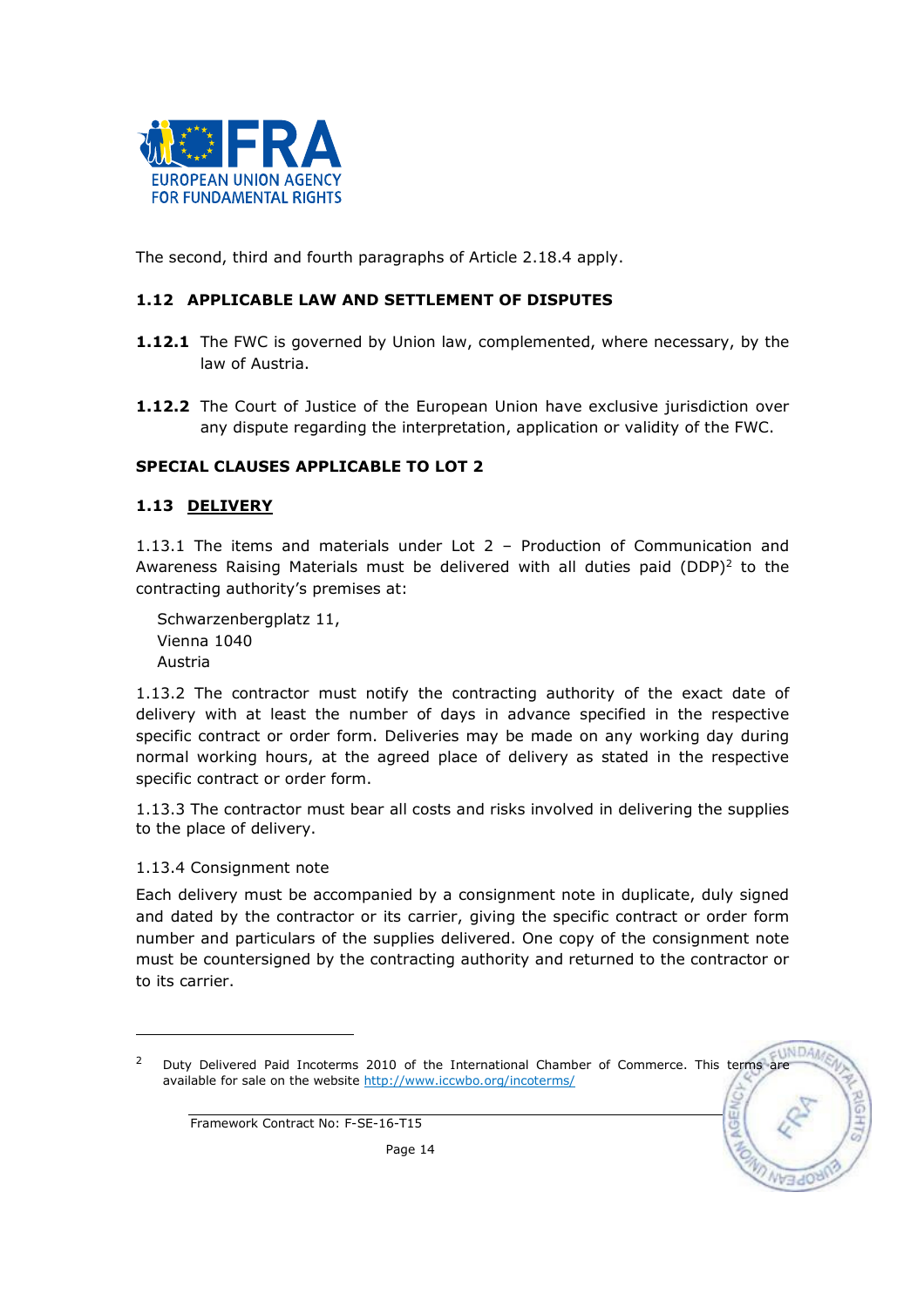

Signature of the consignment note by the contracting authority is simply an acknowledgment of the fact that the delivery took place and in no way implies conformity of the supplies with the specific contract. Conformity of the supplies delivered must be evidenced by the signature of a document accepting the supplies to this effect by the contracting authority no later than one month after the date of delivery, unless otherwise specified in the specific contract or order form.

Conformity must be declared only where the conditions laid down in the FWC and in the specific contract or order form are satisfied and the supplies conform to the tender specifications.

If, for reasons attributable to the contractor, the contracting authority is unable to accept the supplies, the contractor must be notified in writing at the latest by the deadline for conformity.

## 1.14 CONFORMITY

The items and materials delivered by the contractor to the contracting authority must be in conformity in quantity, quality, price and packaging with the FWC and the relevant specific contract or order form.

They must:

- (a) correspond to the description given in the tender specifications and possess the characteristics of the supplies provided by the contractor to the contracting authority as a sample or model;
- (b) be fit for any specific purpose required of them by the contracting authority and made known to the contractor at the time of conclusion of this FWC and accepted by the contractor;
- (c) be fit for the purposes for which supplies of the same type are normally used;
- (d) demonstrate the high quality standards and performance which are normal in supplies of the same type and which the contracting authority can reasonably expect, given the nature of the supplies and taking into account any public statements on the specific characteristics of the supplies made by the contractor, the producer or its representative, particularly in advertising or on labelling; in accordance with the state of the art in the industry and the provisions of this FWC, in particular the tender specifications and the terms of its tender.
- (e) be packaged according to the usual method for supplies of the same type or, DA failing this, in a way designed to preserve and protect them.

Framework Contract No: F-SE-16-T15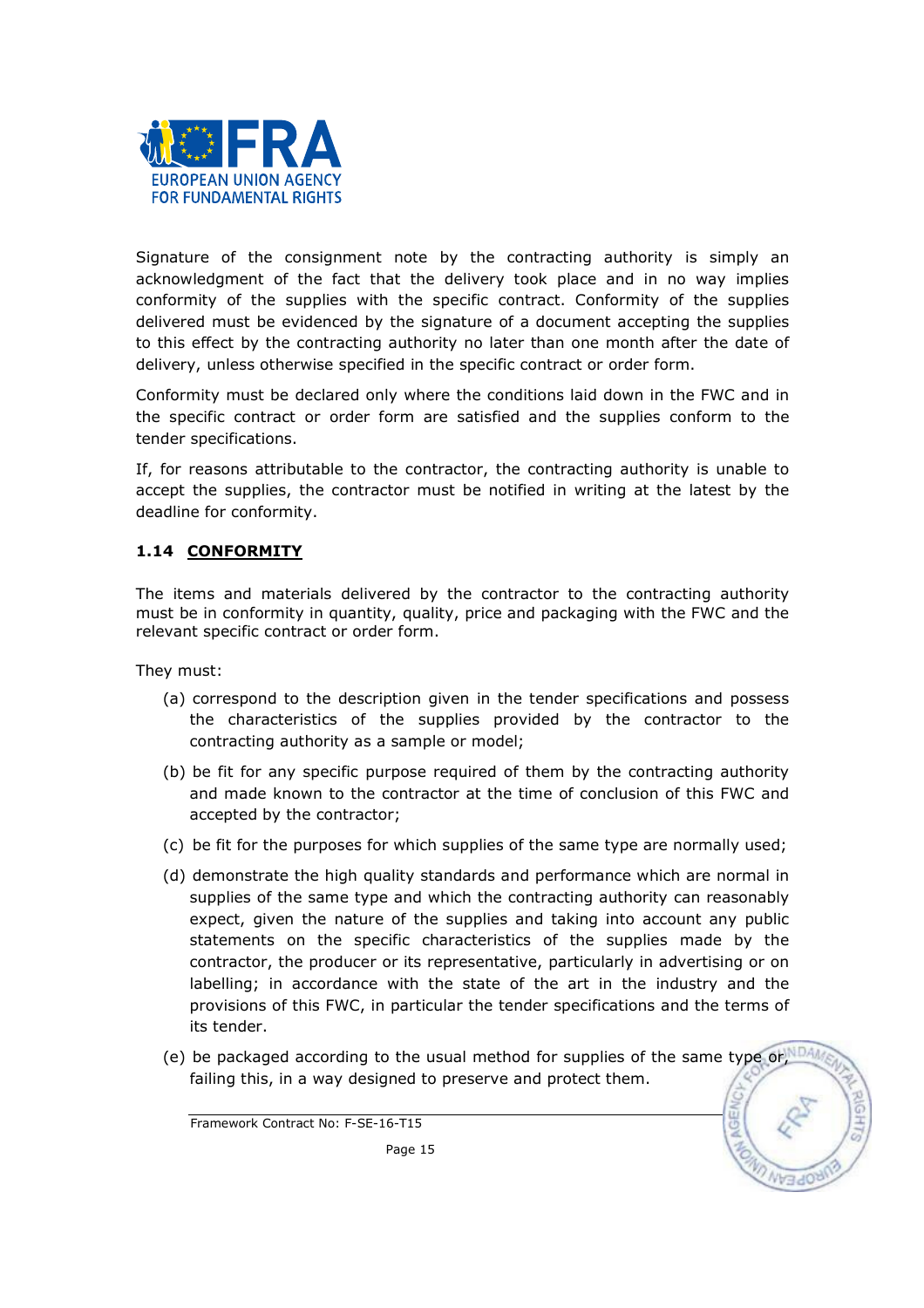

## 1.15 REMEDY

The contractor must be liable to the contracting authority for any lack of conformity which exists at the time the supplies are verified.

In case of lack of conformity, without prejudice to Article 2.15 on liquidated damages applicable to the total price of the supplies concerned, the contracting authority is entitled:

- (a)either to have the supplies brought into conformity, free of charge, by repair or replacement;
- (b)or to have an appropriate reduction made in the price.

Any repair or replacement must be completed within a reasonable time and without any significant inconvenience to the contracting authority, taking account of the nature of the supplies and the purpose for which they are required by the contracting authority.

The term 'free of charge' in paragraph (a) refers to the costs incurred to bring the supplies into conformity, particularly the cost of postage, labour and materials.

#### 1.16 PACKAGING

The supplies must be packaged in strong boxes or crates or in any other way that ensures that the contents remain intact and prevents damage or deterioration. Packaging, pallets, etc., including contents, must not weigh more than 500 kg.

Unless otherwise specified in the respective specific contract or order form, pallets must be considered as one-way packaging and must not be returned. Each box must be clearly labelled with the following information:

- Name of contracting authority and address for delivery;
- name of contractor;
- description of contents;
- date of delivery;
- number and date of specific contract or order form;
- EC code number of article.

All items and material produced under the FWC must meet European Union quality, safety and environmental standards. In case of non-conformity with European Union safety and environmental standards, article 1.15 shall apply.

## 1.17 GUARANTEE

The supplies must be guaranteed against all defects in manufacture or materials for six months from the date of delivery, unless provision is made for a longer period in  $\overline{\text{max}}$ the respective specific contract or order form.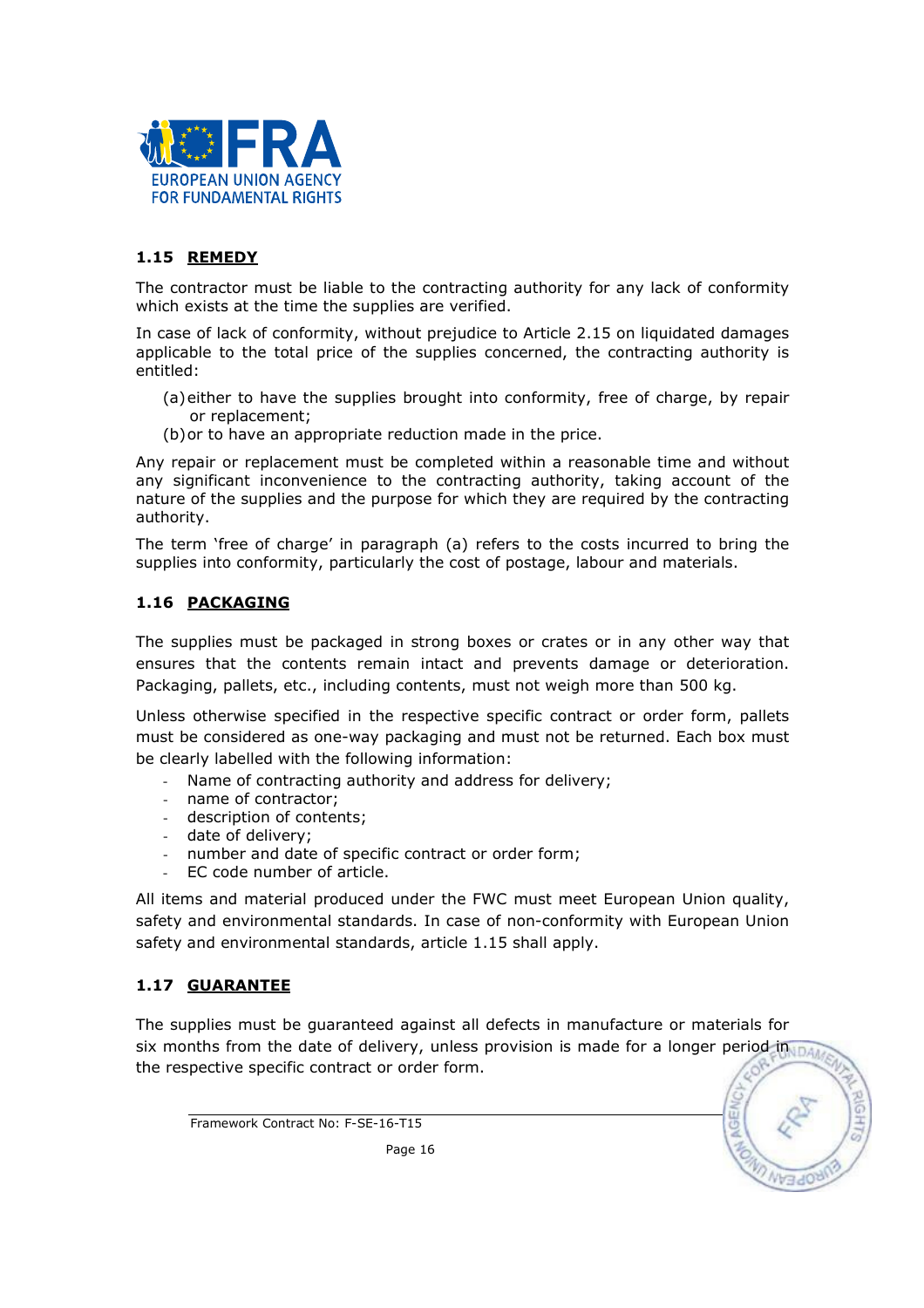

The contractor must guarantee that any permits and licences required for manufacturing and selling the supplies have been obtained.

The contractor must replace at its own expense, within a reasonable time limit to be determined by agreement between the parties, any items which become damaged or defective in the course of normal use during the guarantee period.

The contractor is responsible for any conformity defect which exists at the time of delivery, even if this defect does not appear until a later date.

The contractor is also responsible for any conformity defect which occurs after delivery and is ascribable to non-compliance with its obligations, including failure to provide a guarantee that, for a certain period, supplies used for the purposes for which they are normally used or for a specific purpose will preserve their qualities or characteristics as specified.

If part of an item is replaced, the replacement part must be guaranteed under the same terms and conditions for a further period of the same duration as that specified above.

If a defect is found to originate in a systematic flaw in design, the contractor must replace or modify all identical parts incorporated in the other supplies that are part of the order, even though they may not have been the cause of any incident. In this case, the guarantee period must be extended as stated above.

## 1.18 SIGNATURES

| For the contractor,                  | For the contracting authority,    |
|--------------------------------------|-----------------------------------|
| [name]                               | [name]                            |
| [function]                           | [function]                        |
|                                      |                                   |
| Done at __________, date:___________ | Done at Vienna, date: ___________ |
| In duplicate in English.             |                                   |
|                                      |                                   |
| Framework Contract No: F-SE-16-T15   |                                   |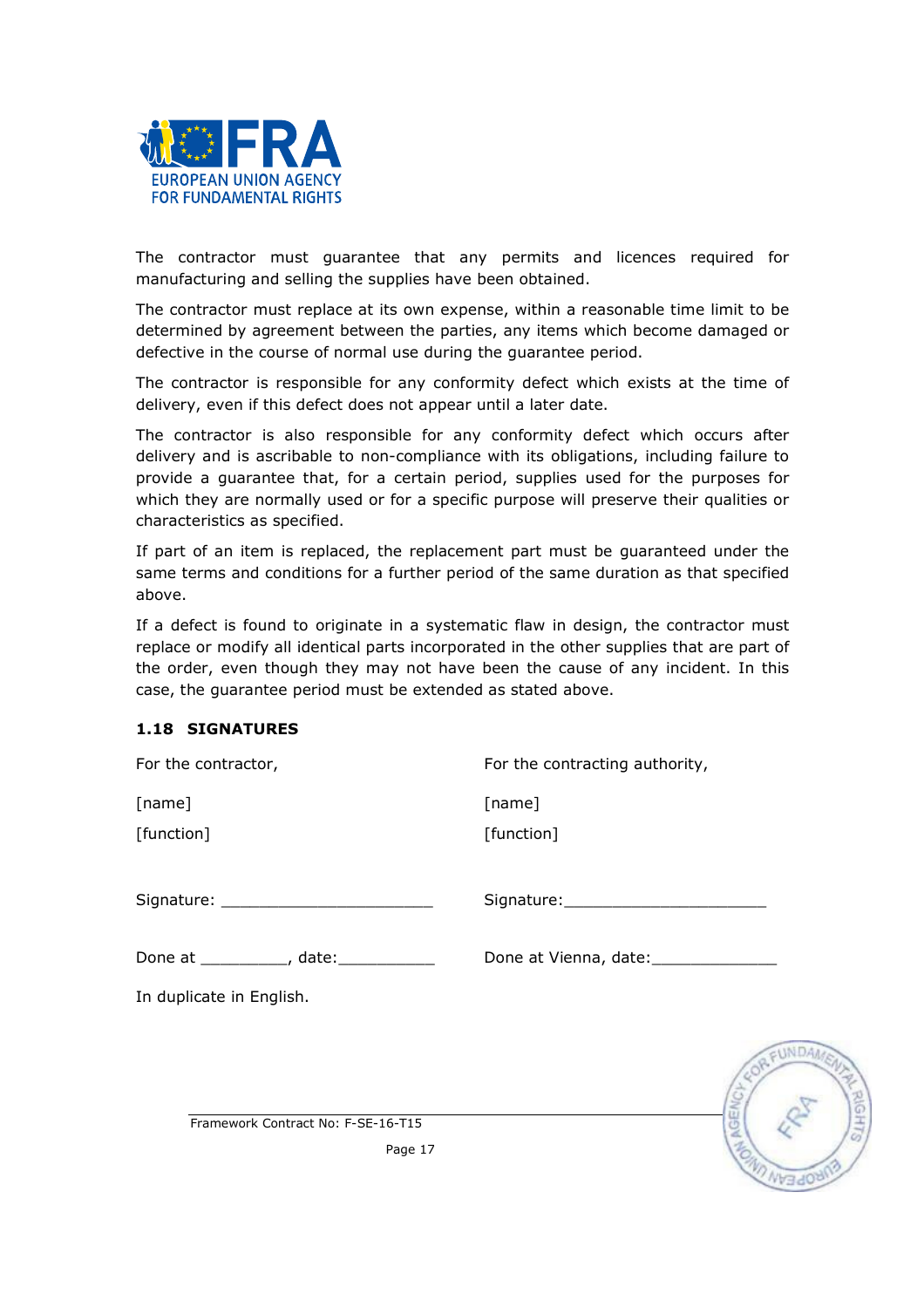

# 2 GENERAL CONDITIONS FOR SERVICE FRAMEWORK **CONTRACTS**

## 2.1 DEFINITIONS

For the purpose of this FWC, the following definitions (indicated in italics in the text) apply:

'Back office': the internal system(s) used by the parties to process electronic invoices;

'Confidential information or document': any information or document received by either party from the other or accessed by either party in the context of the implementation of the FWC, that any of the parties has identified in writing as confidential. It may not include information that is publicly available;

'Conflict of interest': a situation where the impartial and objective *implementation* of the FWC by the contractor is compromised for reasons involving family, emotional life, political or national affinity, economic interest, or any other shared interest with the contracting authority or any third party related to the subject matter of the FWC;

'Creator': means any natural person who contributes to the production of the result;

'EDI message' (electronic data interchange): a message created and exchanged through the electronic transfer, from computer to computer, of commercial and administrative data using an agreed standard;

'e-PRIOR': the service-oriented communication platform that provides a series of web services and allows the exchange of standardised electronic messages and documents between the parties. This is done either through web services, with a machine-to-machine connection between the parties' back office systems (EDI messages), or through a web application (the supplier portal). The Platform may be used to exchange electronic documents (e-documents) such as electronic requests for services, electronic specific contracts, electronic acceptance of services and electronic invoices between the parties. Technical specifications (i.e. the interface control document), details on access and user manuals are available at the following website:

http://ec.europa.eu/dgs/informatics/supplier\_portal/documentation/documentation\_ en.htm

**'Force majeure'**: any unforeseeable, exceptional situation or event beyond the DAM control of the parties that prevents either of them from fulfilling any of their obligations under the FWC. The situation or event must not be attributable to error

Framework Contract No: F-SE-16-T15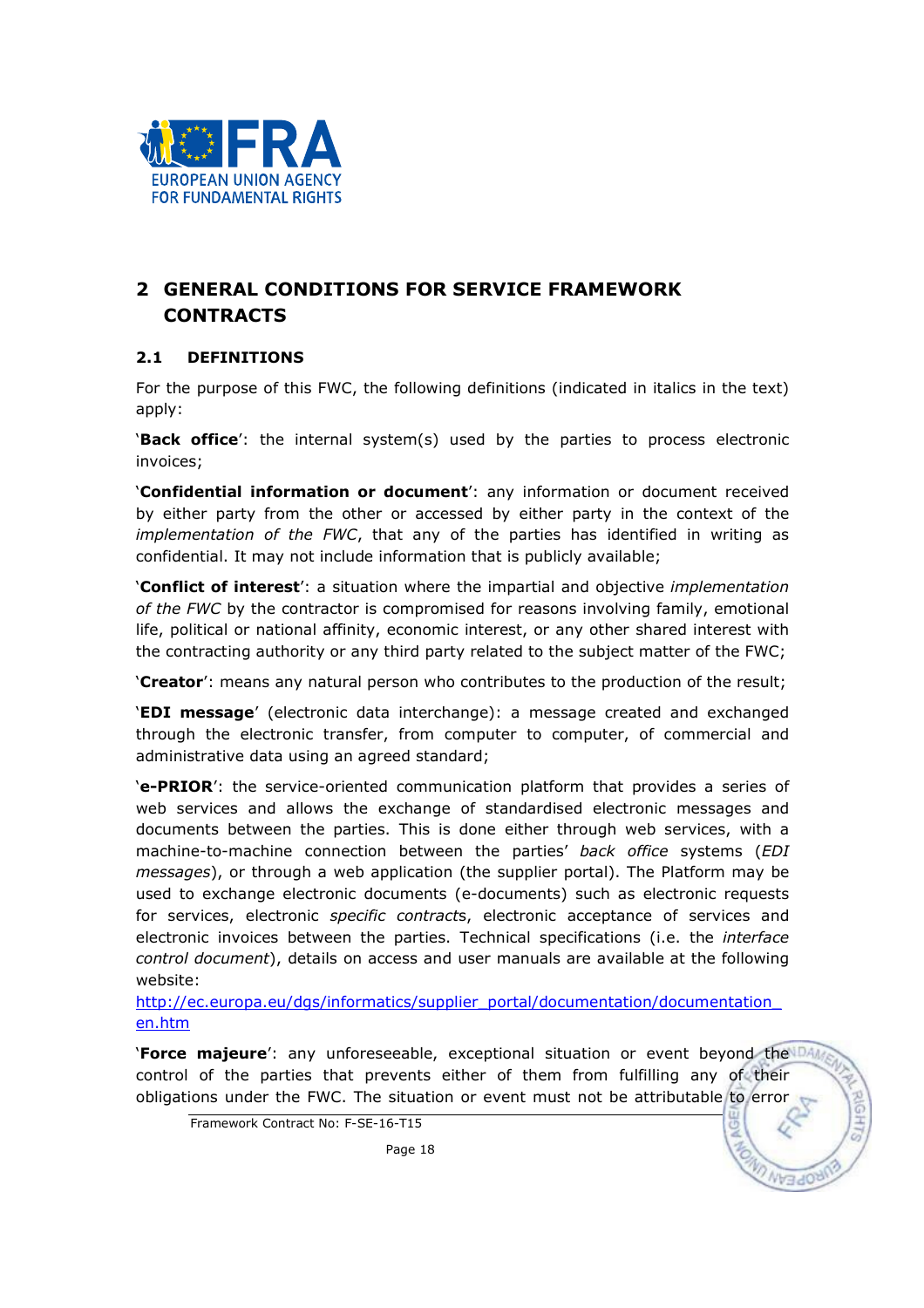

or negligence on the part of the parties or on the part of the subcontractors and must prove to be inevitable despite their exercising due diligence. Defaults of service, defects in equipment or material or delays in making them available, labour disputes, strikes and financial difficulties may not be invoked as *force majeure*, unless they stem directly from a relevant case of force majeure;

'Formal notification' (or 'formally notify'): form of communication between the parties made in writing by mail or email, which provides the sender with compelling evidence that the message was delivered to the specified recipient;

'Fraud': any intentional act or omission affecting the Union's financial interests relating to the use or presentation of false, incorrect or incomplete statements or documents or to non-disclosure of information in violation of a specific obligation;

**Implementation of the FWC':** the purchase of services envisaged in the FWC through the signature and performance of specific contracts;

**Interface control document**': the quideline document which lays down the technical specifications, message standards, security standards, checks of syntax and semantics, etc. to facilitate machine-to-machine connection. This document is updated on a regular basis;

**Irregularity**': any infringement of a provision of Union law resulting from an act or omission by an economic operator, which has, or would have, the effect of prejudicing the Union's budget.

'Notification' (or 'notify'): form of communication between the parties made in writing including by electronic means;

**'Order form'**: a simplified form of specific contract by which the contracting authority orders services under this FWC;

'Performance of a *specific contract'*: the execution of tasks and delivery of the purchased services by the contractor to the contracting authority;

'Personnel': persons employed directly or indirectly or contracted by the contractor to implement the FWC;

'Pre-existing material': any material, document, technology or know-how which exists prior to the contractor using it for the production of a result in the implementation of the FWC;

'Pre-existing right': any industrial and intellectual property right on *pre-existing* material; it may consist in a right of ownership, a licence right and/or right of usesnate belonging to the contractor, the creator, the contracting authority as well as to any other third parties;

Framework Contract No: F-SE-16-T15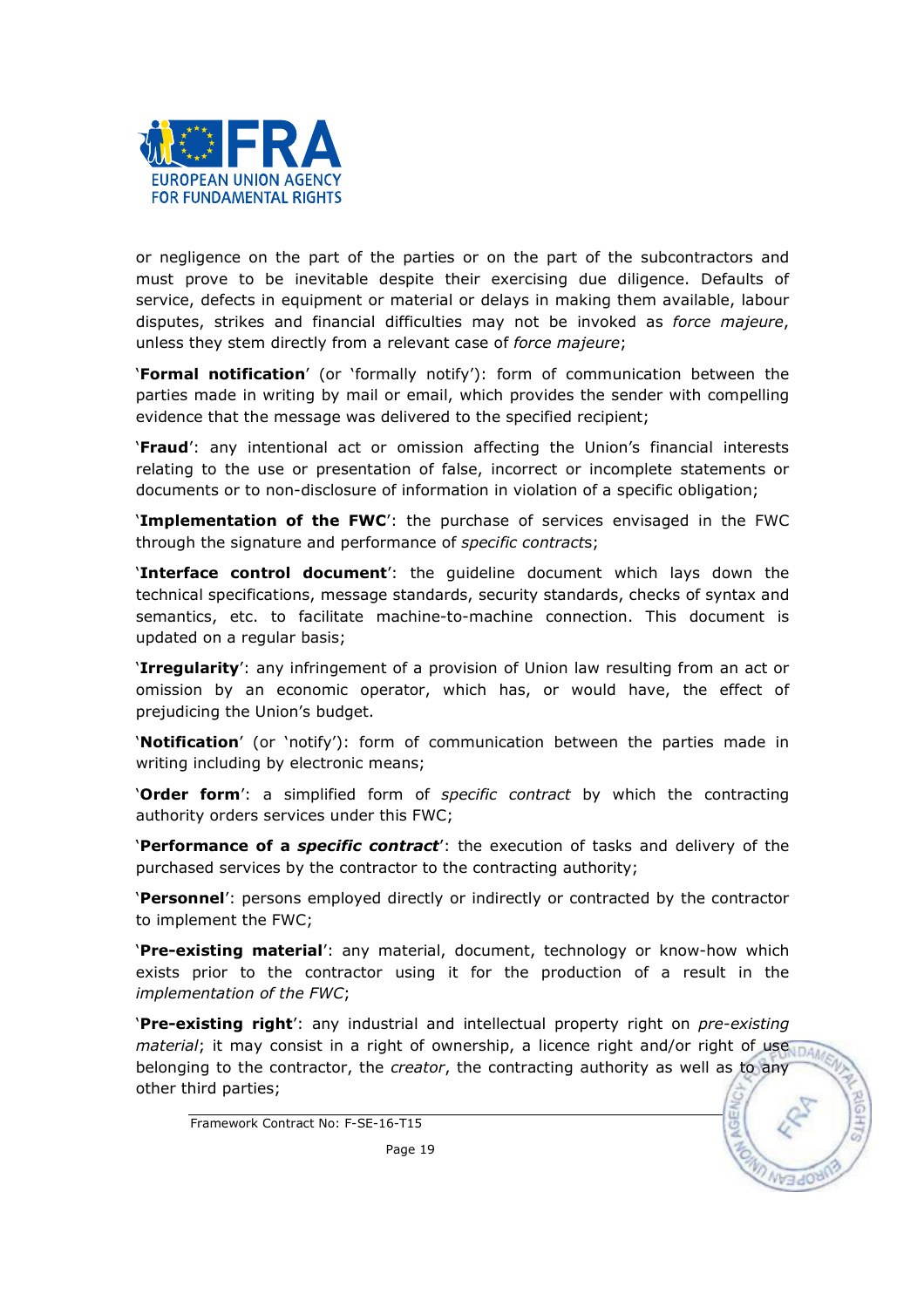

'Professional conflicting interest': a situation in which the contractor's previous or ongoing professional activities affect its capacity to implement the FWC or to perform a specific contract to an appropriate quality standard.

'Related person': any person who has the power to represent the contractor or to take decisions on its behalf;

'Request for services': a document from the contracting authority requesting that the contractors in a multiple FWC provide a specific tender for services whose terms are not entirely defined under the FWC;

'Result': any intended outcome of the *implementation of the FWC*, whatever its form or nature, which is delivered and finally or partially approved by the contracting authority. A result may be further defined in this FWC as a deliverable. A result may, in addition to materials produced by the contractor or at its request, also include preexisting materials;

'Specific contract': a contract implementing the FWC and specifying details of a service to be provided;

**Substantial error**': any infringement of a contract provision resulting from an act or omission, which causes or might cause a loss to the Union's budget.

**'Supplier portal'**: the e-PRIOR portal, which allows the contractor to exchange electronic business documents, such as invoices, through a graphical user interface; its main features can be found in the supplier portal overview document available on:

http://ec.europa.eu/dgs/informatics/supplier\_portal/doc/um\_supplier\_portal\_overvie w.pdf

## 2.2 ROLES AND RESPONSIBILITIES IN THE EVENT OF A JOINT TENDER

In the event of a joint tender submitted by a group of economic operators and where the group does not have legal personality or legal capacity, one member of the group is appointed as leader of the group.

## 2.3 SEVERABILITY

Each provision of this FWC is severable and distinct from the others. If a provision is or becomes illegal, invalid or unenforceable to any extent, it must be severed from the remainder of the FWC. This does not affect the legality, validity or enforceability of any other provisions of the FWC, which continue in full force and effect. The illegal, invalid or unenforceable provision must be replaced by a legal, valid and  $\mathbb{R}^n$ enforceable substitute provision which corresponds as closely as possible with the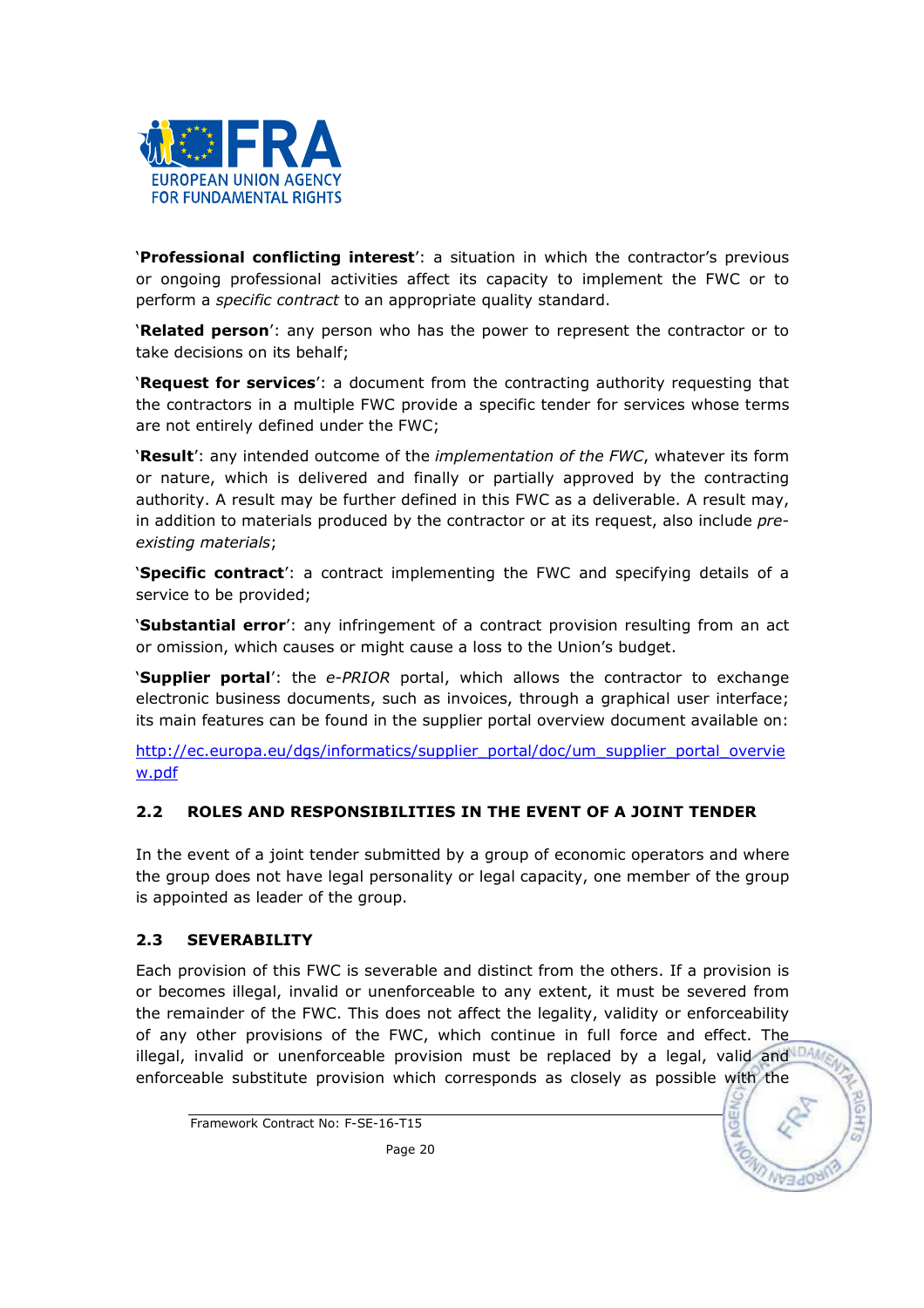

actual intent of the parties under the illegal, invalid or unenforceable provision. The replacement of such a provision must be made in accordance with Article 2.11. The FWC must be interpreted as if it had contained the substitute provision as from its entry into force.

## 2.4 PROVISION OF SERVICES

- 2.4.1 Signature of the FWC does not guarantee any actual purchase. The contracting authority is bound only by specific contracts implementing the FWC.
- **2.4.2** The contractor must provide services of high quality standards, in accordance with the state of the art in the industry and the provisions of this FWC, in particular the tender specifications and the terms of its tender.
- **2.4.3** The contractor must comply with the minimum requirements provided for in the tender specifications. This includes compliance with applicable obligations under environmental, social and labour law established by Union law, national law and collective agreements or by the international environmental, social and labour law provisions listed in Annex X to Directive 2014/24/EU<sup>3</sup>.
- 2.4.4 The contractor must obtain any permit or licence required in the State where the services are to be provided.
- 2.4.5 All periods specified in the FWC are calculated in calendar days, unless otherwise specified.
- **2.4.6** The contractor must not present itself as a representative of the contracting authority and must inform third parties that it is not part of the European public service.
- **2.4.7** The contractor is responsible for the *personnel* who carry out the services and exercises its authority over its personnel without interference by the contracting authority. The contractor must inform its personnel that:



 $\overline{a}$ 



Framework Contract No: F-SE-16-T15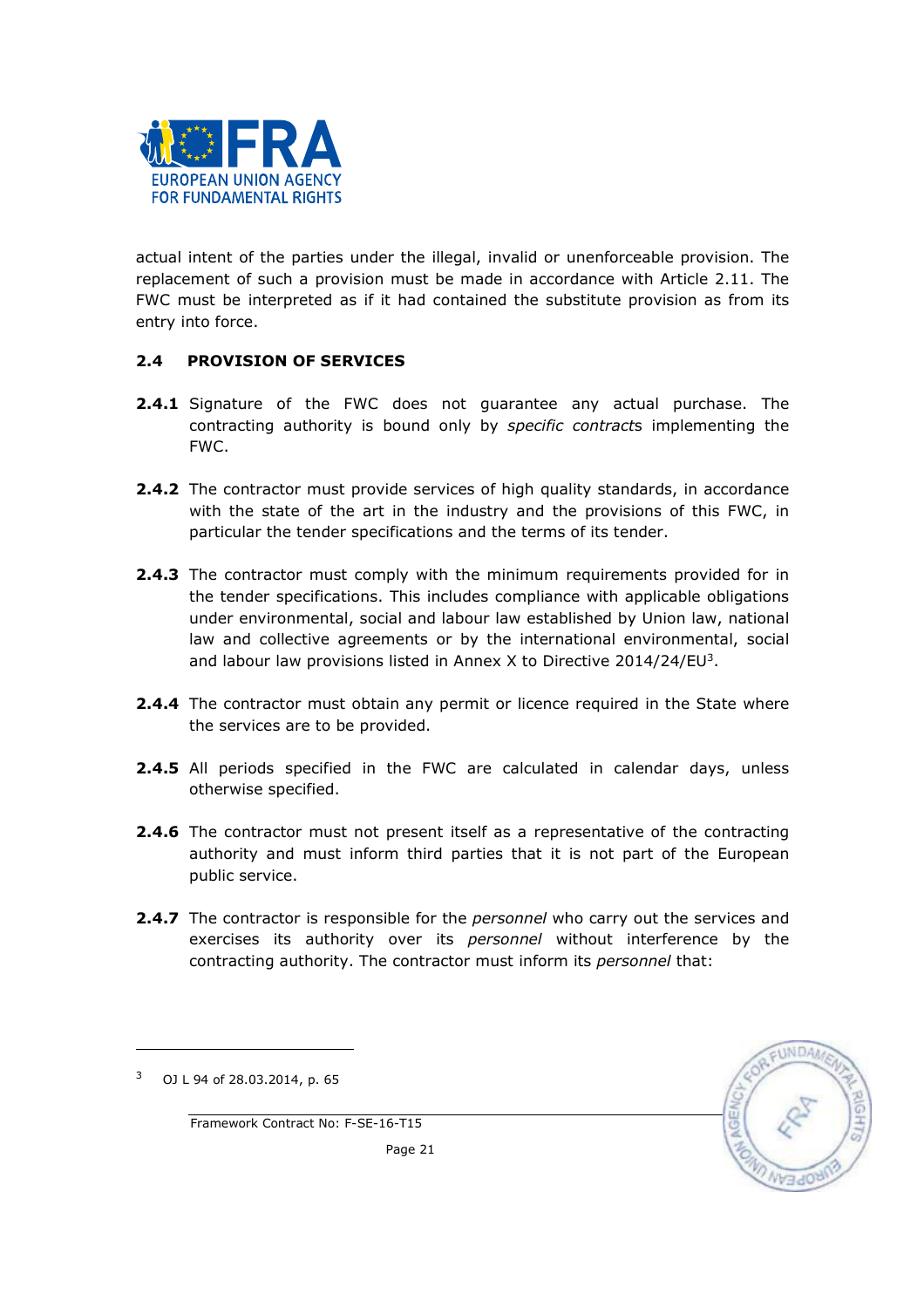

- (a) they may not accept any direct instructions from the contracting authority; and
- (b) their participation in providing the services does not result in any employment or contractual relationship with the contracting authority.
- 2.4.8 The contractor must ensure that the *personnel* implementing the FWC and any future replacement personnel possess the professional qualifications and experience required to provide the services, as the case may be on the basis of the selection criteria set out in the tender specifications.
- **2.4.9** At the contracting authority's reasoned request, the contractor must replace any member of personnel who:
	- (a) does not have the expertise required to provide the services; or
	- (b) has caused disruption at the premises of the contracting authority.

The contractor bears the cost of replacing its personnel and is responsible for any delay in providing the services resulting from the replacement of personnel.

#### 2.5 COMMUNICATION BETWEEN THE PARTIES

#### 2.5.1 Form and means of communication

Any communication of information, notices or documents under the FWC must:

- (a) be made in writing in paper or electronic format in the language of the contract;
- (b) bear the FWC number and, if applicable, the specific contract number;
- (c) be made using the relevant communication details set out in Article 1.8; and
- (d) be sent by mail, email or, for the documents specified in the special conditions, via e-PRIOR.

If a party requests written confirmation of an e-mail within a reasonable time, the other party must provide an original signed paper version of the communication as soon as possible.

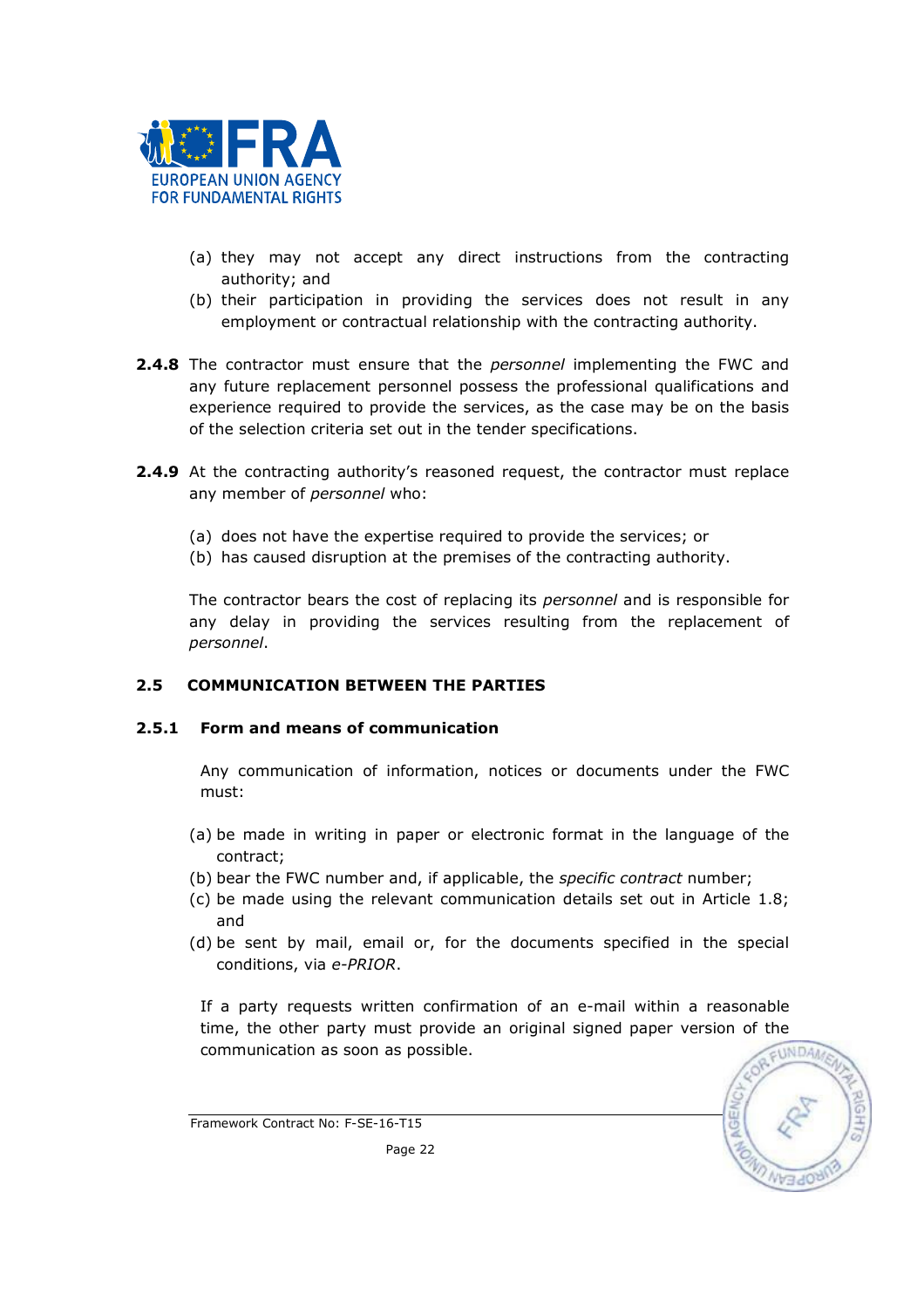

The parties agree that any communication made by email has full legal effect and is admissible as evidence in judicial proceedings.

#### 2.5.2 Date of communications by mail and email

Any communication is deemed to have been made when the receiving party receives it, unless this FWC contract refers to the date when the communication was sent.

E-mail is deemed to have been received by the receiving party on the day of dispatch of that e-mail, provided that it is sent to the e-mail address indicated in Article 1.8. The sending party must be able to prove the date of dispatch. In the event that the sending party receives a non-delivery report, it must make every effort to ensure that the other party actually receives the communication by email or mail. In such a case, the sending party is not held in breach of its obligation to send such communication within a specified deadline.

Mail sent to the contracting authority is deemed to have been received by the contracting authority on the date on which the department responsible referred to in Article 1.8 registers it.

Formal notifications are considered to have been received by the receiving party on the date of receipt indicated in the proof received by the sending party that the message was delivered to the specified recipient.

## 2.5.3 Submission of e-documents via e-PRIOR

- 1. If provided for in the special conditions, the exchange of electronic documents (e-documents) such as requests for services, specific contracts and invoices between the parties is automated through the use of the e-PRIOR platform. This platform provides two possibilities for such exchanges: either through web services (machine-to-machine connection) or through a web application (the *supplier portal*).
- 2. The contracting authority takes the necessary measures to implement and maintain electronic systems that enable the supplier portal to be used effectively. **TINDAA**
- 3. In the case of machine-to-machine connection, a direct connection is established between the parties' back offices. In this case, the parties take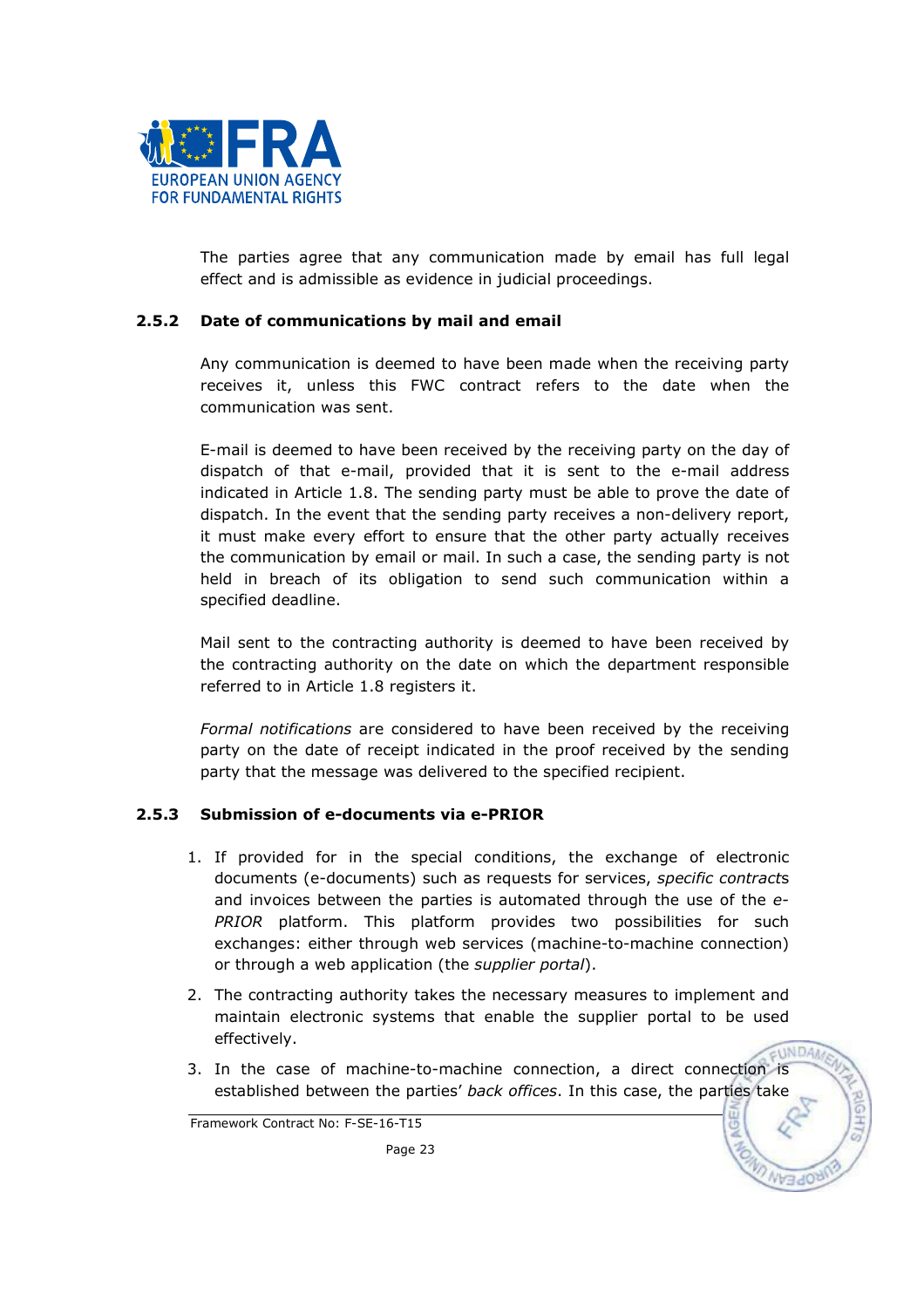

the measures necessary on their side to implement and maintain electronic systems that enable the machine-to-machine connection to be used effectively. The electronic systems are specified in the interface control document. The contractor (or leader in the case of a joint tender) must take the necessary technical measures to set up a machine-to-machine connection and at its own cost.

- 4. If communication via the supplier portal or via the web services (machineto-machine connection) is hindered by factors beyond the control of one party, it must notify the other immediately and the parties must take the necessary measures to restore this communication.
- 5. If it is impossible to restore the communication within two working days, one party must notify the other that alternative means of communication specified in Article 2.5.1 will be used until the supplier portal or the machine-to-machine connection is restored.
- 6. When a change in the interface control document requires adaptations, the contractor (or leader in the case of a joint tender) has up to six months from receipt of the *notification* to implement this change. This period can be shortened by mutual agreement of the parties. This period does not apply to urgent measures required by the security policy of the contracting authority to ensure integrity, confidentiality and non-repudiation of information and the availability of e-PRIOR, which must be applied immediately.

## 2.5.4 Validity and date of e-documents

- 1. The parties agree that any e-document, including related attachments exchanged via e-PRIOR:
	- (a) is considered as equivalent to a paper document;
	- (b) is deemed to be the original of the document;
	- (c) is legally binding on the parties once an e-PRIOR authorised person has performed the 'sign' action in e-PRIOR and has full legal effect; and
	- (d) constitutes evidence of the information contained in it and is admissible as evidence in judicial proceedings.
- 2. The parties expressly waive any rights to contest the validity of such a document solely on the grounds that communications between the parties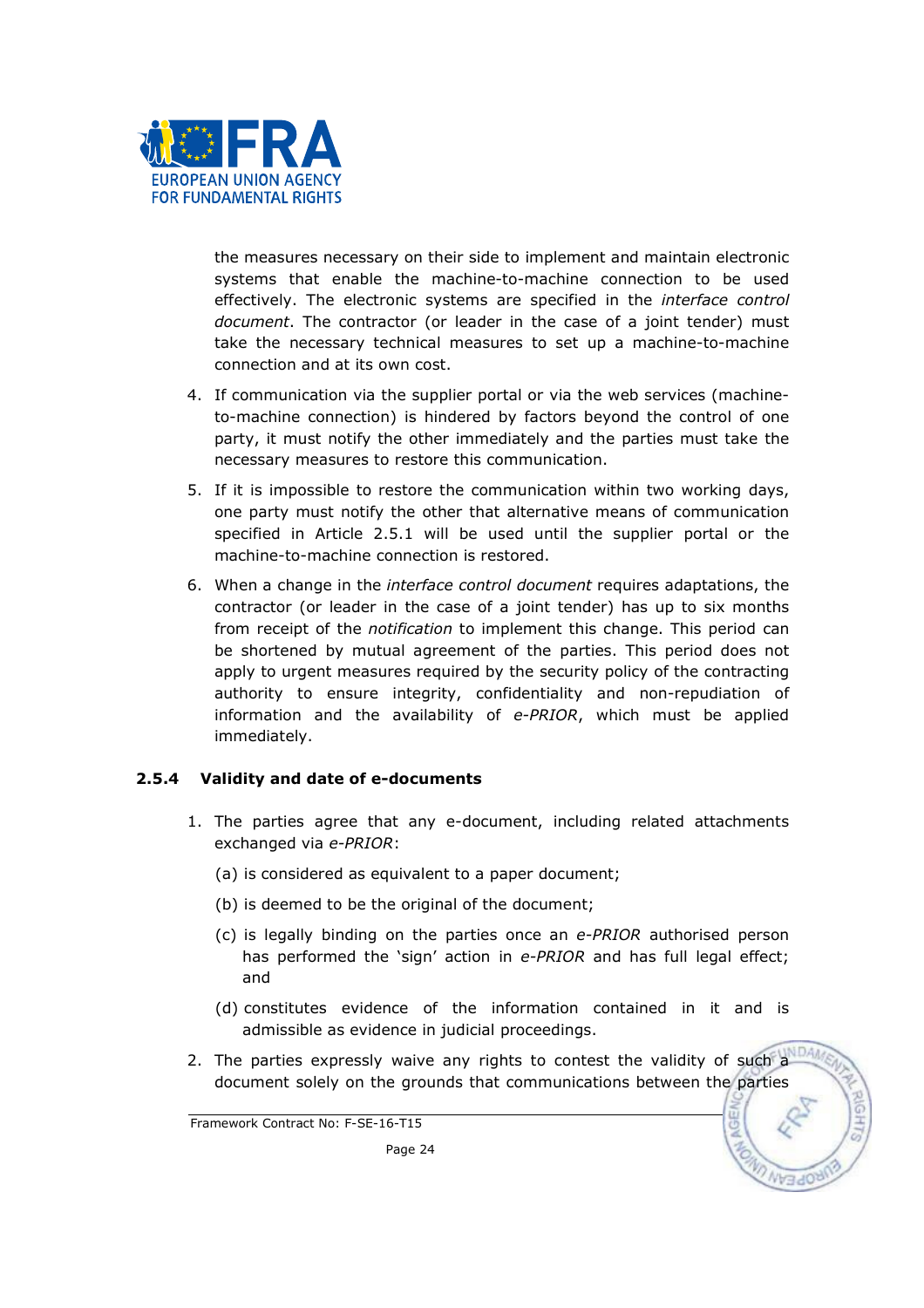

occurred through e-PRIOR or that the document has been signed through e-PRIOR. If a direct connection is established between the parties' back offices to allow electronic transfer of documents, the parties agree that an e-document, sent as mentioned in the *interface control document*, qualifies as an EDI message.

- 3. If the e-document is dispatched through the supplier portal, it is deemed to have been legally issued or sent when the contractor (or leader in the case of a joint tender) is able to successfully submit the e-document without any error messages. The generated PDF and XML document for the e-document are considered as a proof of receipt by the contracting authority.
- 4. In the event that an e-document is dispatched using a direct connection established between the parties' back offices, the e-document is deemed to have been legally issued or sent when its status is 'received' as defined in the interface control document.
- 5. When using the supplier portal, the contractor (or leader in the case of a joint tender) can download the PDF or XML message for each e-document for one year after submission. After this period, copies of the e-documents are no longer available for automatic download from the supplier portal.

## 2.5.5 Authorised persons in e-PRIOR

The contractor submits a request for each person who needs to be assigned the role of 'user' in e-PRIOR. These persons are identified by means of the European Communication Authentication Service (ECAS) and authorised to access and perform actions in e-PRIOR within the permissions of the user roles that the contracting authority has assigned to them.

User roles enabling these e-PRIOR authorised persons to sign legally binding documents such as specific tenders or *specific contracts* are granted only upon submission of supporting documents proving that the authorised person is empowered to act as a legal representative of the contractor.

## 2.6 LIABILITY

**2.6.1** The contracting authority is not liable for any damage or loss caused by the contractor, including any damage or loss to third parties during or as a consequence of implementation of the FWC.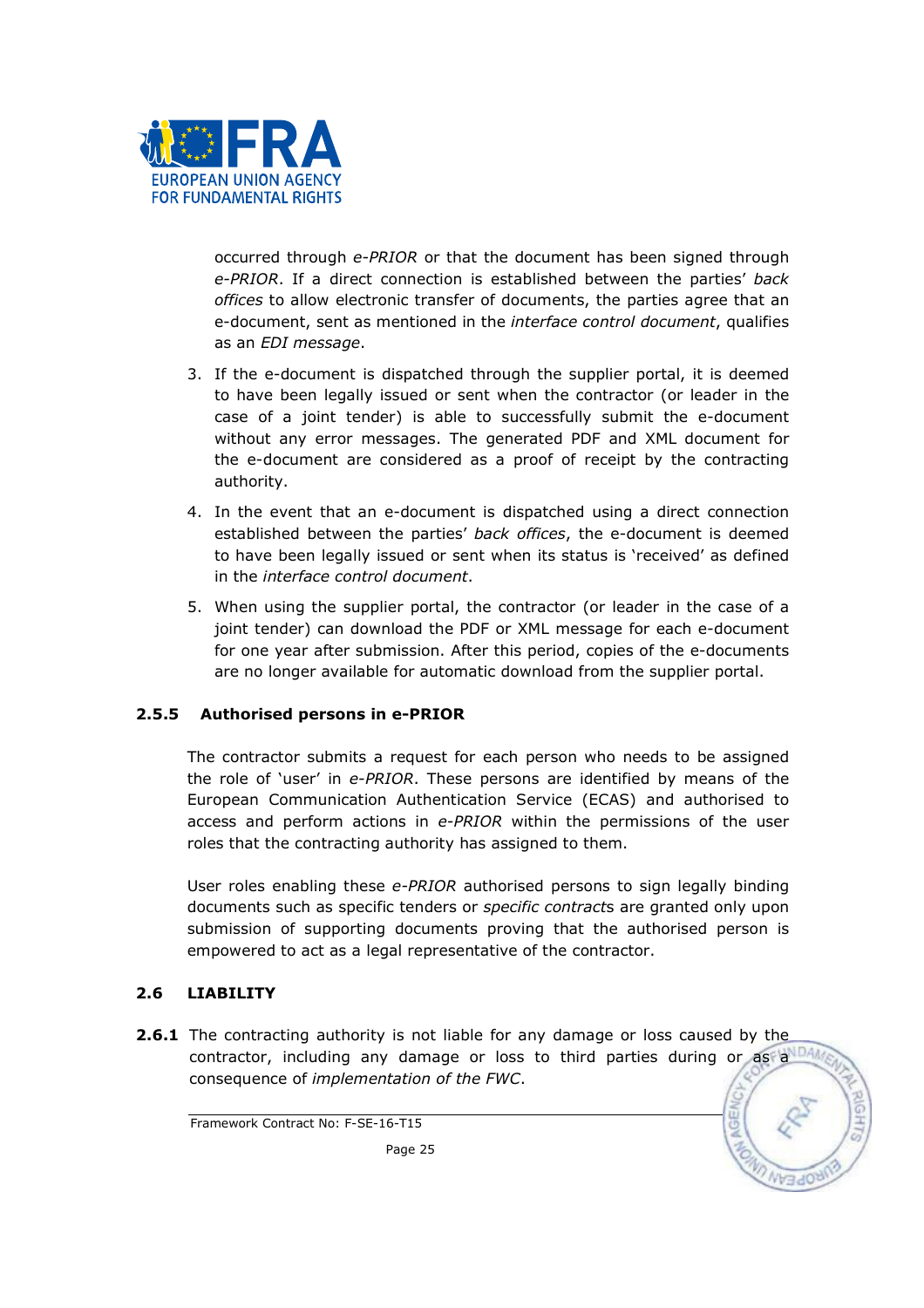

- **2.6.2** If required by the relevant applicable legislation, the contractor must take out an insurance policy against risks and damage or loss relating to the implementation of the FWC. It must also take out supplementary insurance as reasonably required by standard practice in the industry. Upon request, the contractor must provide evidence of insurance coverage to the contracting authority.
- **2.6.3** The contractor is liable for any loss or damage caused to the contracting authority during or as a consequence of implementation of the FWC, including in the event of subcontracting, but only up to an amount not exceeding three times the total amount of the relevant *specific contract*. However, if the damage or loss is caused by the gross negligence or wilful misconduct of the contractor or of its personnel or subcontractors, the contractor is liable for the whole amount of the damage or loss.
- **2.6.4** If a third party brings any action against the contracting authority in connection with the implementation of the FWC, including any action for alleged breach of intellectual property rights, the contractor must assist the contracting authority in the legal proceedings, including by intervening in support of the contracting authority upon request. If the contracting authority's liability towards the third party is established and that such liability is caused by the contractor during or as a consequence of the implementation of the FWC, Article 2.6.3 applies.
- 2.6.5 If the contractor is composed of two or more economic operators (i.e. who submitted a joint tender), they are all jointly and severally liable to the contracting authority for the implementation of the FWC.
- **2.6.6** The contracting authority is not liable for any loss or damage caused to the contractor during or as a consequence of implementation of the FWC, unless the loss or damage was caused by wilful misconduct or gross negligence of the contracting authority.

## 2.7 CONFLICT OF INTERESTS AND PROFESSIONAL CONFLICTING INTERESTS

2.7.1 The contractor must take all the necessary measures to prevent any situation of conflict of interest or professional conflicting interest.

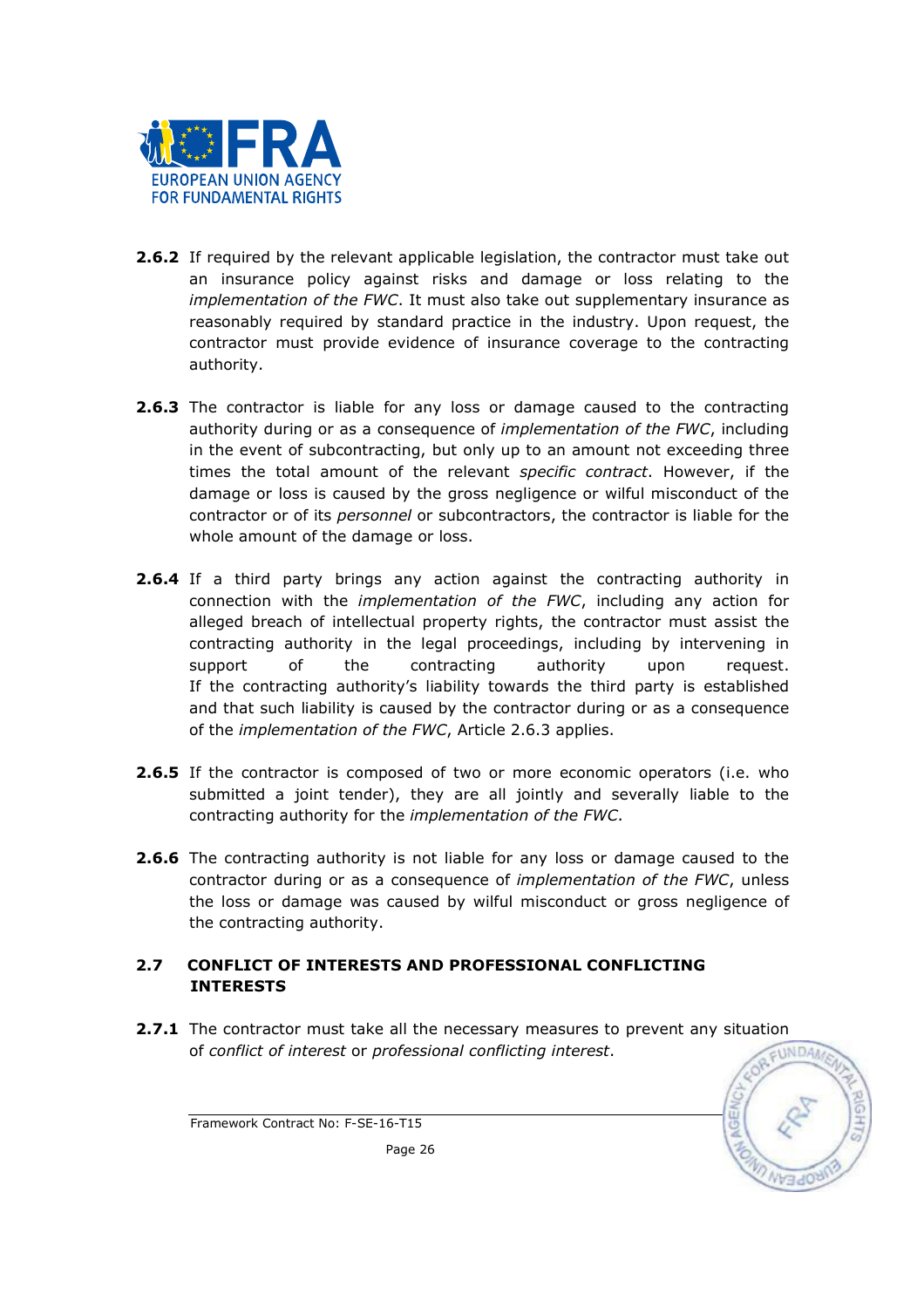

**2.7.2** The contractor must *notify* the contracting authority in writing as soon as possible of any situation that could constitute a conflict of interest or a professional conflicting interest during the implementation of the FWC. The contractor must immediately take action to rectify the situation.

The contracting authority may do any of the following:

- (a) verify that the contractor's action is appropriate;
- (b) require the contractor to take further action within a specified deadline;

decide not to award a specific contract to the contractor.

- 2.7.3 The contractor must pass on all the relevant obligations in writing to:
	- (a) its personnel;
	- (b) any natural person with the power to represent it or take decisions on its behalf;
	- (c) third parties involved in the implementation of the FWC, including subcontractors.

The contractor must also ensure that the persons referred to above are not placed in a situation which could give rise to conflicts of interest.

## 2.8 CONFIDENTIALITY

- **2.8.1.** The contracting authority and the contractor must treat with confidentiality any information or documents, in any format, disclosed in writing or orally, relating to the *implementation of the FWC* and identified in writing as confidential.
- 2.8.2 Each party must:
	- (a) not use confidential information or documents for any purpose other than to perform its obligations under the FWC or a specific contract without the prior written agreement of the other party;
	- (b) ensure the protection of such confidential information or documents with the same level of protection as its own confidential information or documents and in any case with due diligence;

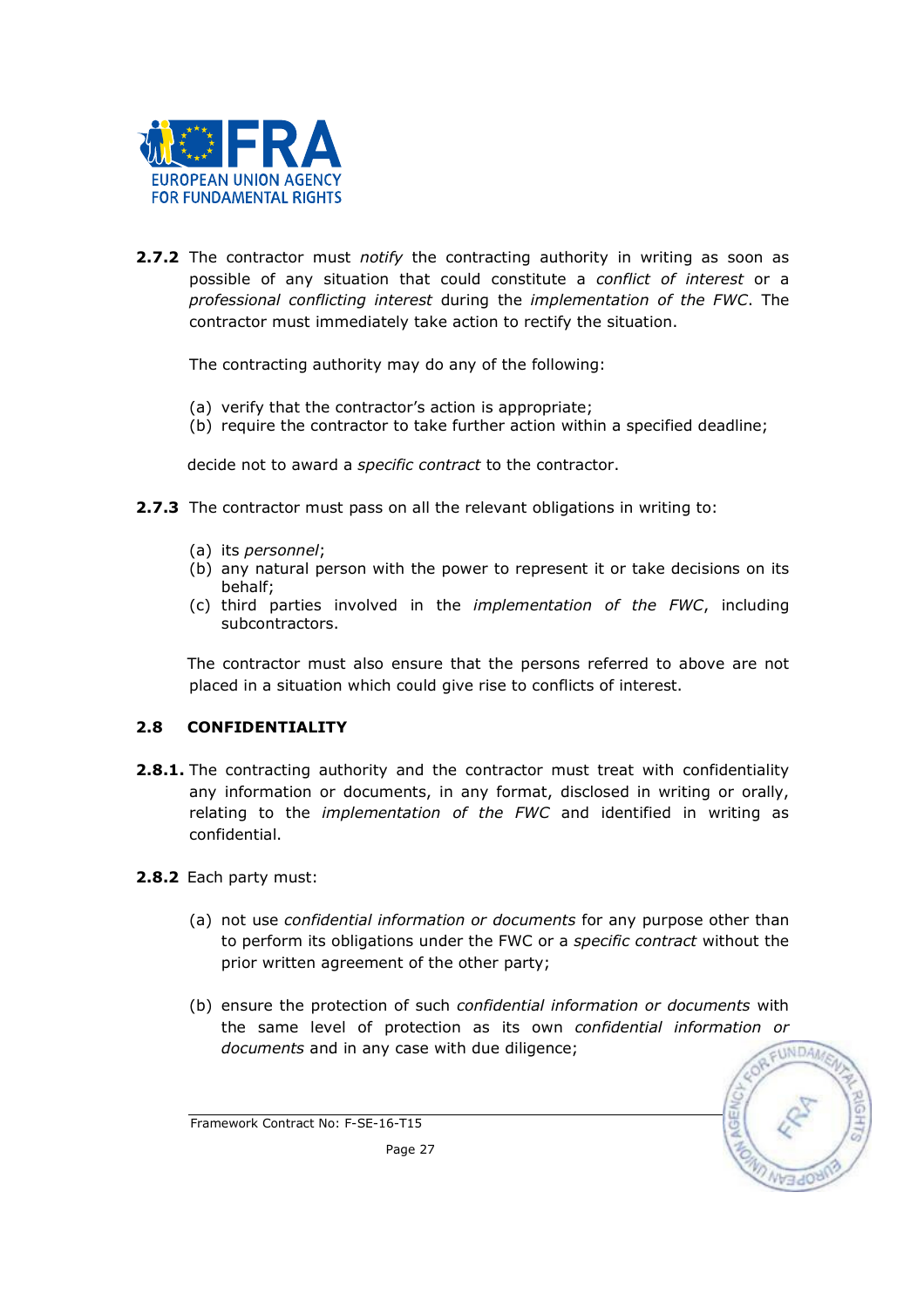

- (c) not disclose, directly or indirectly, confidential information or documents to third parties without the prior written agreement of the other party.
- **2.8.3** The confidentiality obligations set out in this Article are binding on the contracting authority and the contractor during the implementation of the FWC and for as long as the information or documents remain confidential unless:
	- (a) the disclosing party agrees to release the receiving party from the confidentiality obligation earlier;
	- (b) the confidential information or documents become public through other means than a breach of the confidentiality obligation;
	- (c) the applicable law requires the disclosure of the confidential information or documents.
- 2.8.4 The contractor must obtain from any natural person with the power to represent it or take decisions on its behalf, as well as from third parties involved in the implementation of the FWC a commitment that they will comply with this Article. At the request of the contracting authority, the contractor must provide a document providing evidence of this commitment:

## 2.9 PROCESSING OF PERSONAL DATA

- **2.9.1** Any personal data included in the FWC must be processed in accordance with Regulation (EC) No 45/2001 of the European Parliament and of the Council of 18 December 2000 on the protection of individuals with regard to the processing of personal data by the Community institutions and bodies and on the free movement of such data. Such data must be processed by the data controller solely for the purposes of the implementation, management and monitoring of the FWC. This does not affect its possible transmission to bodies entrusted with monitoring or inspection tasks in application of Union law.
- **2.9.2** The contractor has the right to access its personal data and the right to rectify any such data. The contractor should address any queries concerning the processing of its personal data to the data controller.
- **2.9.3** The contractor has right of recourse at any time to the European Data Protection Supervisor.

**UNDAA**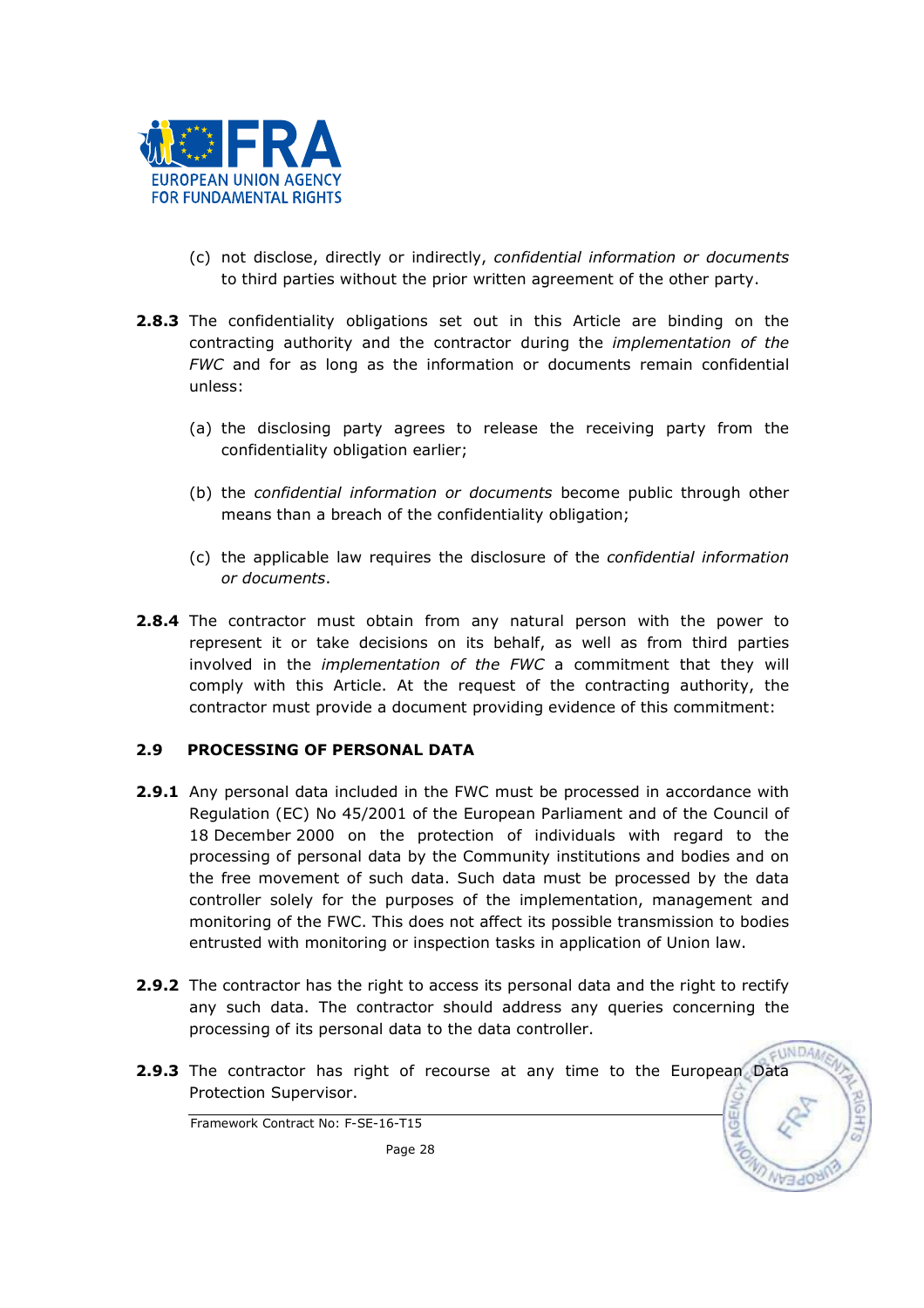

- **2.9.4** If the FWC requires the contractor to process any personal data, the contractor may act only under the supervision of the data controller, in particular with regard to the purposes of the processing, the categories of data that may be processed, the recipients of the data and the means by which the data subject may exercise its rights.
- 2.9.5 The contractor must grant personnel access to the data to the extent strictly necessary for the implementation, management and monitoring of the FWC.
- 2.9.6 The contractor must adopt appropriate technical and organisational security measures, giving due regard to the risks inherent in the processing and to the nature of the personal data concerned, in order to:
	- (a) prevent any unauthorised person from gaining access to computer systems processing personal data, and especially:
		- (i) unauthorised reading, copying, alteration or removal of storage media;
		- (ii) unauthorised data inputting, as well as any unauthorised disclosure, alteration or erasure of stored personal data;
		- (iii) unauthorised use of data processing systems by means of data transmission facilities;
	- (b) ensure that authorised users of a data-processing system can access only the personal data to which their access right refers;
	- (c) record which personal data have been communicated, when and to whom;
	- (d) ensure that personal data being processed on behalf of third parties can be processed only in the manner prescribed by the contracting authority;
	- (e) ensure that, during communication of personal data and transport of storage media, the data cannot be read, copied or erased without authorisation;

**UNDAM** 

(f) design its organisational structure in such a way that it meets data protection requirements.

Framework Contract No: F-SE-16-T15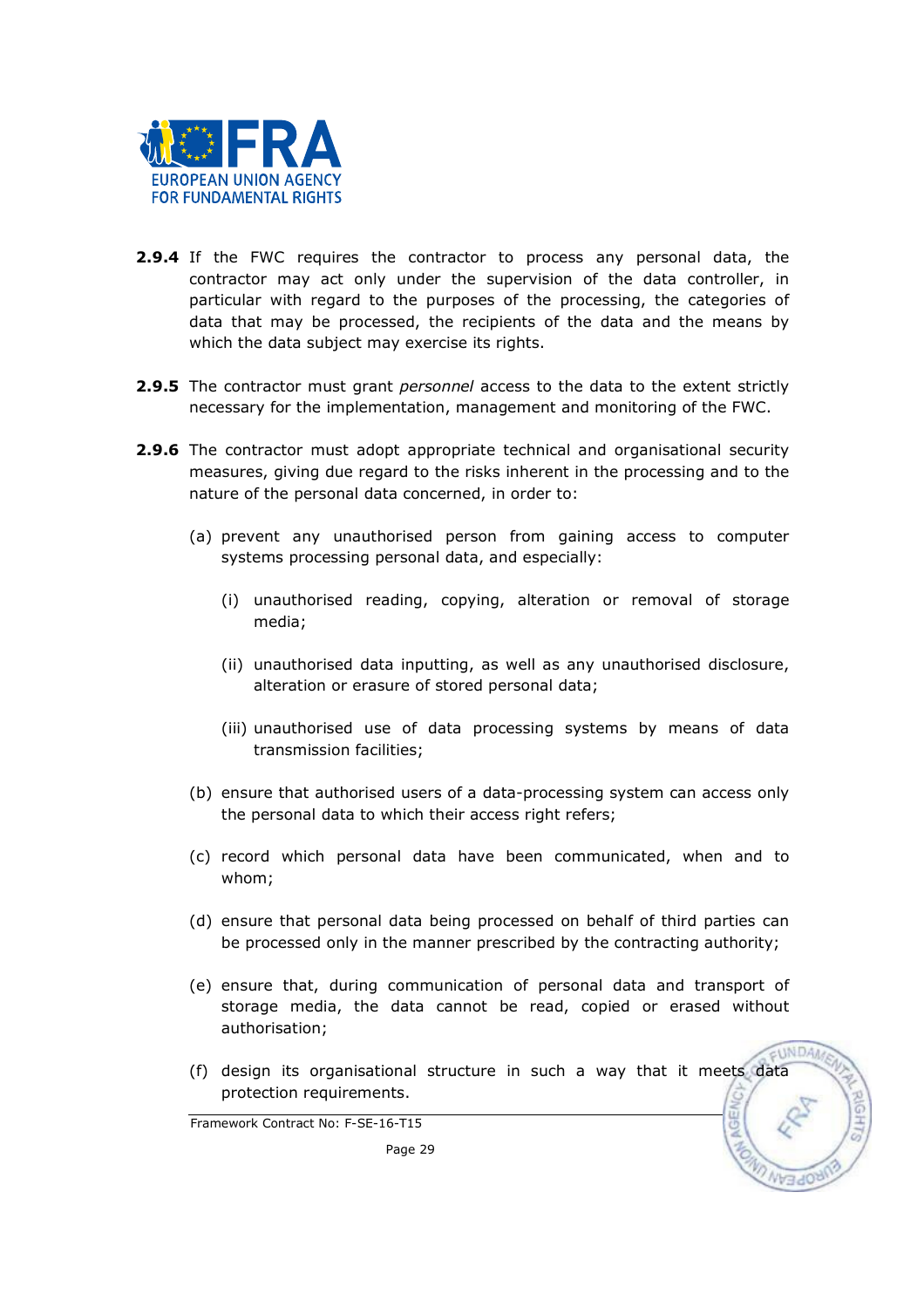

## 2.10 SUBCONTRACTING

- 2.10.1 The contractor must not subcontract and have the FWC implemented by third parties beyond the third parties already mentioned in its tender without prior written authorisation from the contracting authority.
- **2.10.2** Even if the contracting authority authorises subcontracting, the contractor remains bound by its contractual obligations and is solely responsible for the implementation of the FWC.
- 2.10.3 The contractor must ensure that the subcontract does not affect the rights of the contracting authority under this FWC, particularly those under Articles 2.8, 2.13 and 2.24.
- **2.10.4** The contracting authority may request the contractor to replace a subcontractor found to be in a situation provided for in points (d) and (e) of Article 2.18.1.

## 2.11 AMENDMENTS

- 2.11.1 Any amendment to the FWC or a specific contract must be made in writing before all contractual obligations have been fulfilled. A specific contract does not constitute an amendment to the FWC.
- **2.11.2** Any amendment must not make changes to the FWC or a specific contract that might alter the initial conditions of the procurement procedure or result in unequal treatment of tenderers or contractors.

## 2.12 ASSIGNMENT

- **2.12.1** The contractor must not assign any of the rights and obligations arising from the FWC, including claims for payments or factoring, without prior written authorisation from the contracting authority. In such cases, the contractor must provide the contracting authority with the identity of the intended assignee.
- 2.12.2 Any right or obligation assigned by the contractor without authorisation is not enforceable against the contracting authority.



Framework Contract No: F-SE-16-T15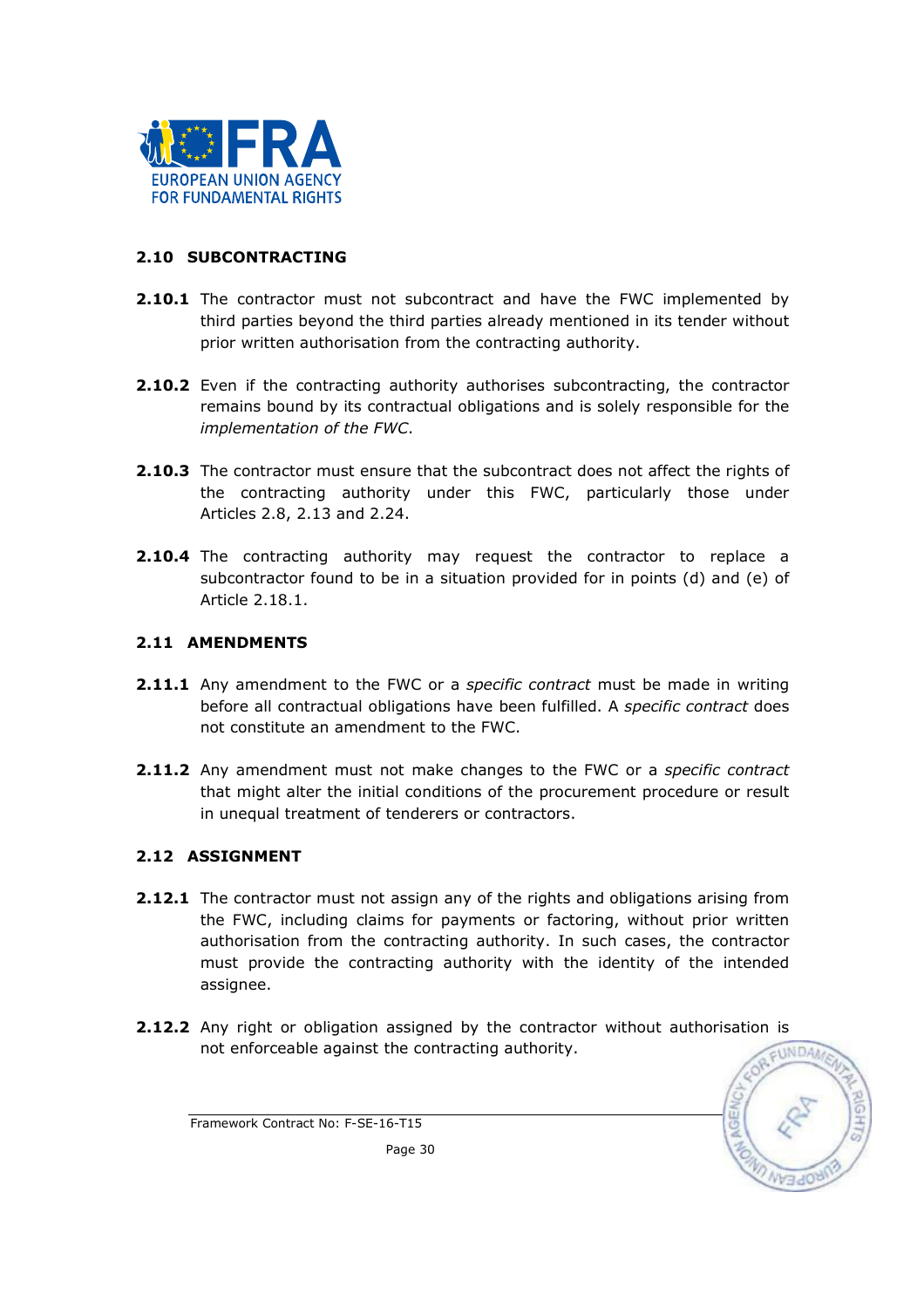

#### 2.13 INTELLECTUAL AND INDUSTRIAL PROPERTY

#### 2.13.1 Ownership of the rights in the results

The Union acquires irrevocably worldwide ownership of the results and of all intellectual property rights under the FWC. The intellectual property rights so acquired include any rights, such as copyright and other intellectual or industrial property rights, to any of the results and to all technological solutions and information created or produced by the contractor or by its subcontractor in *implementation of the FWC*. The contracting authority may exploit and use the acquired rights as stipulated in this FWC. The Union acquires all the rights from the moment the contracting authority approves the results delivered by the contractor. Such delivery and approval are deemed to constitute an effective assignment of rights from the contractor to the Union.

The payment of the price includes any fees payable to the contractor about the acquisition of ownership of rights by the Union including for all forms of exploitation and of use of the results.

#### 2.13.2 Licensing of pre-existing rights

Unless provided otherwise in the special conditions, the Union does not acquire ownership of pre-existing rights under this FWC.

The contractor licenses the pre-existing rights on a royalty-free, nonexclusive and irrevocable basis to the Union, which may use the pre-existing materials for all the modes of exploitation set out in this FWC or in specific contracts. All pre-existing rights are licensed to the Union from the moment the results are delivered and approved by the contracting authority.

The licensing of *pre-existing rights* to the Union under this FWC covers all territories worldwide and is valid for the duration of intellectual property rights protection.

The payment of the price as set out in the *specific contracts* is deemed to also include any fees payable to the contractor in relation to the licensing of pre-existing rights to the Union, including for all forms of exploitation and of use of the results.

Where *implementation of the FWC* requires that the contractor uses preexisting materials belonging to the contracting authority, the contracting existing materials selections is a contractor signs an adequate licence authority may request that the contractor signs an adequate licence agreement. Such use by the contractor will not entail any transfer of rights to the contractor and is limited to the needs of this FWC.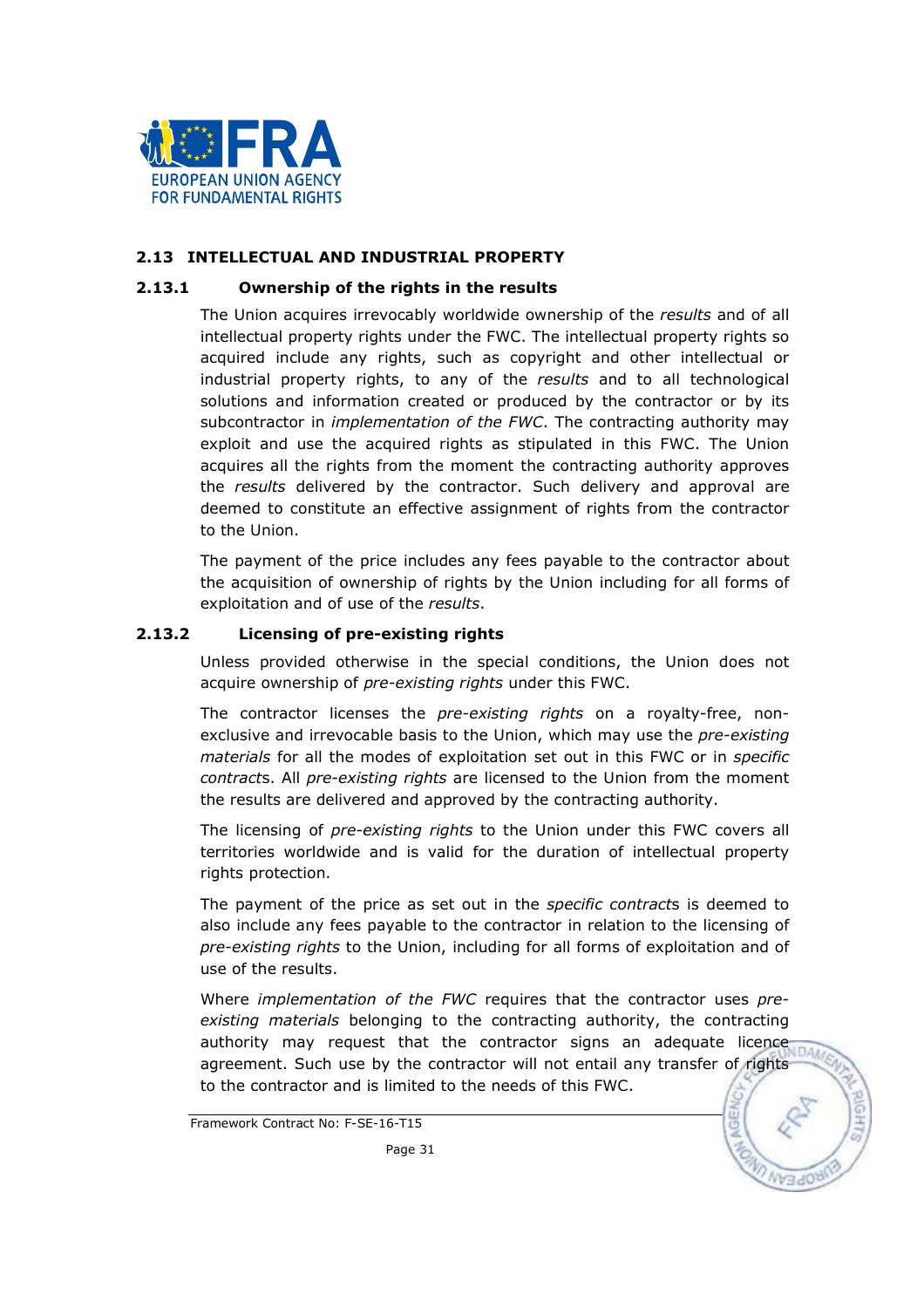

## 2.13.3 Exclusive rights

The Union acquires the following exclusive rights:

- (a) reproduction: the right to authorise or prohibit direct or indirect, temporary or permanent reproduction of the results by any means (mechanical, digital or other) and in any form, in whole or in part;
- (b) communication to the public: the exclusive right to authorise or prohibit any display, performance or communication to the public, by wire or wireless means, including the making available to the public of the results in such a way that members of the public may access them from a place and at a time individually chosen by them; this right also includes the communication and broadcasting by cable or by satellite;
- (c) distribution: the exclusive right to authorise or prohibit any form of distribution of results or copies of the results to the public, by sale or otherwise;
- (d) rental: the exclusive right to authorise or prohibit rental or lending of the results or of copies of the results;
- (e) adaptation: the exclusive right to authorise or prohibit any modification of the results;
- (f) translation: the exclusive right to authorise or prohibit any translation, adaptation, arrangement, creation of derivative works based on the results, and any other alteration of the results, subject to the respect of moral rights of authors, where applicable;
- (g) where the results are or include a database: the exclusive right to authorise or prohibit the extraction of all or a substantial part of the contents of the database to another medium by any means or in any form; and the exclusive right to authorise or prohibit the re-utilization of all or a substantial part of the contents of the database by the distribution of copies, by renting, by on-line or other forms of transmission;
- (h) where the *results* are or include a patentable subject-matter: the right to register them as a patent and to further exploit such patent to the fullest extent;
- (i) where the results are or include logos or subject-matter which could be registered as a trademark: the right to register such logo or subjectmatter as a trademark and to further exploit and use it;
- (j) where the results are or include know-how: the right to use such knowhow as is necessary to make use of the results to the full extent provided for by this FWC, and the right to make it available to contractors or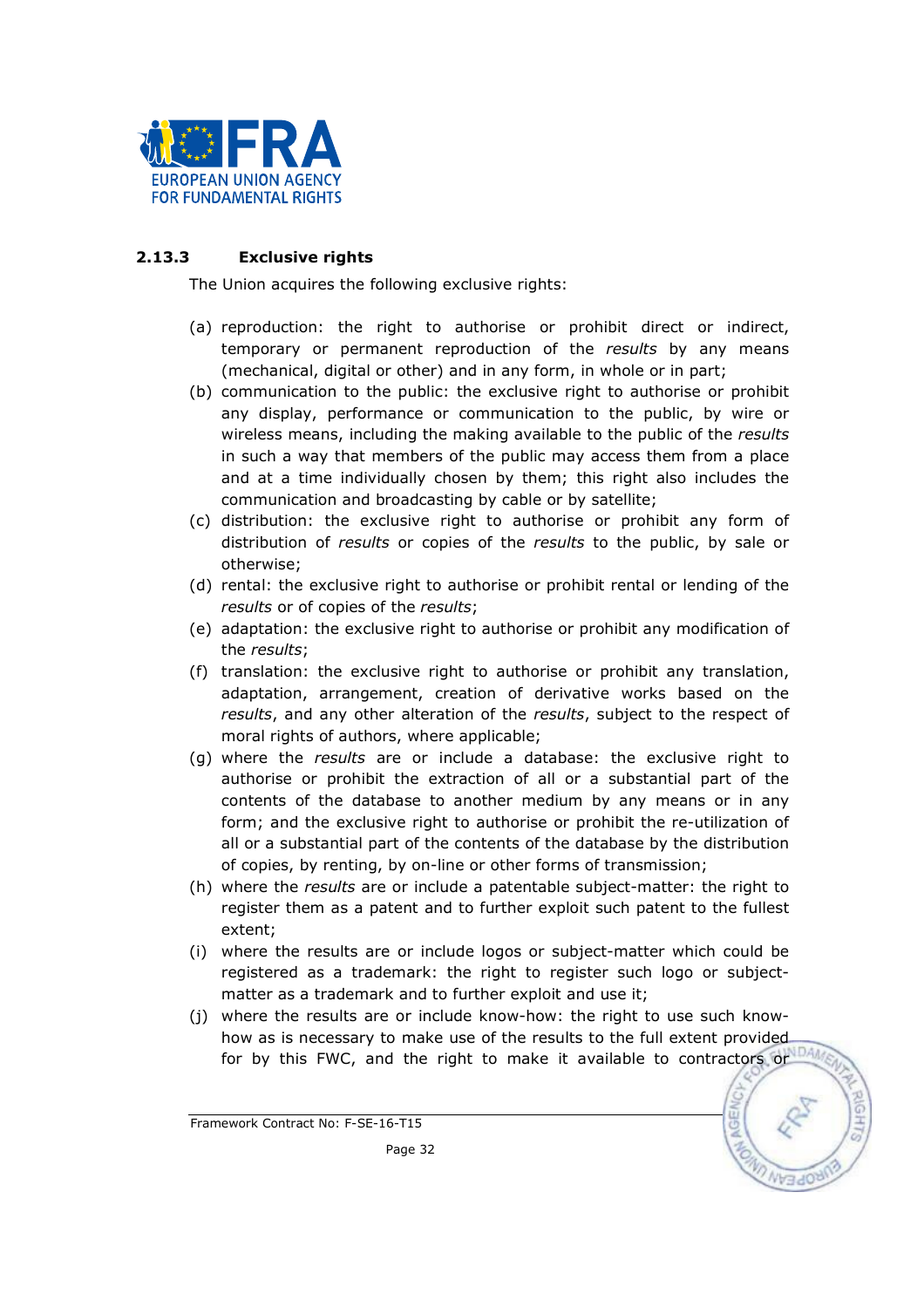

subcontractors acting on behalf of the contracting authority, subject to their signing of adequate confidentiality undertakings where necessary; (k) where the results are documents:

- (i) the right to authorise the reuse of the documents in conformity with the Commission Decision of 12 December 2011 on the reuse of Commission documents (2011/833/EU), to the extent it is applicable and the documents fall within its scope and are not excluded by any of its provisions; for the sake of this provision, 'reuse' and 'document' have the meaning given to it by this Decision;
- (ii) the right to store and archive the results in line with the document management rules applicable to the contracting authority, including digitisation or converting the format for preservation or new use purposes;
- (l) where the results are or incorporate software, including source code, object code and, where relevant, documentation, preparatory materials and manuals, in addition to the other rights mentioned in this Article:
	- (i) end-user rights, for all uses by the Union or by subcontractors which result from this FWC and from the intention of the parties;
	- (ii) the rights to decompile or disassemble the software;
- (m) to the extent that the contractor may invoke moral rights, the right for the contracting authority, except where otherwise provided in this FWC, to publish the results with or without mentioning the *creator(s)'* name(s), and the right to decide when and whether the results may be disclosed and published.

The contractor warrants that the exclusive rights and the modes of exploitation may be exercised by the Union on all parts of the results, be they created by the contractor or consisting of pre-existing materials.

Where *pre-existing materials* are inserted in the results, the contracting authority may accept reasonable restrictions impacting on the above list, provided that the said materials are easily identifiable and separable from the rest, that they do not correspond to substantial elements of the results, and that, should the need arise, satisfactory replacement solutions exist, at no additional costs to the contracting authority. In such case, the contractor will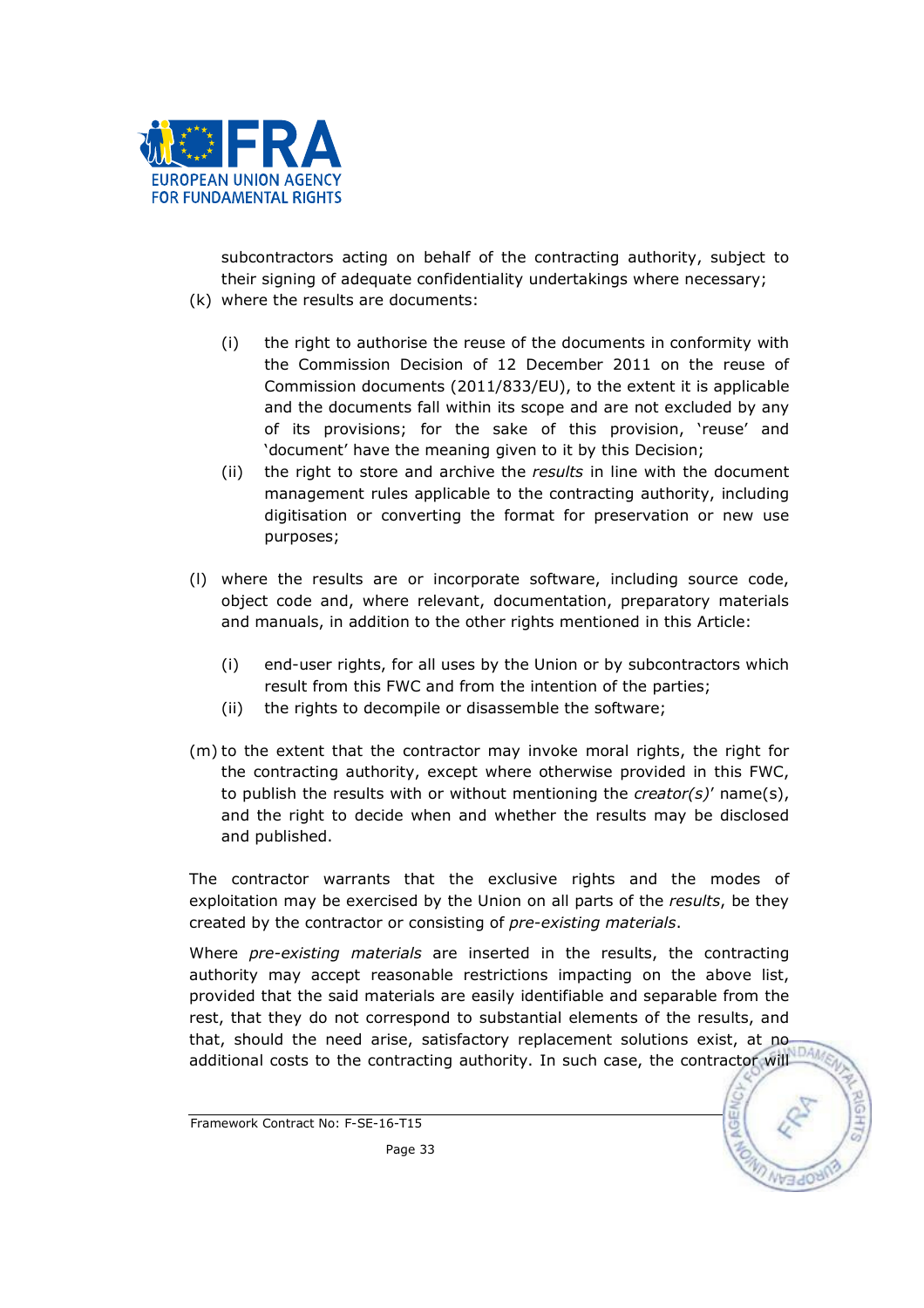

have to clearly inform the contracting authority before making such choice and the contracting authority has the right to refuse it.

#### 2.13.4 Identification of pre-existing rights

When delivering the *results*, the contractor must warrant that, for any use that the contracting authority may envisage within the limits set in this FWC, the results and the pre-existing material incorporated in the results are free of claims from *creators* or from any third parties and all the necessary preexisting rights have been obtained or licensed.

To that effect, the contractor must establish a list of all pre-existing rights to the results of this FWC or parts thereof, including identification of the rights' owners. If there are no *pre-existing rights* to the *results*, the contractor must provide a declaration to that effect. The contractor must provide this list or declaration to the contracting authority together with the invoice for payment of the balance at the latest.

#### 2.13.5 Evidence of granting of pre-existing rights

Upon request by the contracting authority, the contractor must provide evidence that it has the ownership or the right to use all the listed preexisting rights, except for the rights owned or licensed by the Union. The contracting authority may request this evidence even after the end of this FWC.

This evidence may refer, for example, to rights to: parts of other documents, images, graphs, fonts, tables, data, software, technical inventions, know-how, IT development tools, routines, subroutines or other programs ('background technology'), concepts, designs, installations or pieces of art, data, source or background materials or any other parts of external origin.

This evidence must include, as appropriate:

- (a) the name and version number of a software product;
- (b) the full identification of the work and its author, developer, creator, translator, data entry person, graphic designer, publisher, editor, photographer, producer;
- (c) a copy of the licence to use the product or of the agreement granting the relevant rights to the contractor or a reference to this licence;
- (d) a copy of the agreement or extract from the employment contract granting the relevant rights to the contractor where parts of the results were created by its personnel;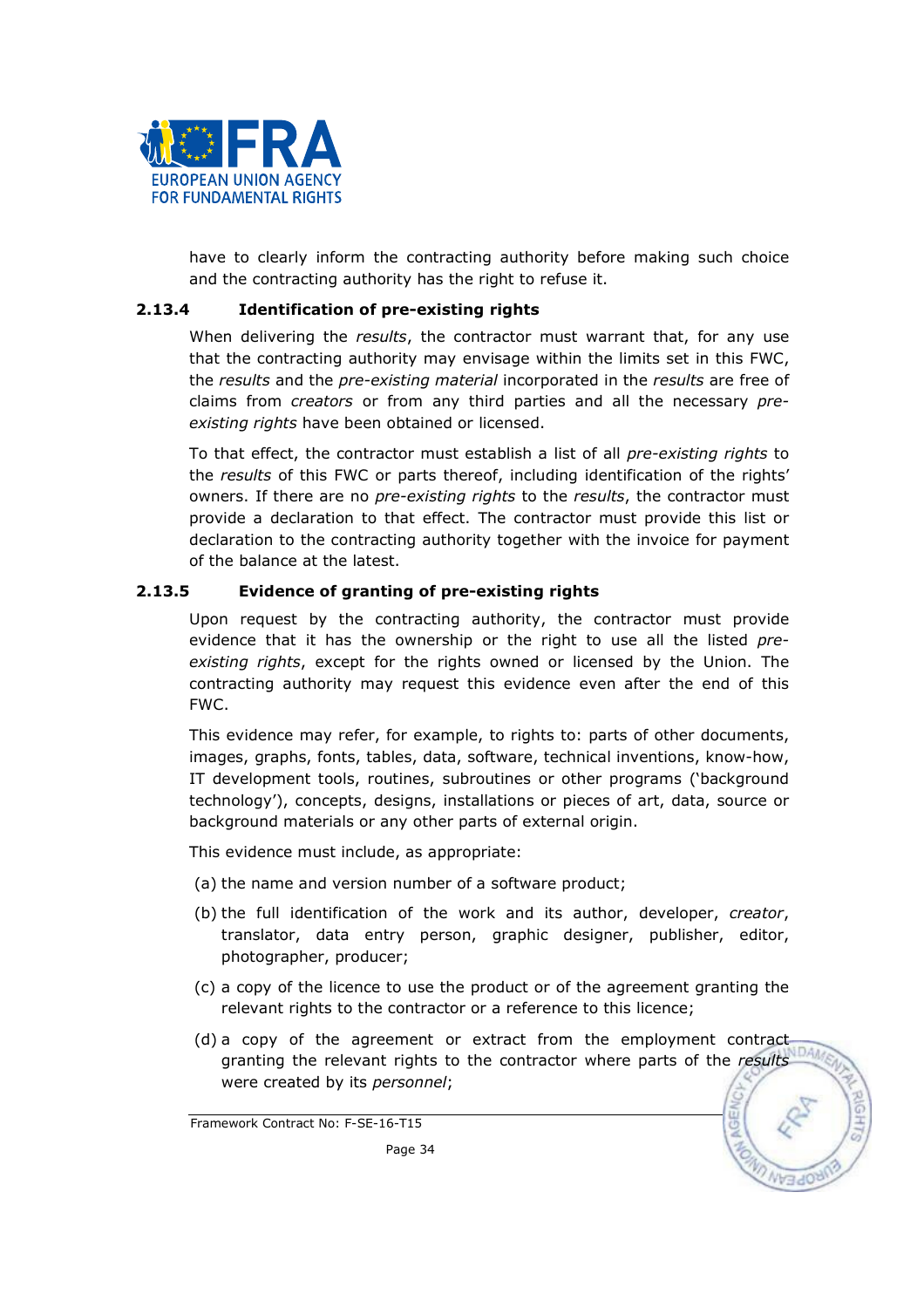

(e) the text of the disclaimer notice if any.

Provision of evidence does not release the contractor from its responsibilities if it is found that it does not hold the necessary rights, regardless of when and by whom this fact is revealed.

The contractor also warrants that it possesses the relevant rights or powers to execute the transfer and that it has paid or has verified payment of all due fees including fees due to collecting societies, related to the final results.

## 2.13.6 Quotation of works in the result

In the result, the contractor must clearly point out all quotations of existing works. The complete reference should include as appropriate, the following: name of the author, title of the work, date and place of publication, date of creation, address of publication on the internet, number, volume and other information that allows the origin to be easily identified.

#### 2.13.7 Moral rights of creators

By delivering the results, the contractor warrants that the *creators* will not object to the following on the basis of their moral rights under copyright:

- (a) that their names be mentioned or not mentioned when the results are presented to the public;
- (b) that the results be divulged or not after they have been delivered in their final version to the contracting authority;
- (c) that the results be adapted, provided that this is done in a manner which is not prejudicial to the *creator's* honour or reputation.

If moral rights on parts of the results protected by copyright may exist, the contractor must obtain the consent of creators regarding the granting or waiver of the relevant moral rights in accordance with the applicable legal provisions and be ready to provide documentary evidence upon request.

#### 2.13.8 Image rights and sound recordings

If natural persons appear in a result or their voice or any other private element is recorded in a recognisable manner, the contractor must obtain a statement by these persons (or, in the case of minors, by the persons exercising parental authority) giving their permission for the described use of their image, voice or private element and, on request, submit a copy of the permission to the contracting authority. The contractor must take the part necessary measures to obtain such consent in accordance with the applicable legal provisions.

Framework Contract No: F-SE-16-T15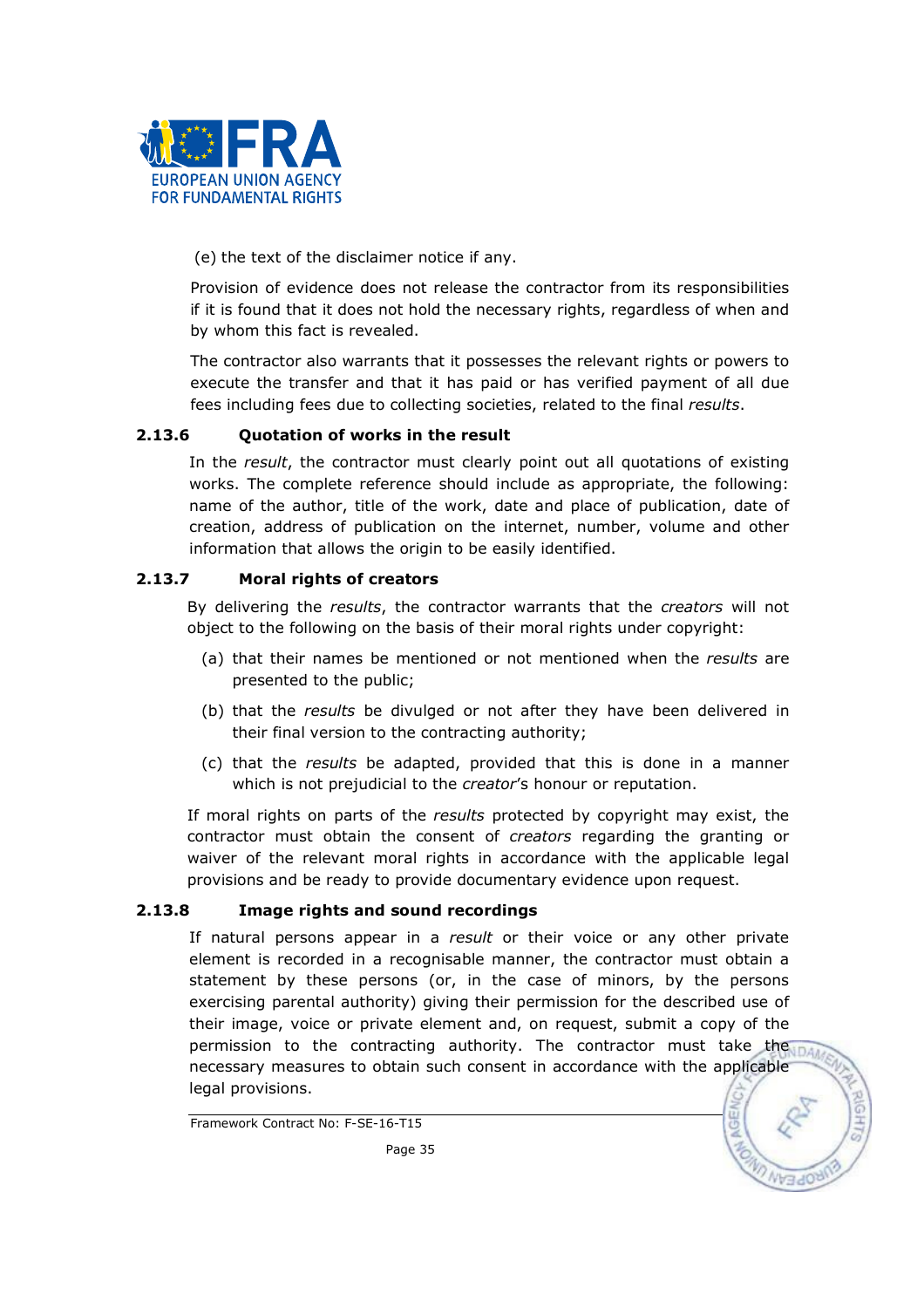

## 2.13.9 Copyright notice for pre-existing rights

When the contractor retains *pre-existing rights* on parts of the results, reference must be inserted to that effect when the result is used as set out in Article 1.10.1, with the following disclaimer:  $\degree$   $\degree$   $-$  year  $-$  European Union. All rights reserved. Certain parts are licensed under conditions to the EU', or with any other equivalent disclaimer as the contracting authority may consider best appropriate, or as the parties may agree on a case-by-case basis. This does not apply where inserting such reference would be impossible, notably for practical reasons.

## 2.13.10 Visibility of Union funding and disclaimer

When making use of the *results*, the contractor must declare that they have been produced under a contract with the Union and that the opinions expressed are those of the contractor only and do not represent the contracting authority's official position. The contracting authority may waive this obligation in writing or provide the text of the disclaimer.

## 2.14 FORCE MAJEURE

- **2.14.1** If a party is affected by force majeure, it must immediately notify the other party, stating the nature of the circumstances, their likely duration and foreseeable effects.
- 2.14.2 A party is not liable for any delay or failure to perform its obligations under the FWC if that delay or failure is a result of force majeure. If the contractor is unable to fulfil its contractual obligations owing to force majeure, it has the right to remuneration only for the services actually provided.
- **2.14.3** The parties must take all necessary measures to limit any damage due to force majeure.

## 2.15 LIQUADATED DAMAGES

## 2.15.1 Delay in delivery

If the contractor fails to perform its contractual obligations within the applicable time limits set out in this FWC, the contracting authority may claim liquidated damages for each day of delay using the following formula:

 $0.3 \times (V/d)$ 

where:

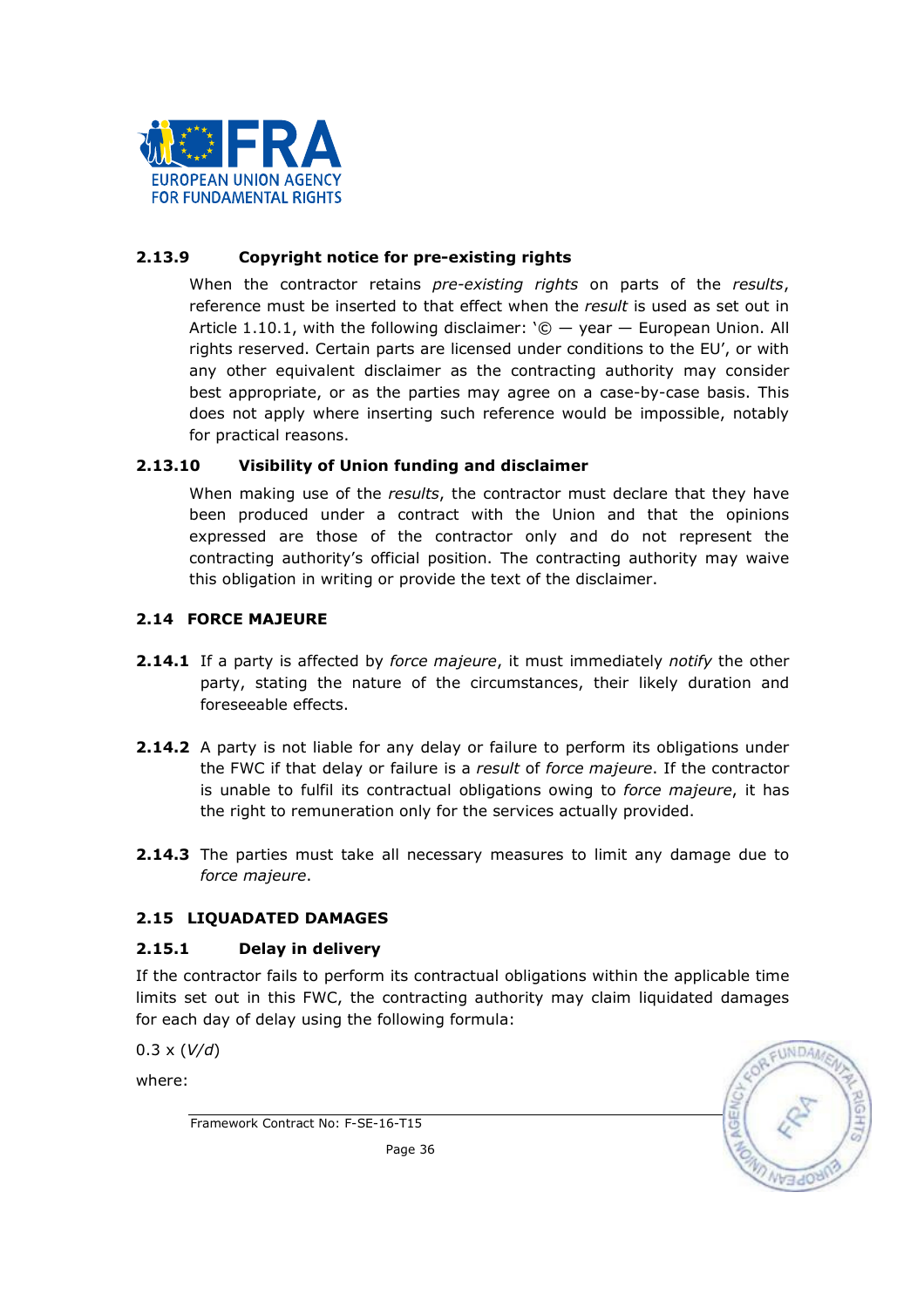

V is the price of the relevant purchase or deliverable or result;

d is the duration specified in the relevant specific contract for delivery of the relevant purchase or deliverable or result or, failing that, the period between the date specified in Article 1.4.2 and the date of delivery or performance specified in the relevant *specific contract*, expressed in days.

Liquidated damages may be imposed together with a reduction in price under the conditions laid down in Article 2.16.

## 2.15.2 Procedure

The contracting authority must formally notify the contractor of its intention to apply liquidated damages and the corresponding calculated amount.

The contractor has 30 days following the date of receipt to submit observations. Failing that, the decision becomes enforceable the day after the time limit for submitting observations has elapsed.

If the contractor submits observations, the contracting authority, taking into account the relevant observations, must notify the contractor:

(a) of the withdrawal of its intention to apply liquidated damages; or

(b) of its final decision to apply liquidated damages and the corresponding amount.

## 2.15.3 Nature of liquidated damages

The parties expressly acknowledge and agree that any amount payable under this Article is not a penalty and represents a reasonable estimate of fair compensation for the damage incurred due to failure to provide the services within the applicable time limits set out in this FWC.

## 2.15.4 Claims and liability

Any claim for liquidated damages does not affect the contractor's actual or potential liability or the contracting authority's rights under Article 2.18.

## 2.16 REDUCTION IN PRICE

## 2.16.1 Quality standards

If the contractor fails to provide the service in accordance with the FWC or a specific contract ('unperformed obligations') or if it fails to provide the service in accordance with the expected quality levels specified in the tender specifications ('low quality delivery'), the contracting authority may reduce or recover payments proportionally to the seriousness of the unperformed obligations or low quality delivery. This includes in particular cases where the contracting authority cannot approve a result,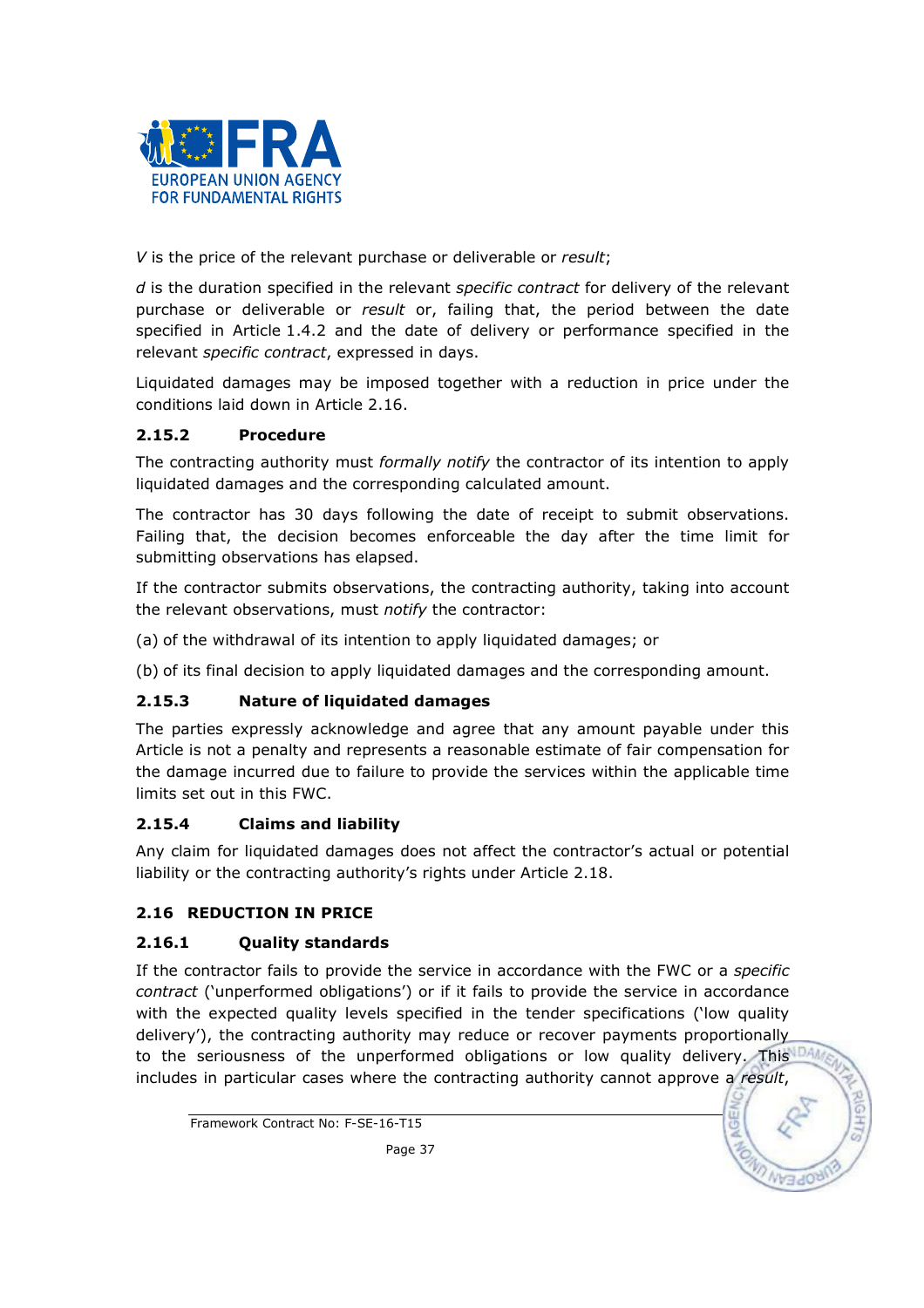

report or deliverable as defined in Article 1.6 after the contractor has submitted the required additional information, correction or new version.

A reduction in price may be imposed together with liquidated damages under the conditions of Article 2.15.

#### 2.16.2 Procedure

The contracting authority must formally notify the contractor of its intention to reduce payment and the corresponding calculated amount.

The contractor has 30 days following the date of receipt to submit observations. Failing that, the decision becomes enforceable the day after the time limit for submitting observations has elapsed.

If the contractor submits observations, the contracting authority, taking into account the relevant observations, must *notify* the contractor:

(a) of the withdrawal of its intention to reduce payment; or

(b) of its final decision to reduce payment and the corresponding amount.

## 2.16.3 Claims and liability

Any reduction in price does not affect the contractor's actual or potential liability or the contracting authority's rights under Article 2.18.

## 2.17 SUSPENSION OF THE CONTRACT

## 2.17.1 Suspension by the contractor

If the contractor is affected by *force majeure*, it may suspend the provision of the services under a specific contract.

The contractor must immediately *notify* the contracting authority of the suspension. The notification must include a description of the force majeure and state when the contractor expects to resume the provision of services.

The contractor must *notify* the contracting authority as soon as it is able to resume performance of the specific contract, unless the contracting authority has already terminated the FWC or the specific contract.

## 2.17.2 Suspension by the contracting authority

The contracting authority may suspend the *implementation of the FWC* or performance of a specific contract or any part of it:

(a) if the procedure for awarding the FWC or a specific contract or the implementation of the FWC proves to have been subject to substantial errors, irregularities or fraud;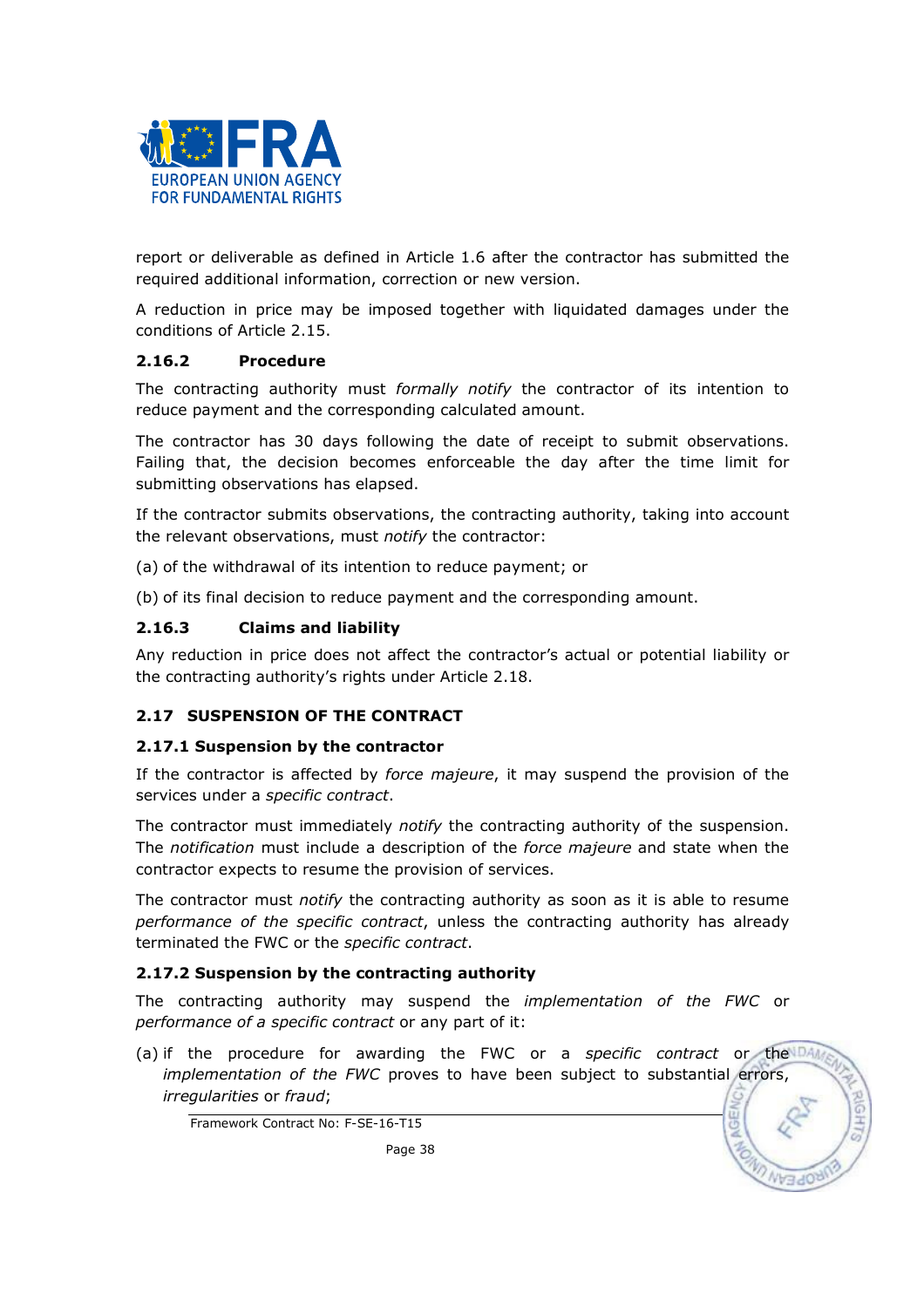

(b) in order to verify whether the presumed substantial errors, irregularities or fraud actually occurred.

The contracting authority must *formally notify* the contractor of the suspension. Suspension takes effect on the date of formal notification, or at a later date if the formal notification so provides.

The contracting authority must notify the contractor as soon as possible whether:

- (a) it is lifting the suspension; or
- (b) it intends to terminate the FWC or a specific contract under Article 2.18.1(f) or (j).

The contractor is not entitled to compensation for suspension of any part of the FWC or a specific contract.

## 2.18 TERMINATION BY THE CONTRACTING AUTHORITY

#### 2.18.1 Grounds for termination

The contracting authority may terminate the FWC or a specific contract in the following circumstances:

- (a) if provision of the services under a pending specific contract has not actually started within 15 days of the scheduled date and the contracting authority considers the new date proposed, if any, unacceptable, taking into account Article 2.11.2;
- (b) if the contractor is unable, through its own fault, to obtain any permit or licence required for implementation of the FWC;
- (c) if the contractor does not implement the FWC or perform the specific contract in accordance with the tender specifications or request for service or is in breach of another substantial contractual obligation or repeatedly refuses to sign specific contracts. Termination of three or more specific contracts in these circumstances also constitutes grounds for termination of the FWC;
- (d) if the contractor or any person that assumes unlimited liability for the debts of the contractor is in one of the situations provided for in points (a) and (b) of Article  $106(1)$  of the Financial Regulation<sup>4</sup>;

Framework Contract No: F-SE-16-T15

l

<sup>4</sup> Regulation (EU, EURATOM) No 966/2012 on the financial rules applicable to the general budget of the Union, as amended http://eur-lex.europa.eu/legalcontent/EN/TXT/?uri=celex:32012R0966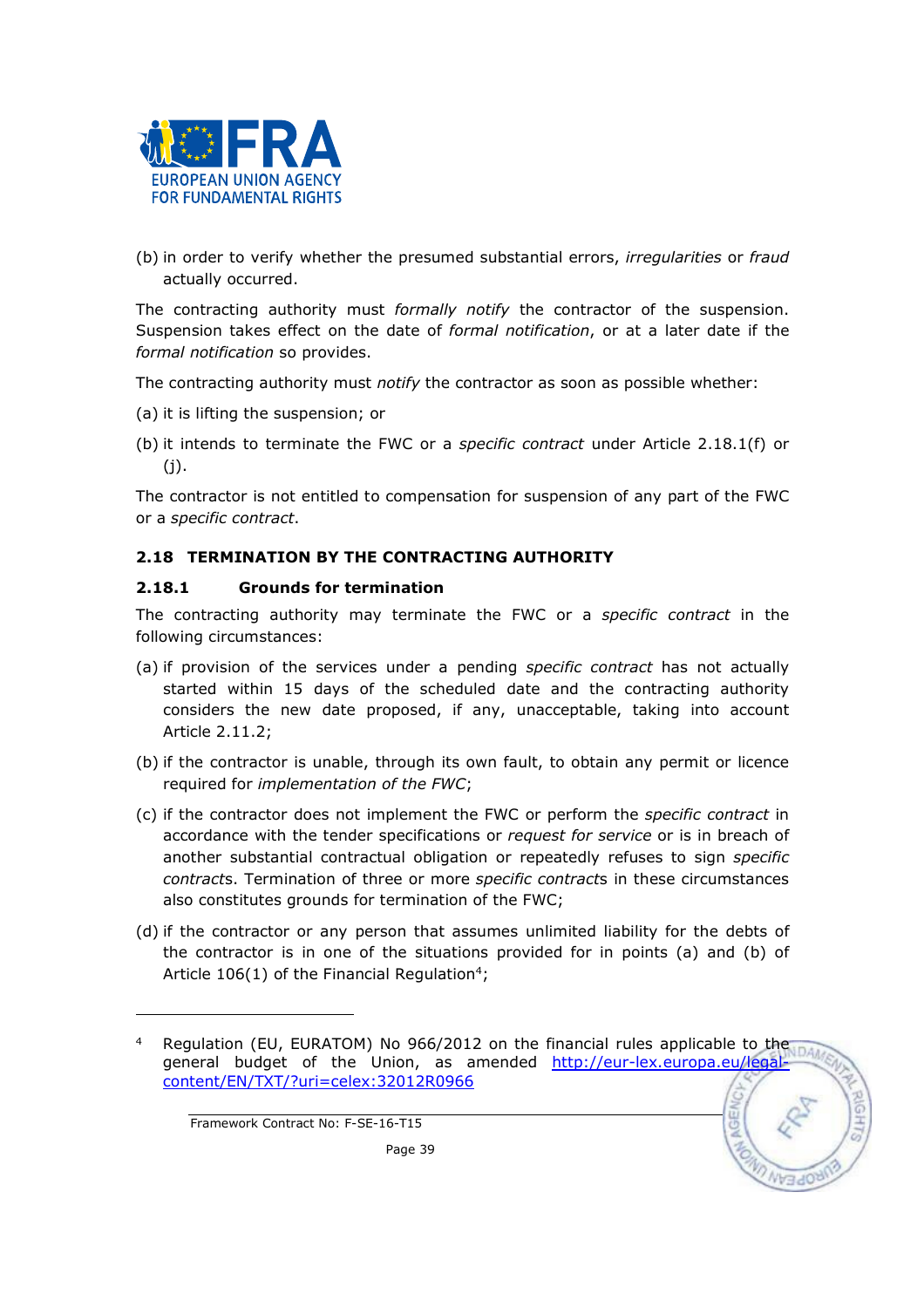

- (e) if the contractor or any related person is subject to any of the situations provided for in points (c) to (f) of Article 106(1) or to Article 106(2) of the Financial Regulation.
- (f) if the procedure for awarding the FWC or the *implementation of the FWC* prove to have been subject to *substantial errors, irregularities* or *fraud*;
- (g) if the contractor does not comply with applicable obligations under environmental, social and labour law established by Union law, national law, collective agreements or by the international environmental, social and labour law provisions listed in Annex X to Directive 2014/24/EU;
- (h) if the contractor is in a situation that could constitute a *conflict of interest* or a professional conflicting interest as referred to in Article 2.7;
- (i) if a change to the contractor's legal, financial, technical, organisational or ownership situation is likely to substantially affect the implementation of the FWC or substantially modify the conditions under which the FWC was initially awarded;
- (j) in the event of *force majeure*, where either resuming implementation is impossible or the necessary ensuing amendments to the FWC or a specific contract would mean that the tender specifications are no longer fulfilled or result in unequal treatment of tenderers or contractors;
- (k) if the needs of the contracting authority change and it no longer requires new services under the FWC; in such cases ongoing specific contracts remain unaffected;
- (l) if the termination of the FWC with one or more of the contractors means that the multiple FWC with reopening of competition no longer has the minimum required level of competition.

## 2.18.2 Grounds for termination by the contractor

The contractor may terminate the FWC or a specific contract if:

- (a) it has evidence that the contracting authority has committed substantial errors, irregularities or fraud in the procedure for awarding the FWC or the implementation of the FWC;
- (b) the contracting authority fails to comply with its obligations, in particular the obligation to provide the information needed for the contractor to implement the FWC or to perform a *specific contract* as provided for in the tender specifications.

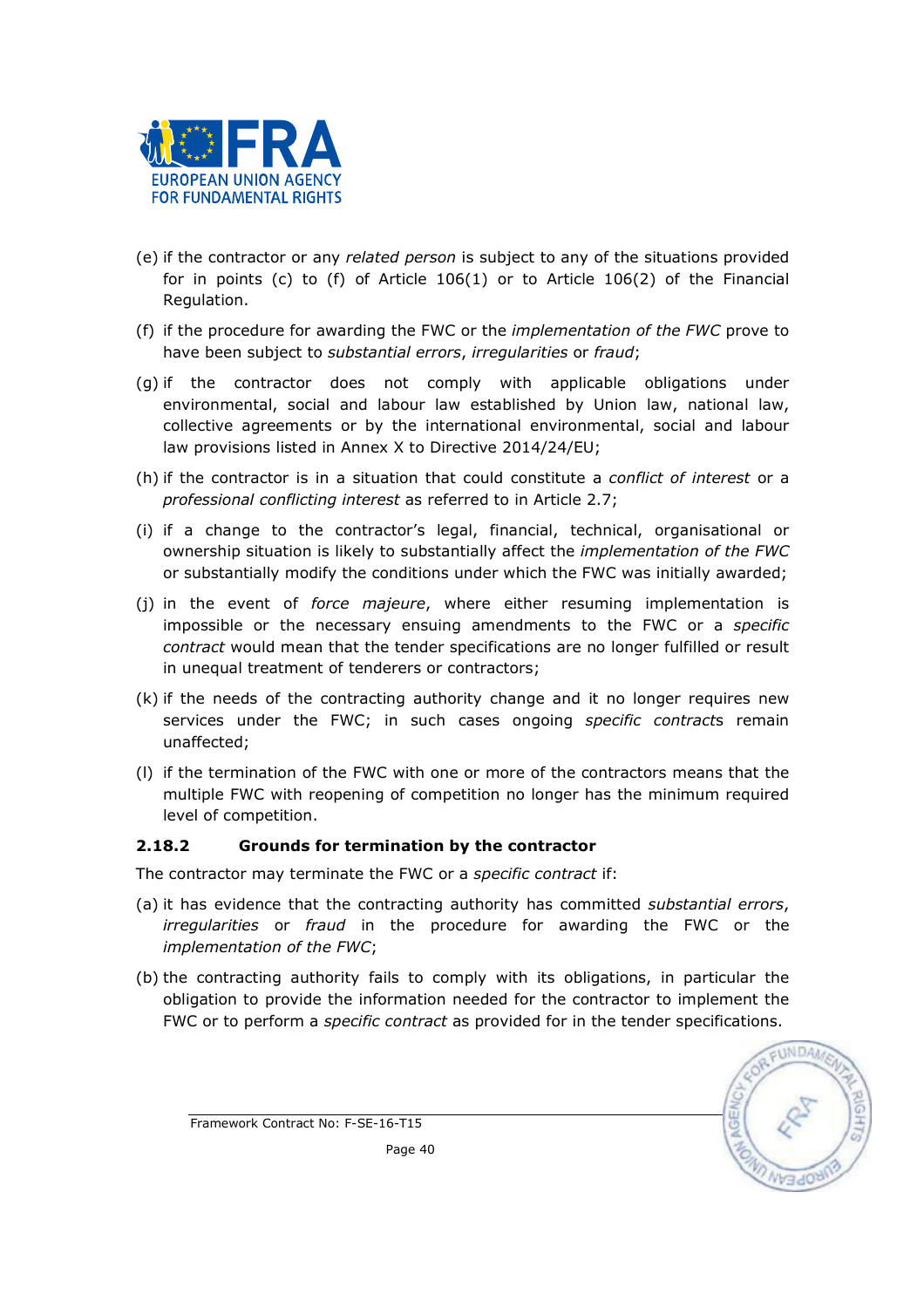

## 2.18.3 Procedure for termination

A party must *formally notify* the other party of its intention to terminate the FWC or a specific contract and the grounds for termination.

The other party has 30 days following the date of receipt to submit observations, including the measures it has taken to continue fulfilling its contractual obligations. Failing that, the decision to terminate becomes enforceable the day after the time limit for submitting observations has elapsed.

If the other party submits observations, the party intending to terminate must formally notify it either of the withdrawal of its intention to terminate or of its final decision to terminate.

In the cases referred to in points (a) to (d), (g) to (i), (k) and (l) of Article 2.18.1 and in Article 2.18.2, the date on which the termination takes effect must be specified in the formal notification.

In the cases referred to in points (e), (f) and (j) of Article 2.18.1, the termination takes effect on the day following the date on which the contractor receives notification of termination.

In addition, at the request of the contracting authority and regardless of the grounds for termination, the contractor must provide all necessary assistance, including information, documents and files, to allow the contracting authority to complete, continue or transfer the services to a new contractor or internally, without interruption or adverse effect on the quality or continuity of the services. The parties may agree to draw up a transition plan detailing the contractor's assistance unless such plan is already detailed in other contractual documents or in the tender specifications. The contractor must provide such assistance at no additional cost, except if it can demonstrate that it requires substantial additional resources or means, in which case it must provide an estimate of the costs involved and the parties will negotiate an arrangement in good faith.

## 2.18.4 Effects of termination

The contractor is liable for damage incurred by the contracting authority as a result of the termination of the FWC or a *specific contract* including the cost of appointing another contractor to provide or complete the services, unless the damage was caused by the situation specified in Article  $2.18.1(j)$ , (k) or (I) or in Article  $2.18.2$ . The contracting authority may claim compensation for such damage.

The contractor is not entitled to compensation for any loss resulting from the termination of the FWC or a *specific contract*, including loss of anticipated profits, unless the loss was caused by the situation specified in Article 2.18.2.

Framework Contract No: F-SE-16-T15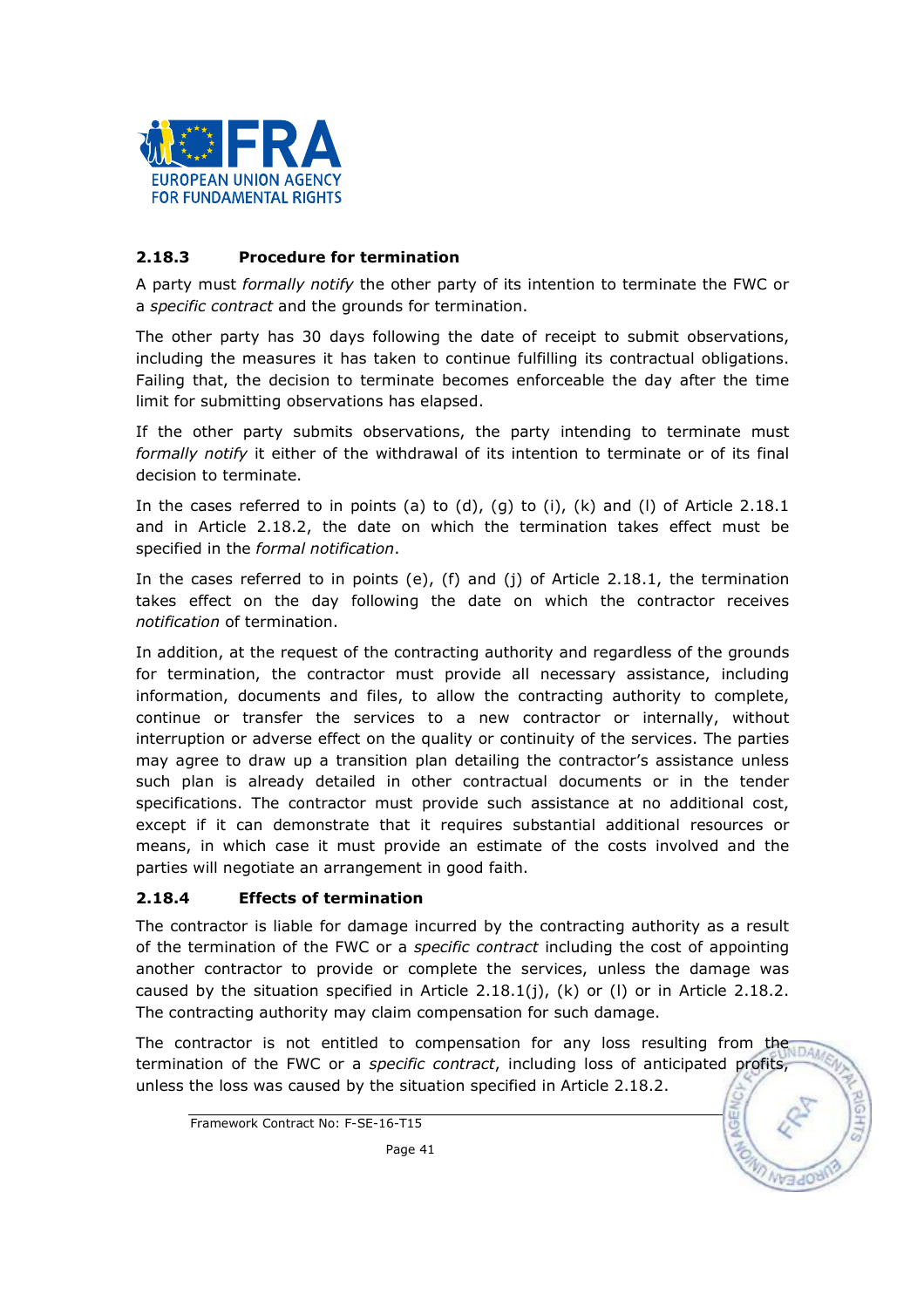

The contractor must take all appropriate measures to minimise costs, prevent damage and cancel or reduce its commitments.

Within 60 days of the date of termination, the contractor must submit any report, deliverable or result and any invoice required for services that were provided before the date of termination.

In the case of joint tenders, the contracting authority may terminate the FWC or a specific contract with each member of the group separately on the basis of points (d), (e) or (g) of Article 2.18.1, under the conditions set out in Article 2.11.2.

## 2.19 INVOICES, VALUE ADDED TAX AND E-INVOICING

## 2.19.1 Invoices and value added tax

Invoices must contain the contractor's (or leader's in the case of a joint tender) identification data, the amount, the currency and the date, as well as the FWC reference and reference to the specific contract.

Invoices must indicate the place of taxation of the contractor (or leader in the case of a joint tender) for value added tax (VAT) purposes and must specify separately amounts not including VAT and amounts including VAT.

The contracting authority is exempt from all taxes and duties, including VAT, in accordance with Articles 3 and 4 of the Protocol on the privileges and immunities of the European Union.

The contractor (or leader in the case of a joint tender) must complete the necessary formalities with the relevant authorities to ensure that the supplies and services required for *implementation of the FWC* are exempt from taxes and duties, including VAT.

## 2.19.2 E-invoicing

If provided for in the special conditions, the contractor (or leader in the case of a joint tender) submits invoices in electronic format if the conditions regarding electronic signature specified by Directive 2006/112/EC on VAT are fulfilled, i.e. using a qualified electronic signature or through electronic data interchange.

Reception of invoices by standard format (pdf) or email is not accepted.

## 2.20 PRICE REVISION

If a price revision index is provided in Article 1.5.2, this Article applies to it.

Prices are fixed and not subject to revision during the first year of the FWC.



Framework Contract No: F-SE-16-T15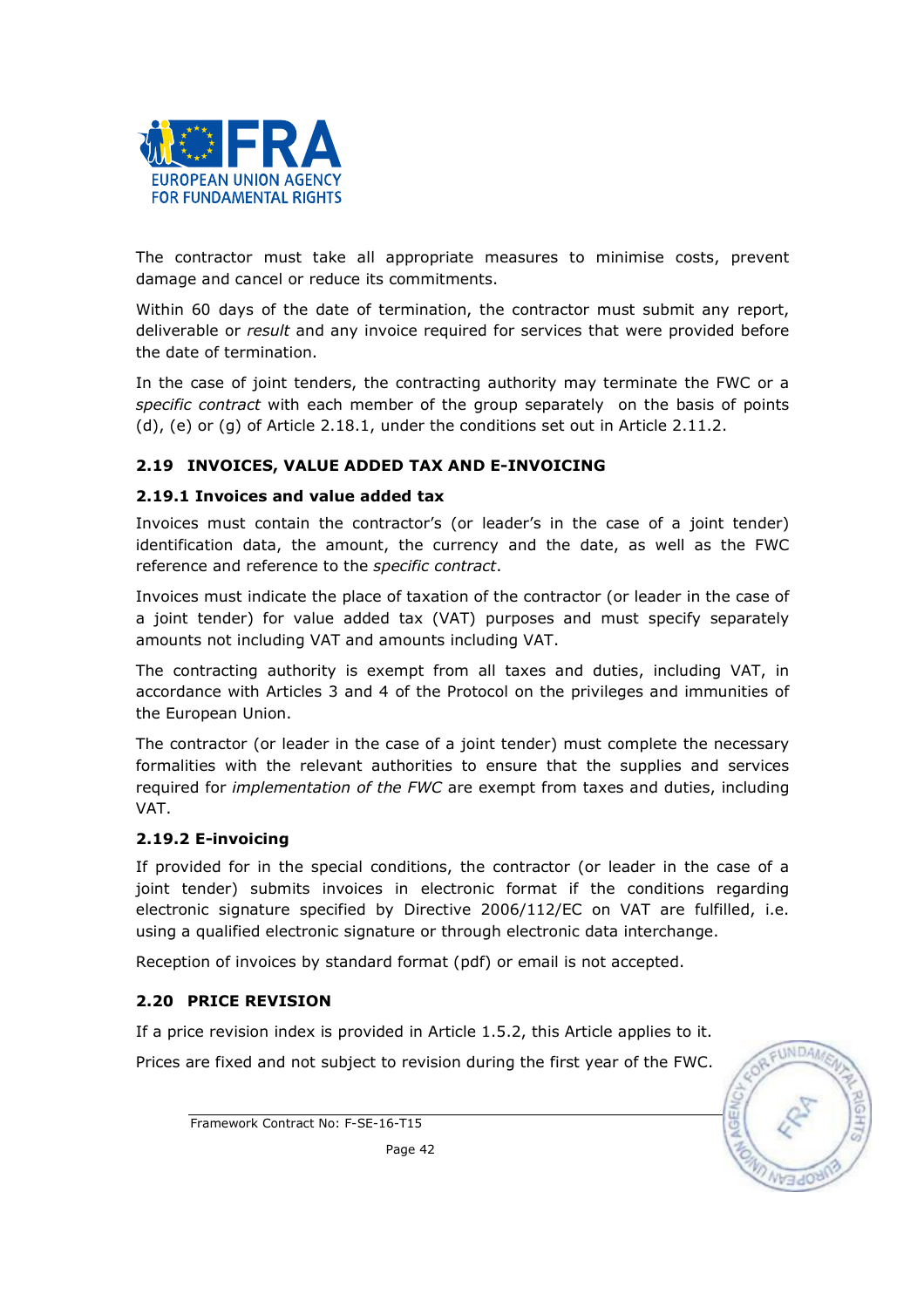

At the beginning of the second and every following year of the FWC, each price may be revised upwards or downwards at the request of one of the parties.

A party may request a price revision in writing no later than three months before the anniversary date of entry into force of the FWC. The other party must acknowledge the request within 14 days of receipt.

At the anniversary date, the contracting authority must communicate the final index for the month in which the request was received, or failing that, the last provisional index available for that month. The contractor establishes the new price on this basis and communicates it as soon as possible to the contracting authority for verification.

The contracting authority purchases on the basis of the prices in force at the date on which the specific contract enters into force.

The price revision is calculated using the following formula:

$$
\Pr = \text{Po} \times (-)
$$
  
Io

where:  $Pr =$  revised price;

Po = price in the tender;

- Io = index for the month in which the FWC enters into force;
- Ir = index for the month in which the request to revise prices is received.

## 2.21 PAYMENTS AND GUARANTEES

## 2.21.1 Date of payment

Payments are deemed to be effected on the date when they are debited to the contracting authority's account.

## 2.21.2 Currency

Payments are made in euros or in the currency provided for in Article 1.7.

## 2.21.3 Conversion

The contracting authority makes any conversion between the euro and another currency at the daily euro exchange rate published in the Official Journal of the European Union, or failing that, at the monthly accounting exchange rate, as established by the European Commission and published on the website indicated below, applicable on the day when it issues the payment order.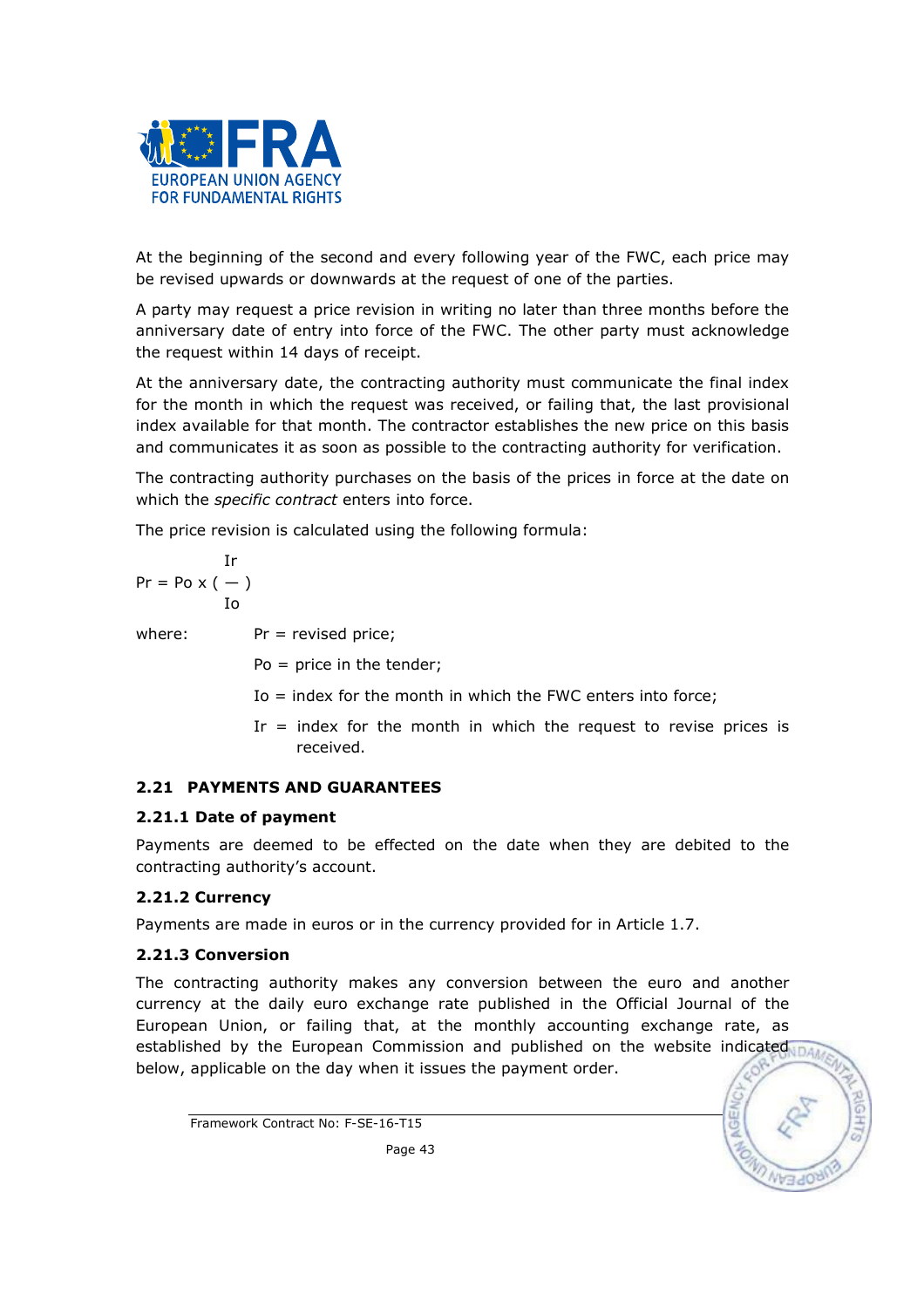

The contractor makes any conversion between the euro and another currency at the monthly accounting exchange rate, established by the Commission and published on the website indicated below, applicable on the date of the invoice.

http://ec.europa.eu/budget/contracts\_grants/info\_contracts/inforeuro/inforeuro\_en.c fm.

## 2.21.4 Costs of transfer

The costs of the transfer are borne as follows:

- (a) the contracting authority bears the costs of dispatch charged by its bank;
- (b) the contractor bears the costs of receipt charged by its bank;

(c) the party causing repetition of the transfer bears the costs for repeated transfer.

#### 2.21.5 Pre-financing, performance and money retention guarantees

If, as provided for in Article 1.6, a financial guarantee is required for the payment of pre-financing, as performance guarantee or as retention money guarantee, it must fulfil the following conditions:

- (a) the financial guarantee is provided by a bank or a financial institution approved by the contracting authority or, at the request of the contractor and with the agreement of the contracting authority, by a third party;
- (b) the guarantor stands as first-call guarantor and does not require the contracting authority to have recourse against the principal debtor (the contractor).

The contractor bears the cost of providing such guarantee.

Pre-financing guarantees must remain in force until the pre-financing is cleared against interim payments or payment of the balance. Where the payment of the balance takes the form of a debit note, the pre-financing guarantee must remain in force for three months after the debit note is sent to the contractor. The contracting authority must release the guarantee within the following month.

Performance guarantees cover compliance with substantial contractual obligations until the contracting authority has given its final approval for the service. The performance guarantee must not exceed 10 % of the total price of the specific contract. The contracting authority must release the guarantee fully after final approval of the service, as provided for in the specific contract.

Retention money guarantees cover full delivery of the service in accordance with the specific contract including during the contract liability period and until its final part approval by the contracting authority. The retention money guarantee must not exceed 10 % of the total price of the specific contract. The contracting authority

Framework Contract No: F-SE-16-T15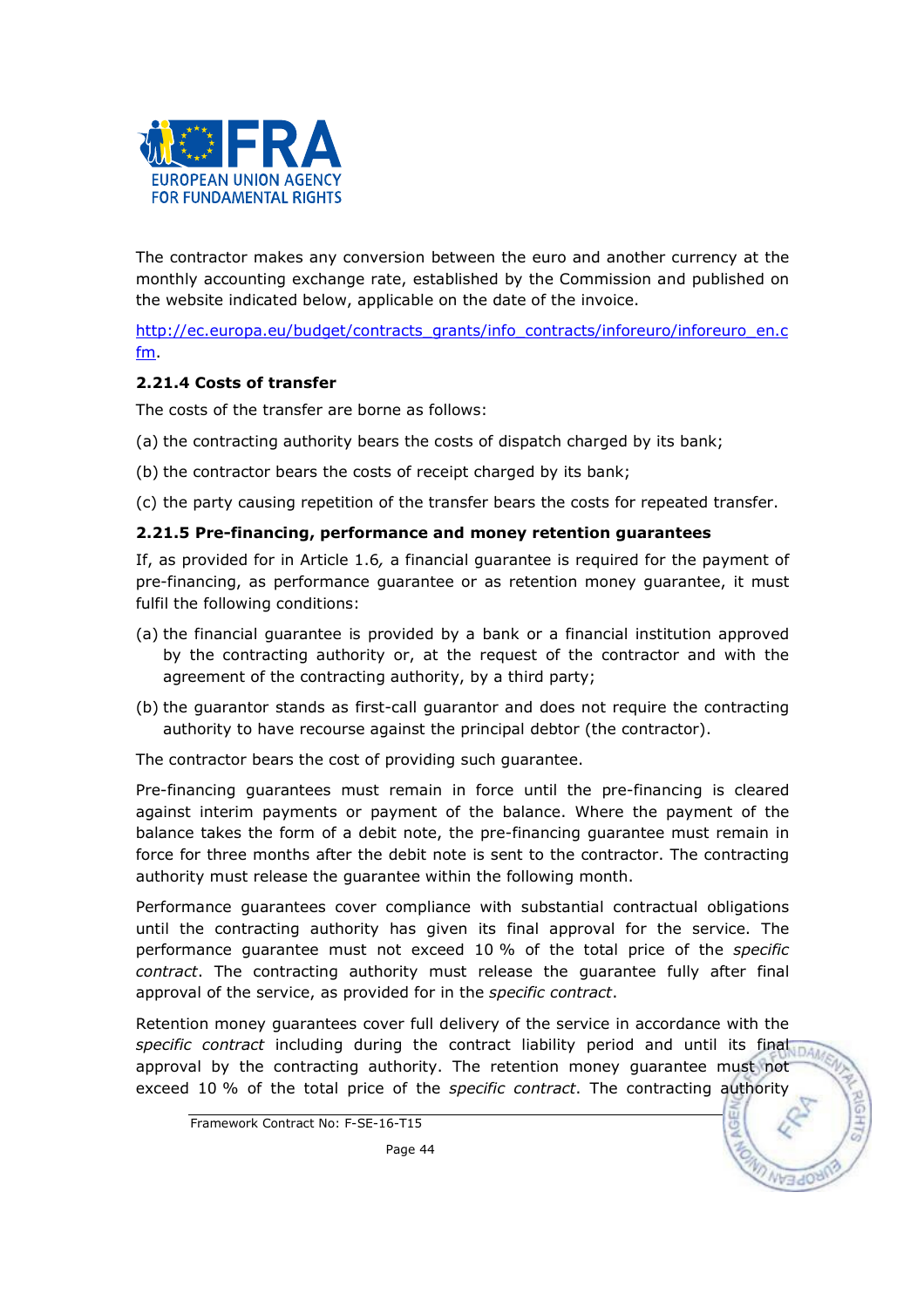

must release the guarantee after the expiry of the contract liability period as provided for in the specific contract.

The contracting authority must not request a retention money guarantee for a specific contract where it has requested a performance guarantee.

#### 2.21.6 Interim payments and payment of the balance

The contractor (or leader in the case of a joint tender) must send an invoice for interim payment, as provided for in Article 1.6 or in the tender specifications or in the specific contract.

The contractor (or leader in the case of a joint tender) must send an invoice for payment of the balance within 60 days of the end of the period of provision of the services, as provided for in Article 1.6, in the tender specifications or in the specific contract.

Payment of the invoice and approval of documents does not imply recognition of the regularity, authenticity, completeness and correctness of the declarations and information they contain.

Payment of the balance may take the form of recovery.

#### 2.21.7 Suspension of the time allowed for payment

The contracting authority may suspend the payment periods specified in Article 1.6 at any time by *notifying* the contractor (or leader in the case of a joint tender) that its invoice cannot be processed. The reasons the contracting authority may cite for not being able to process an invoice are:

- (a) because it does not comply with the FWC;
- (b) because the contractor has not produced the appropriate documents or deliverables; or
- (c) because the contracting authority has observations on the documents or deliverables submitted with the invoice.

The contracting authority must *notify* the contractor (or leader in the case of joint tender) as soon as possible of any such suspension, giving the reasons for it.

Suspension takes effect on the date the contracting authority sends the *notification*. The remaining payment period resumes from the date on which the requested information or revised documents are received or the necessary further verification,  $\frac{1}{100}$ including on-the-spot checks, is carried out. Where the suspension period exceeds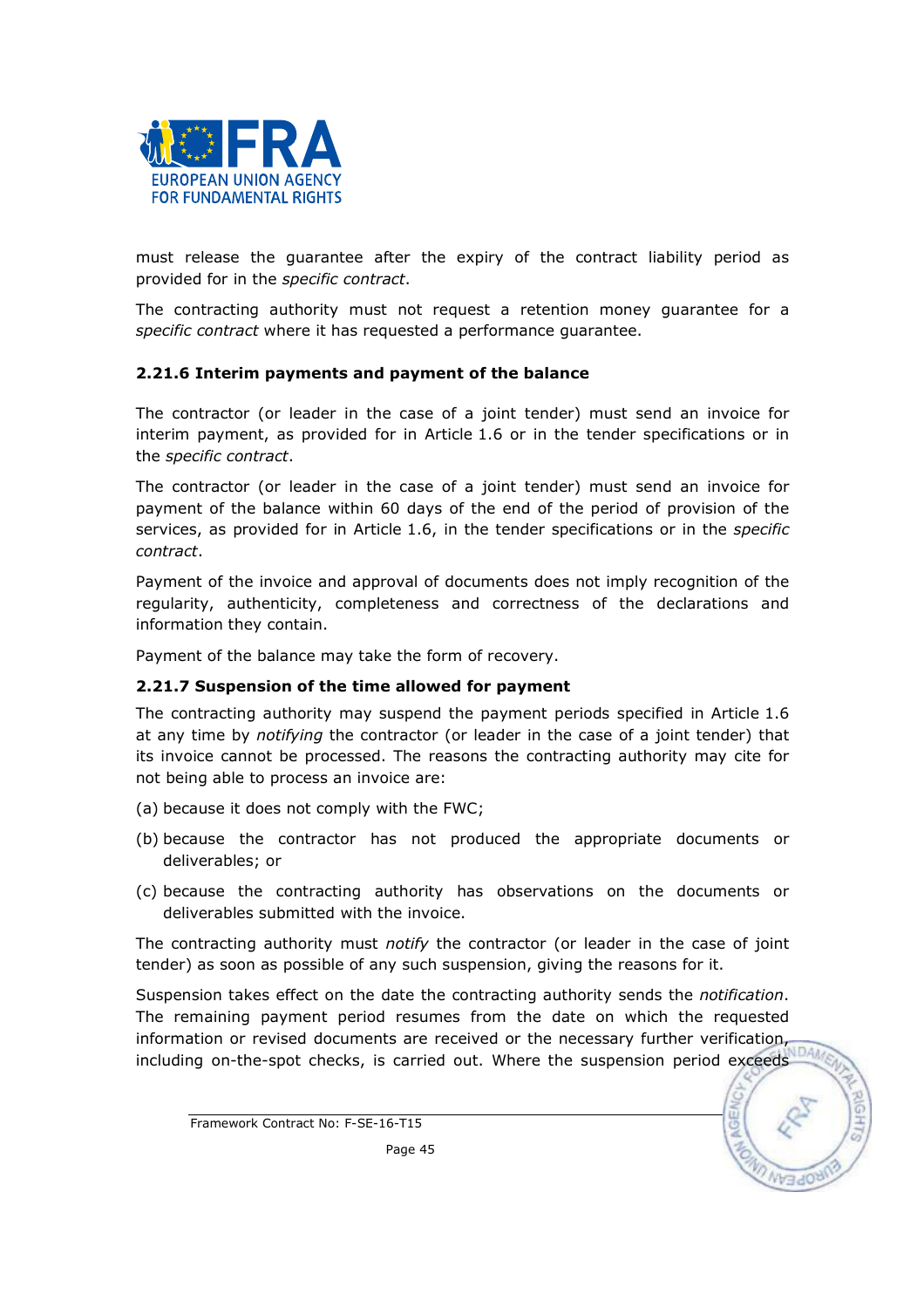

two months, the contractor (or leader in the case of a joint tender) may request the contracting authority to justify the continued suspension.

Where the payment periods have been suspended following rejection of a document referred to in the first paragraph of this Article and the new document produced is also rejected, the contracting authority reserves the right to terminate the *specific* contract in accordance with Article 2.18.1(c)

## 2.21.8 Interest on late payment

On expiry of the payment periods specified in Article 1.6, the contractor (or leader in the case of a joint tender) is entitled to interest on late payment at the rate applied by the European Central Bank for its main refinancing operations in euros (the reference rate) plus eight points. The reference rate is the rate in force, as published in the C series of the Official Journal of the European Union, on the first day of the month in which the payment period ends.

Suspension of the payment period as provided for in Article 2.21.7 is not considered as giving rise to late payment.

Interest on late payment covers the period running from the day following the due date for payment up to and including the date of payment as defined in Article 2.21.1.

However, when the calculated interest is EUR 200 or less, it must be paid to the contractor (or leader in the case of a joint tender) only if it requests it within two months of receiving late payment.

#### 2.22 REIMBURSEMENTS

- 2.22.1 If provided for in the special conditions or in the tender specifications, the contracting authority must reimburse expenses directly connected with the provision of the services either when the contractor provides it with supporting documents or on the basis of flat rates.
- 2.22.2 The contracting authority reimburses travel and subsistence expenses on the basis of the shortest itinerary and the minimum number of nights necessary for overnight stay at the destination.
- 2.22.3 The contracting authority reimburses travel expenses as follows:
	- (a) travel by air: up to the maximum cost of an economy class ticket at the time of the reservation;
	- (b) travel by boat or rail: up to the maximum cost of a first class ticket;

Framework Contract No: F-SE-16-T15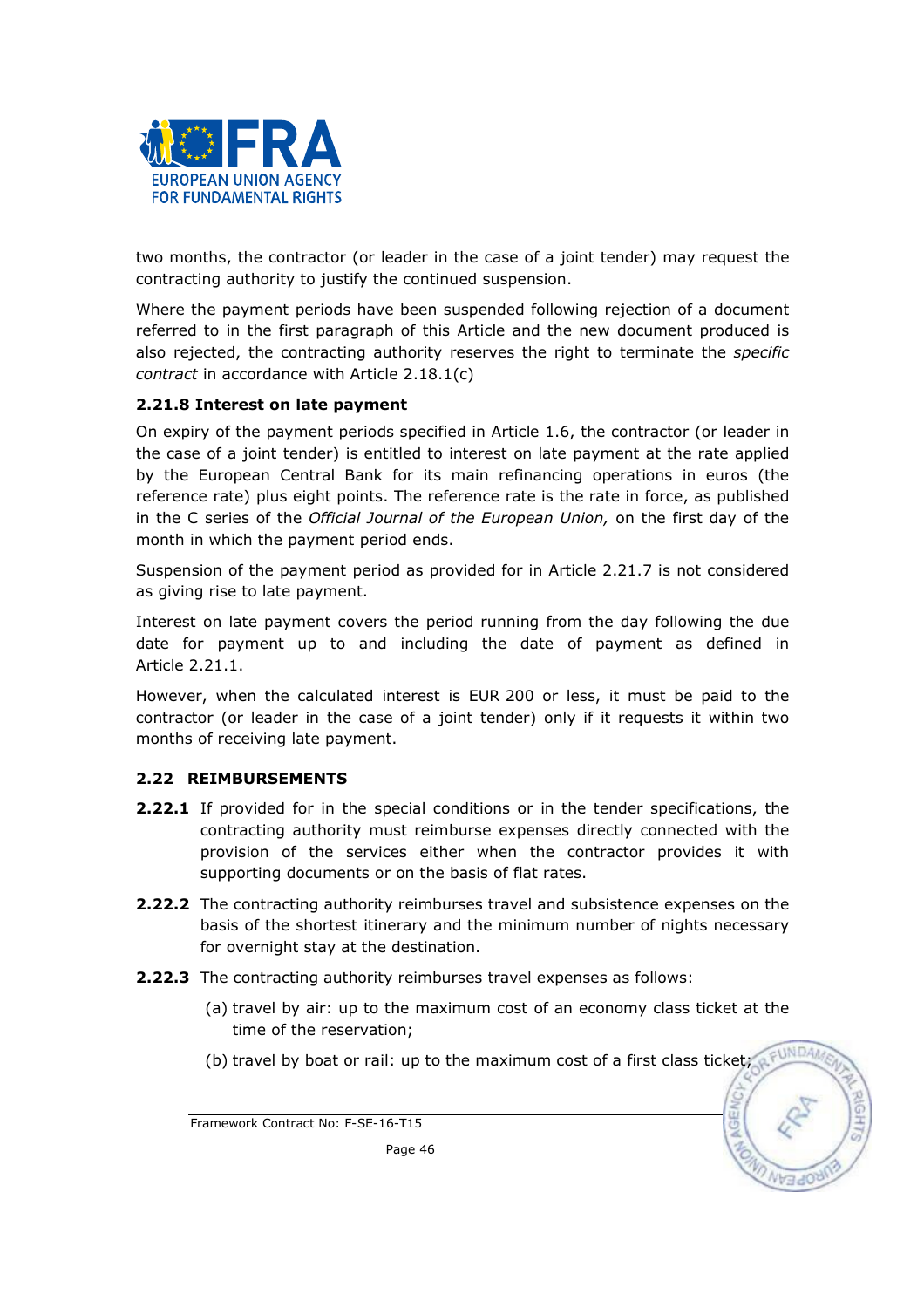

(c) travel by car: at the rate of one first class rail ticket for the same journey and on the same day;

In addition, the contracting authority reimburses travel outside Union territory if it has given its prior written approval for the expenses.

- 2.22.4 The contracting authority reimburses subsistence expenses on the basis of a daily subsistence allowance as follows:
	- (a) for journeys of less than 200 km for a return trip, no subsistence allowance is payable;
	- (b) the daily subsistence allowance is payable only on receipt of supporting documents proving that the person concerned was present at the destination;
	- (c) the daily subsistence allowance takes the form of a flat-rate payment to cover all subsistence expenses, including meals, local transport including transport to and from the airport or station, insurance and sundries;
	- (d) the daily subsistence allowance is reimbursed at the flat rates specified in Article 1.5.3;
	- (e) accommodation is reimbursed on receipt of supporting documents proving the necessary overnight stay at the destination, up to the flat-rate ceilings specified in Article 1.5.3.
- 2.22.5 The contracting authority reimburses the cost of shipment of equipment or unaccompanied luggage if it has given its prior written approval for the expense.

## 2.23 RECOVERY

**2.23.1** If an amount is to be recovered under the terms of the FWC, the contractor must repay the contracting authority the amount in question.

## 2.23.2 Recovery of procedure

Before recovery, the contracting authority must formally notify the contractor of its intention to recover the amount it claims, specifying the amount due and the reasons for recovery and inviting the contractor to make any observations within 30 days of receipt.

If no observations have been submitted or if, despite the observations submitted, the DAM contracting authority decides to pursue the recovery procedure, it must confirm recovery by formally notifying a debit note to the contractor, specifying the date of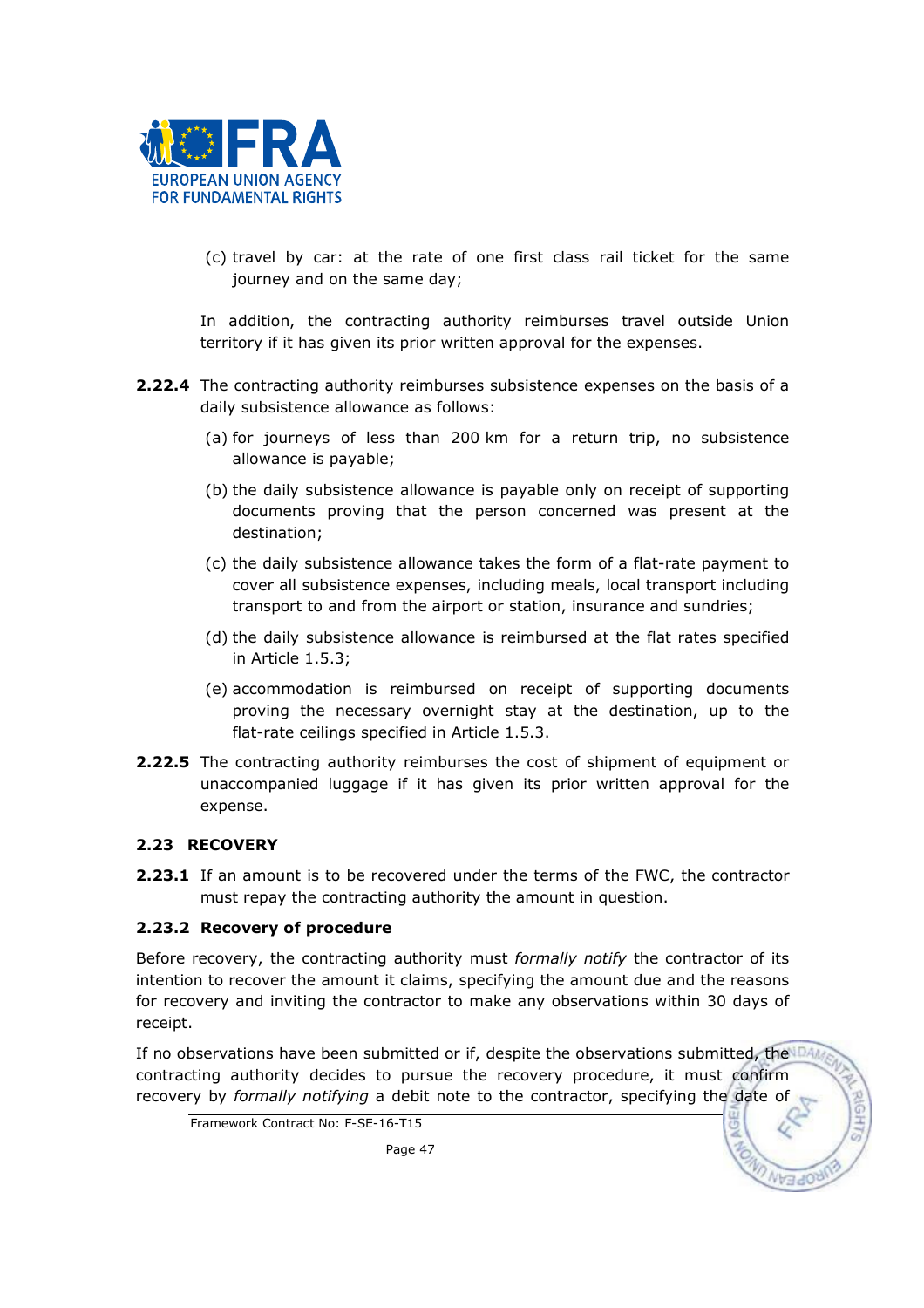

payment. The contractor must pay in accordance with the provisions specified in the debit note.

If the contractor does not pay by the due date, the contracting authority may, after informing the contractor in writing, recover the amounts due:

- (a) by offsetting them against any amounts owed to the contractor by the Union or by the European Atomic Energy Community;
- (b) by calling in a financial guarantee if the contractor has submitted one to the contracting authority;
- (c) by taking legal action.

## 2.23.3 Interest on late payment

If the contractor does not honour the obligation to pay the amount due by the date set by the contracting authority in the debit note, the amount due bears interest at the rate indicated in Article 2.21.8. Interest on late payments will cover the period starting on the day after the due date for payment and ending on the date when the contracting authority receives the full amount owed.

Any partial payment is first entered against charges and interest on late payment and then against the principal amount.

#### 2.23.4 Recovery rules in the case of joint tender

If the contract is signed by a group (joint tender), the group is jointly and severally liable under the conditions set out in Article 2.6 (liability). The contracting authority first claims the full amount to the leader of the group.

If the leader does not pay by the due date and if the amount cannot be offset in accordance with Article 2.23.2 (a), the contracting authority may claim the full amount to any other member of the group by notifying the debit note already sent to the leader under Article 2.23.2.

## 2.24 CHECKS AND AUDITS

2.24.1 The contracting authority and the European Anti-Fraud Office may check or require an audit on the *implementation of the FWC*. This may be carried out either by OLAF's own staff or by any outside body authorised to do so on its behalf.

Such checks and audits may be initiated at any moment during the provision of the services and up to five years starting from the payment of the balance  $DA$ of the last specific contract issued under this FWC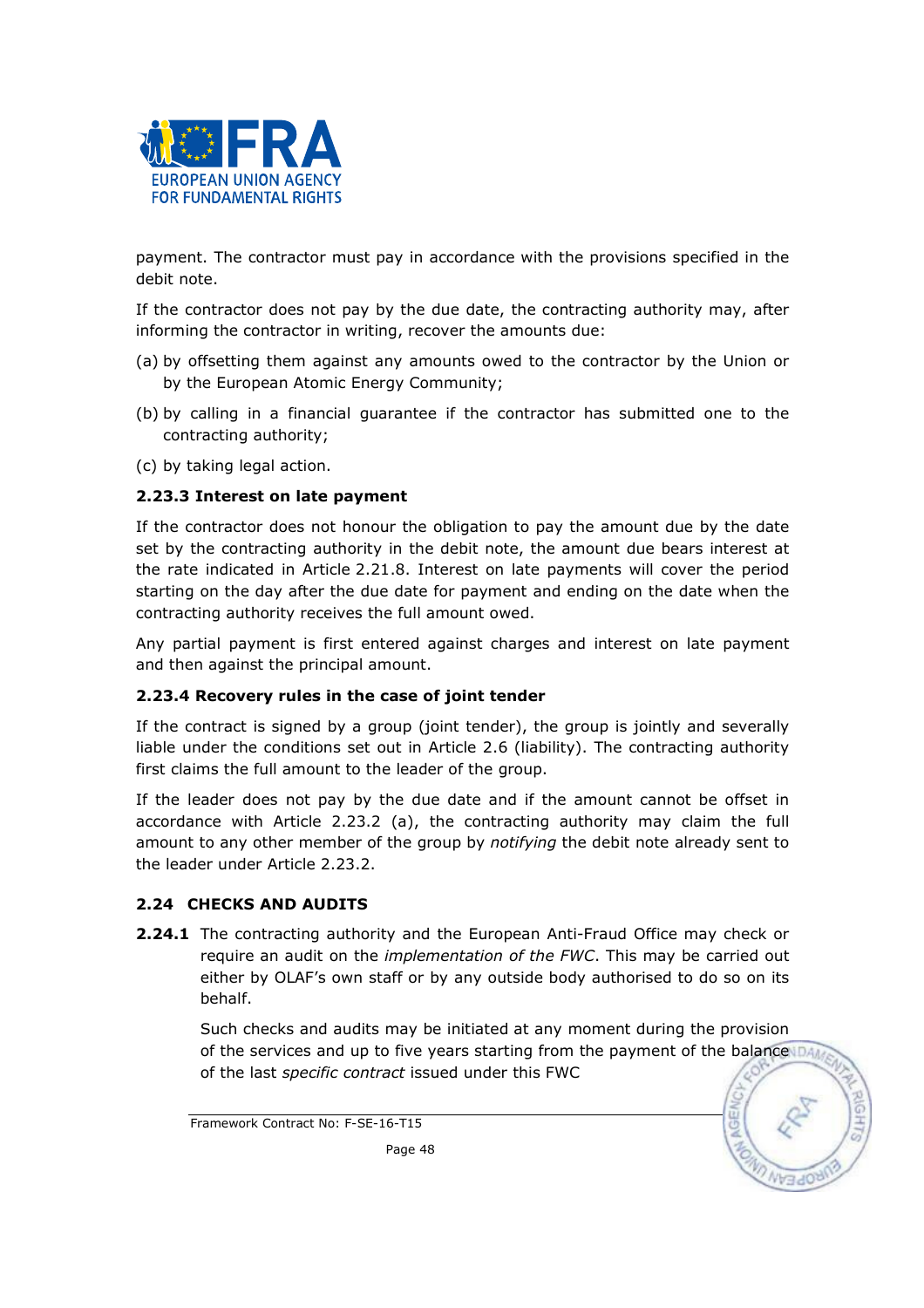

The audit procedure is initiated on the date of receipt of the relevant letter sent by the contracting authority. Audits are carried out on a confidential basis.

- **2.24.2** The contractor must keep all original documents stored on any appropriate medium, including digitised originals if authorised under national law, for a period of five years starting from the payment of the balance of the last specific contract issued under this FWC.
- **2.24.3** The contractor must grant the contracting authority's staff and outside personnel authorised by the contracting authority the appropriate right of access to sites and premises where the FWC is implemented and to all the information, including information in electronic format, needed to conduct such checks and audits. The contractor must ensure that the information is readily available at the moment of the check or audit and, if so requested, that information is handed over in an appropriate format.
- 2.24.4 On the basis of the findings made during the audit, a provisional report is drawn up. The contracting authority or its authorised representative must send it to the contractor, who has 30 days following the date of receipt to submit observations. The contractor must receive the final report within 60 days following the expiry of the deadline to submit observations.

On the basis of the final audit findings, the contracting authority may recover all or part of the payments made in accordance with Article 2.23 and may take any other measures which it considers necessary.

2.24.5 In accordance with Council Regulation (Euratom, EC) No 2185/96 of 11 November 1996 concerning on-the-spot checks and inspection carried out by the Commission in order to protect the European Communities' financial interests against fraud and other irregularities and Regulation (EU, Euratom) No 883/2013 of the European Parliament and of the Council of 11 September 2013 concerning investigations conducted by the European Anti-Fraud Office, the European Anti-Fraud Office may carry out investigations, including on the spot checks and inspections, to establish whether there has been fraud, corruption or any other illegal activity under the contract affecting the financial interests of the Union. Findings arising from an investigation may lead to criminal prosecution under national law.

 The investigations may be carried out at any moment during the provision of the *investigations may* the vears starting from the payment of the balance of the last *specific contract* issued under this FWC.

Framework Contract No: F-SE-16-T15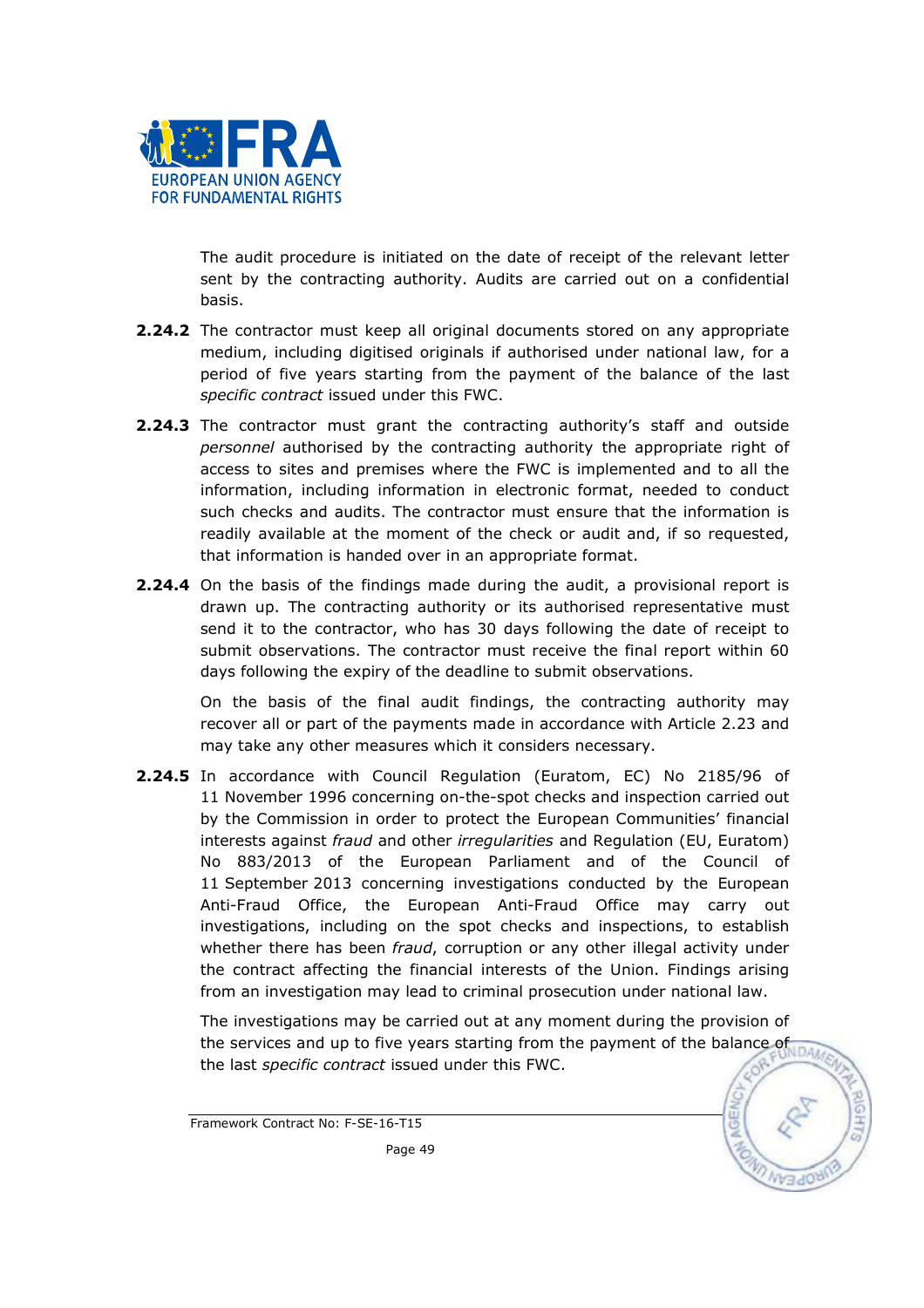

2.24.6 The Court of Auditors has the same rights as the contracting authority, particularly right of access, for the purpose of checks and audits.



Framework Contract No: F-SE-16-T15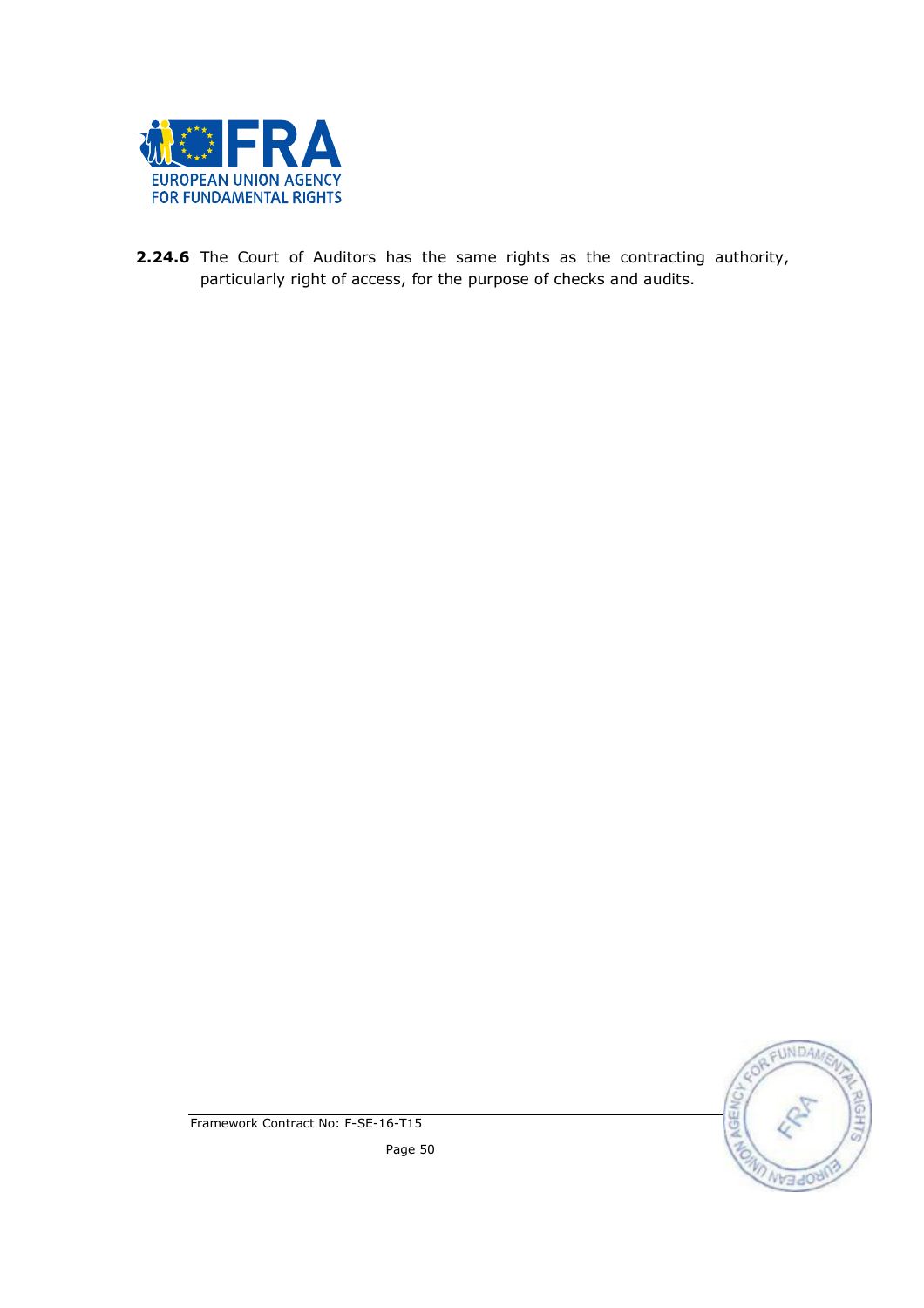

# ANNEX I

Tender and Technical Specifications



Framework Contract No: F-SE-16-T15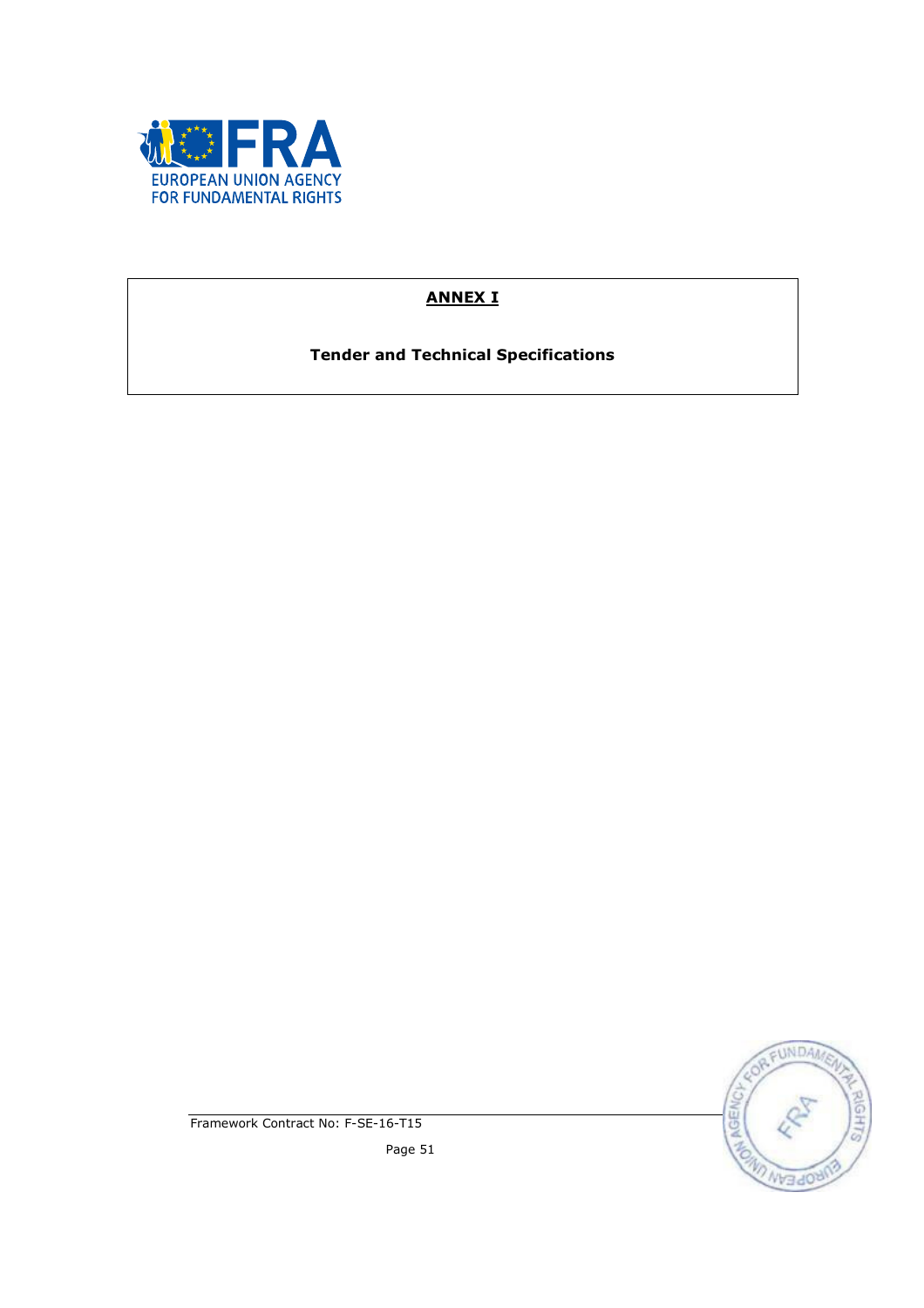

# ANNEX II

Contractor's Tender of [to be completed]



Framework Contract No: F-SE-16-T15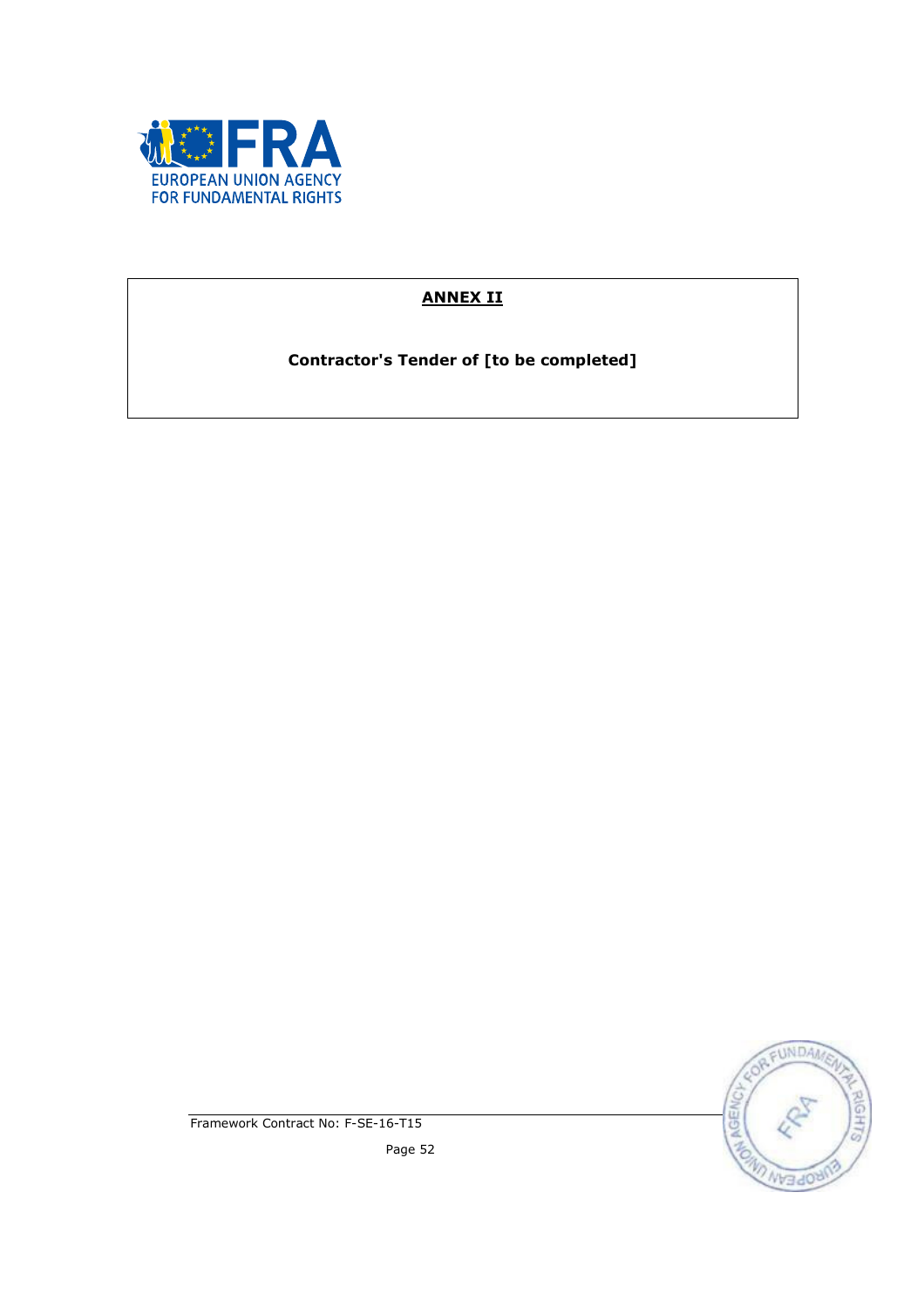

## ANNEX III

Model for order forms and model specific contract

## EUROPEAN UNION AGENCY FOR FUNDAMENTAL RIGHTS

Schwarzenbergplatz 11, A-1040 Vienna, Austria



| <b>Department</b>                                         |                                      | <b>ORDER FORM</b>                                       |                                                                                                                                                   | Numbe<br>r of             | Sheet<br>No.               |         | Date and reference of your<br>quote |                  |  |
|-----------------------------------------------------------|--------------------------------------|---------------------------------------------------------|---------------------------------------------------------------------------------------------------------------------------------------------------|---------------------------|----------------------------|---------|-------------------------------------|------------------|--|
| [to be completed]                                         |                                      | (to be mentioned in all correspondence)                 |                                                                                                                                                   | sheets                    |                            |         |                                     |                  |  |
| Tel.:                                                     | [to be]<br>completed]                | No:                                                     | [to be completed]                                                                                                                                 | $\mathbf{1}$              | $\mathbf{1}$               |         | [to be completed]                   |                  |  |
| Fax:                                                      | Ito be<br>completed]                 | Contractor's code:                                      | [to be completed]                                                                                                                                 |                           |                            |         |                                     |                  |  |
|                                                           |                                      | Country of origin:                                      | [to be completed]                                                                                                                                 |                           | [official legal form]      |         |                                     |                  |  |
|                                                           |                                      | Currency of<br>payment:                                 | <b>EUR</b>                                                                                                                                        |                           | [official address in full] |         |                                     |                  |  |
|                                                           |                                      | Code country of origin/currency:<br>[complete]/EUR      |                                                                                                                                                   |                           |                            |         |                                     |                  |  |
|                                                           |                                      |                                                         | This order is governed by the provisions of Framework Contract No [to be completed] in force from [to be completed] to                            |                           |                            |         |                                     |                  |  |
|                                                           | [to be completed]<br>services/goods. |                                                         | Acceptance of this order implies that the contractor waives all other terms of business or of execution of the                                    |                           |                            |         |                                     |                  |  |
|                                                           |                                      |                                                         |                                                                                                                                                   |                           |                            | QUANTIT | PRICE in $\epsilon$                 |                  |  |
|                                                           | DESCRIPTION OF THE GOODS OR SERVICES |                                                         |                                                                                                                                                   |                           | UNIT<br>Y                  |         | <b>UNIT</b><br>PRICE                | <b>TOTA</b><br>L |  |
|                                                           |                                      |                                                         |                                                                                                                                                   |                           |                            |         |                                     |                  |  |
|                                                           |                                      |                                                         |                                                                                                                                                   |                           |                            |         |                                     |                  |  |
|                                                           |                                      |                                                         | If the order form is subject to VAT outside Austria, but within the<br>scope of application of Council Directive 2006/112/EC in its current       | Packaging:                |                            |         |                                     |                  |  |
|                                                           |                                      |                                                         | legally valid wording, the Contractor declares to accept (for                                                                                     | Insurance:                |                            |         |                                     |                  |  |
|                                                           |                                      |                                                         | submission to the relevant tax authorities) the duly completed form                                                                               | Transport:                |                            |         |                                     |                  |  |
|                                                           |                                      |                                                         | according to Art. 151 of the specified Directive, and to invoice FRA the<br>net price of the order form excluding VAT. In this case, the FRA will | Assembly:                 |                            |         |                                     |                  |  |
|                                                           |                                      | only pay the net price of the order form excluding VAT. |                                                                                                                                                   | VAT:                      |                            |         |                                     |                  |  |
|                                                           |                                      |                                                         |                                                                                                                                                   | <b>Total</b><br>(No VAT): |                            |         |                                     |                  |  |
|                                                           |                                      |                                                         | <b>Total</b><br>(VAT Incl.):                                                                                                                      |                           |                            |         |                                     |                  |  |
| <b>Contractor's signature</b>                             |                                      |                                                         |                                                                                                                                                   |                           |                            |         |                                     |                  |  |
| Name:<br>[to be completed]                                |                                      |                                                         |                                                                                                                                                   |                           |                            |         |                                     |                  |  |
| G)<br>Framework Contract No: F-SE-16-T15<br>Ö,<br>Page 53 |                                      |                                                         |                                                                                                                                                   |                           |                            |         |                                     |                  |  |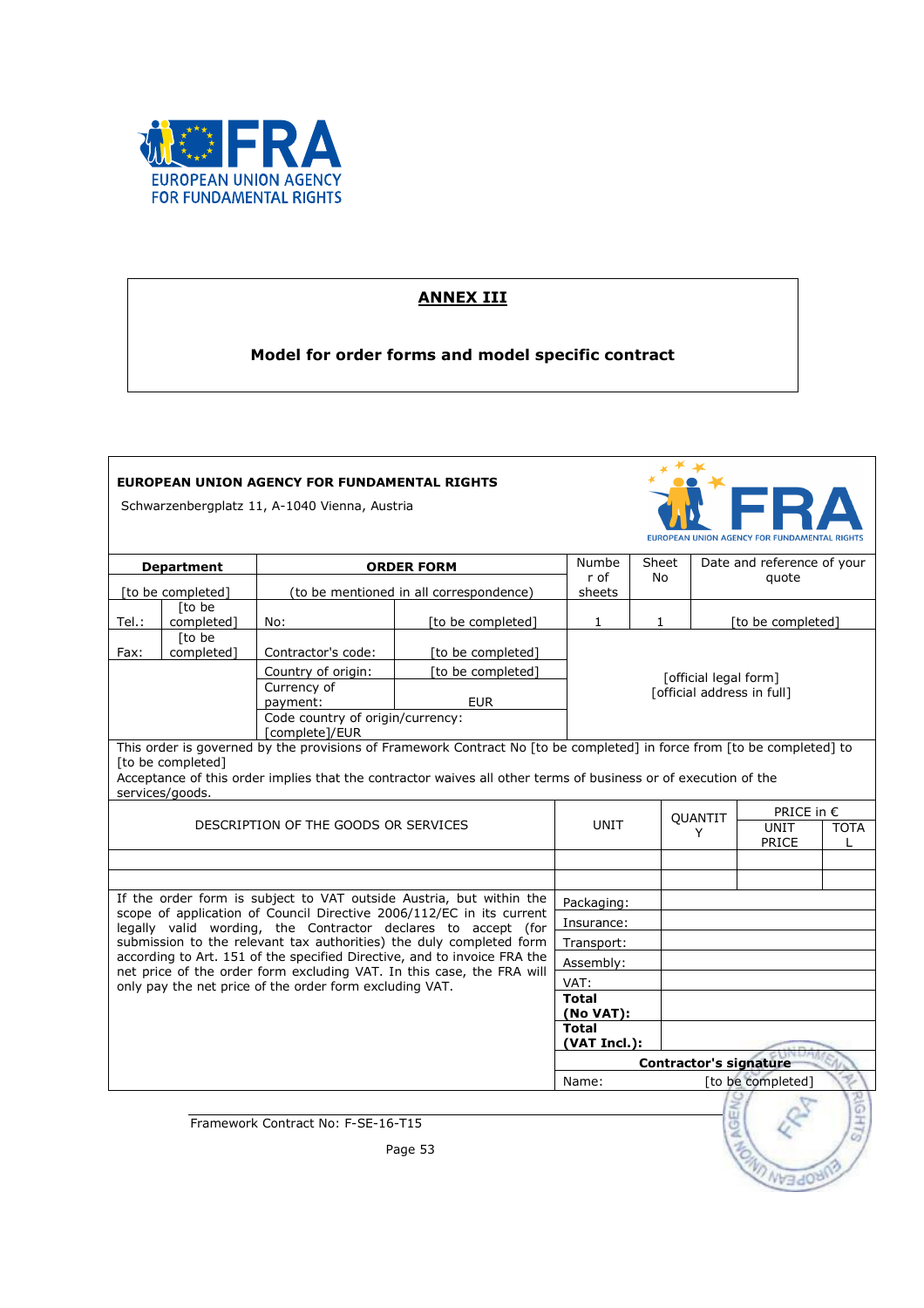

| Delivery / performance dates:                                                                                                                                                | from: [complete]   | to:<br>complete] |              |                                                                                                                                               |                                                                                                                                                                                                                                               |  |
|------------------------------------------------------------------------------------------------------------------------------------------------------------------------------|--------------------|------------------|--------------|-----------------------------------------------------------------------------------------------------------------------------------------------|-----------------------------------------------------------------------------------------------------------------------------------------------------------------------------------------------------------------------------------------------|--|
| Payment: [to be completed]                                                                                                                                                   |                    |                  |              | Position:                                                                                                                                     | [to be completed]                                                                                                                                                                                                                             |  |
| Contractor's bank account: [to be completed]                                                                                                                                 |                    |                  |              | Date:                                                                                                                                         |                                                                                                                                                                                                                                               |  |
| <b>Invoicing address:</b><br>European Union Agency for Fundamental Rights<br>for the attention of Administration Department<br>Schwarzenbergplatz 11, A-1040 Vienna, Austria |                    |                  |              | Place of delivery/performance and/or Incoterm<br>and opening hours:<br>Contact Person: [to be completed]<br>[opening hours - to be completed] |                                                                                                                                                                                                                                               |  |
| <b>Authorising Officer:</b><br>Signature:<br>[name - to be completed]<br>Date of issue:                                                                                      |                    |                  | the invoice. | European Union.                                                                                                                               | The request for payment shall be admissible only if the<br>Contractor returns a signed copy of this order form with<br>This Contract shall be governed by Austrian law and any<br>dispute shall be brought before the Court of Justice of the |  |
| Commitment nr.                                                                                                                                                               | <b>Budget item</b> |                  |              |                                                                                                                                               |                                                                                                                                                                                                                                               |  |
| [to be completed]<br>[to be completed]                                                                                                                                       |                    |                  |              |                                                                                                                                               |                                                                                                                                                                                                                                               |  |

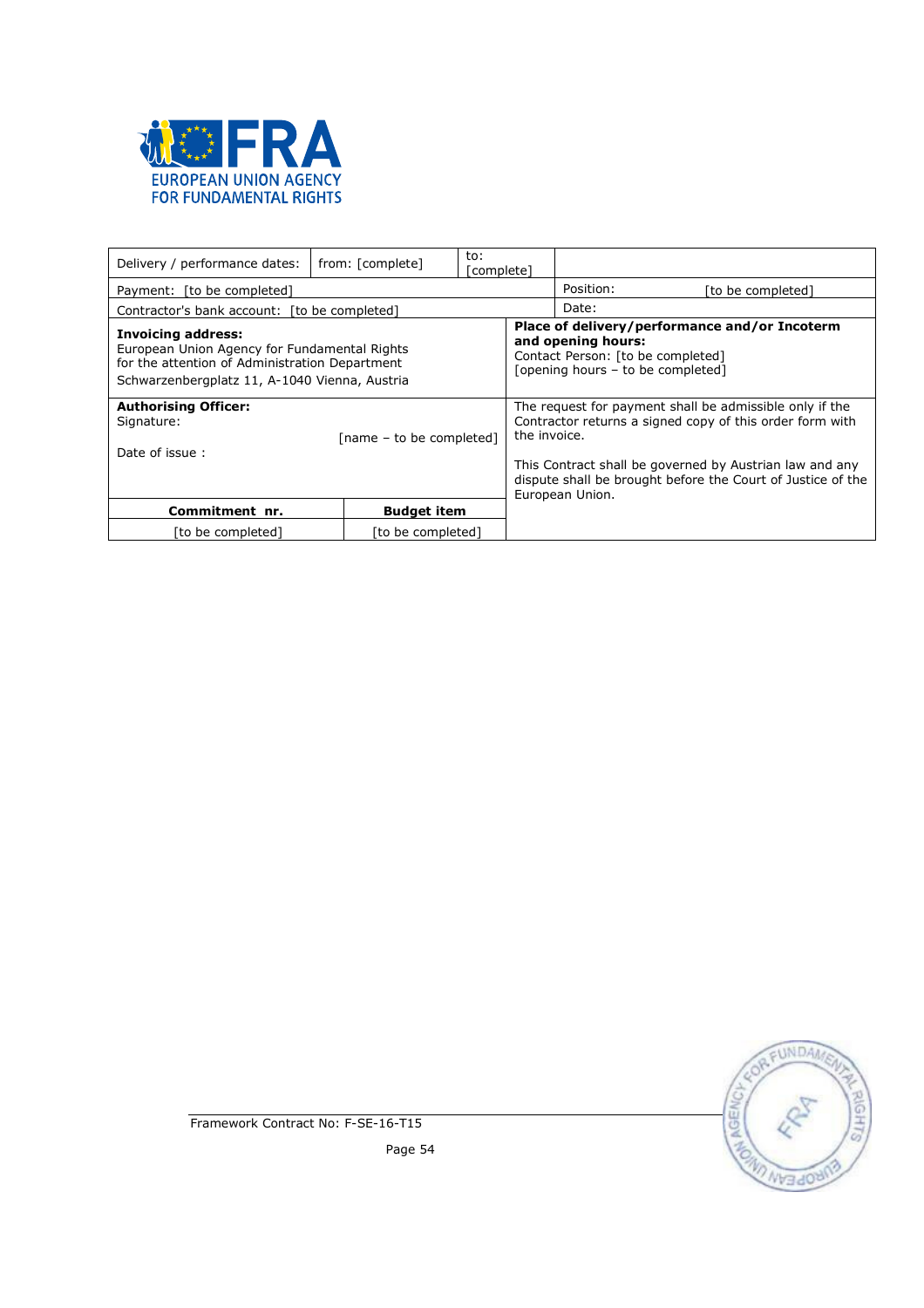

# FIXED PRICE DRAFT SPECIFIC CONTRACT No Ito be completed] Implementing Framework Contract No [to be completed]

The European Union Agency for Fundamental Rights (hereinafter referred to as 'the contracting authority'), with its seat at Schwarzenbergplatz 11, Vienna 1040, Austria, which is represented for the purposes of the signature of this contract by [forename, surname and function]

of the one part, and

## [official name in full]

[official legal form]

[statutory registration number]

[official address in full]

[VAT registration number]

[appointed as the leader of the group by the members of the group that submitted the joint tender] [to be added under the leading company]

[collectively] 'the contractor', [represented for the purposes of the signature of this specific contract by [forename, surname and function]

[The parties identified above and collectively referred to as 'the contractor' shall be jointly and severally liable vis-à-vis the contracting authority for the performance of this specific contract']

of the other part

## HAVE AGREED

## 1 Subject matter

- 1.1 This specific contract implements framework contract (FWC) No [complete] signed by the contracting authority and the contractor on [complete date].
- 1.2 The subject matter of this specific contract is [short description of subject]. [This specific contract relates to lot [complete] of the FWC.]
- 1.3 The contractor undertakes, in accordance with the terms set out in the FWC and in this specific contract and the annexes thereto, which form an integral part thereof, to perform the tasks specified in Annex I.

Framework Contract No: F-SE-16-T15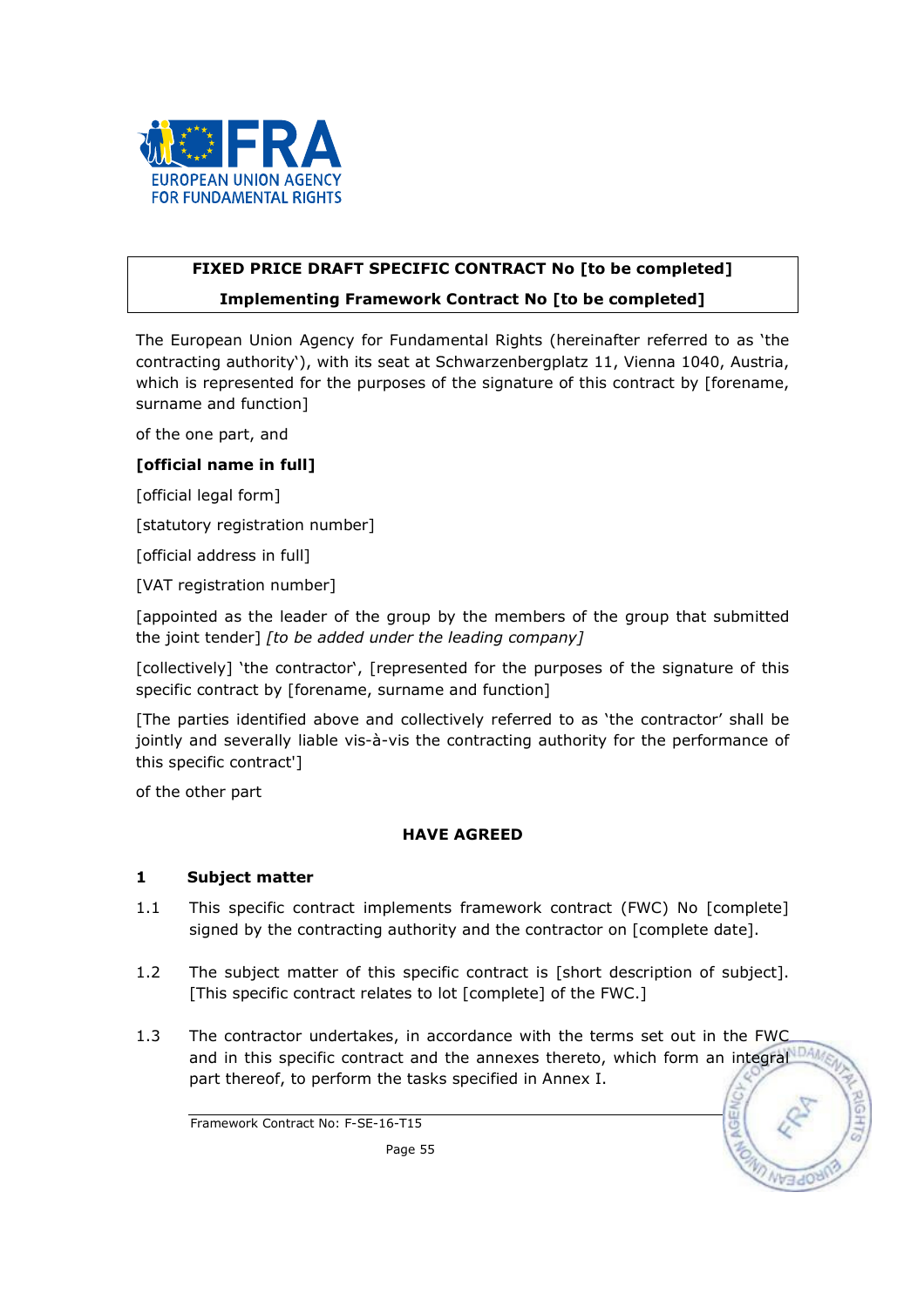

## 2 Entry into force and duration

- 2.1 This specific contract shall enter into force on the date on which it is signed by the last party.
- 2.2 [The duration of the execution of the tasks shall not exceed [complete] [days/weeks/months].] [Execution of the tasks shall be completed before [to be competed].] Execution of the tasks shall start from the date of entry into force of this specific contract.

The period of execution of the tasks may be extended only with the express written agreement of the parties before such period elapses.

## 3 PERFORMANCE AND LOCATION

3.1 The tasks performed by the contractor under this specific contract shall result in deliverables, defined according to the provisions of Annex I.

 Signature by the contracting authority of the Task Acceptance Form attached in Annex III shall provide evidence of the work performed.

3.2 The tasks shall be performed at the contractor's premises, unless otherwise specified in Annex I.

## 4 Price and payments

- 4.1 The maximum total price to be paid under this specific contract shall be EUR [amount in figures and in words] covering all tasks executed.
- 4.2 This amount shall cover all expenditure incurred by the contractor in performing this specific contract. No reimbursable expenses are foreseen.
- 4.3 In conformity with Articles 1.5 of the special conditions and 2.21 of the general conditions of the FWC, the invoicing procedures for the services, once accepted by the contracting authority, are as follows:
	- payment of the balance upon completion of the work, based on acceptance of the services or supplies signed by the contracting authority (to be attached to the invoice)
- 4.4 Payments shall be made to account No [to be completed] held with [to be completed] on production of the invoice showing separately the amount of the

Framework Contract No: F-SE-16-T15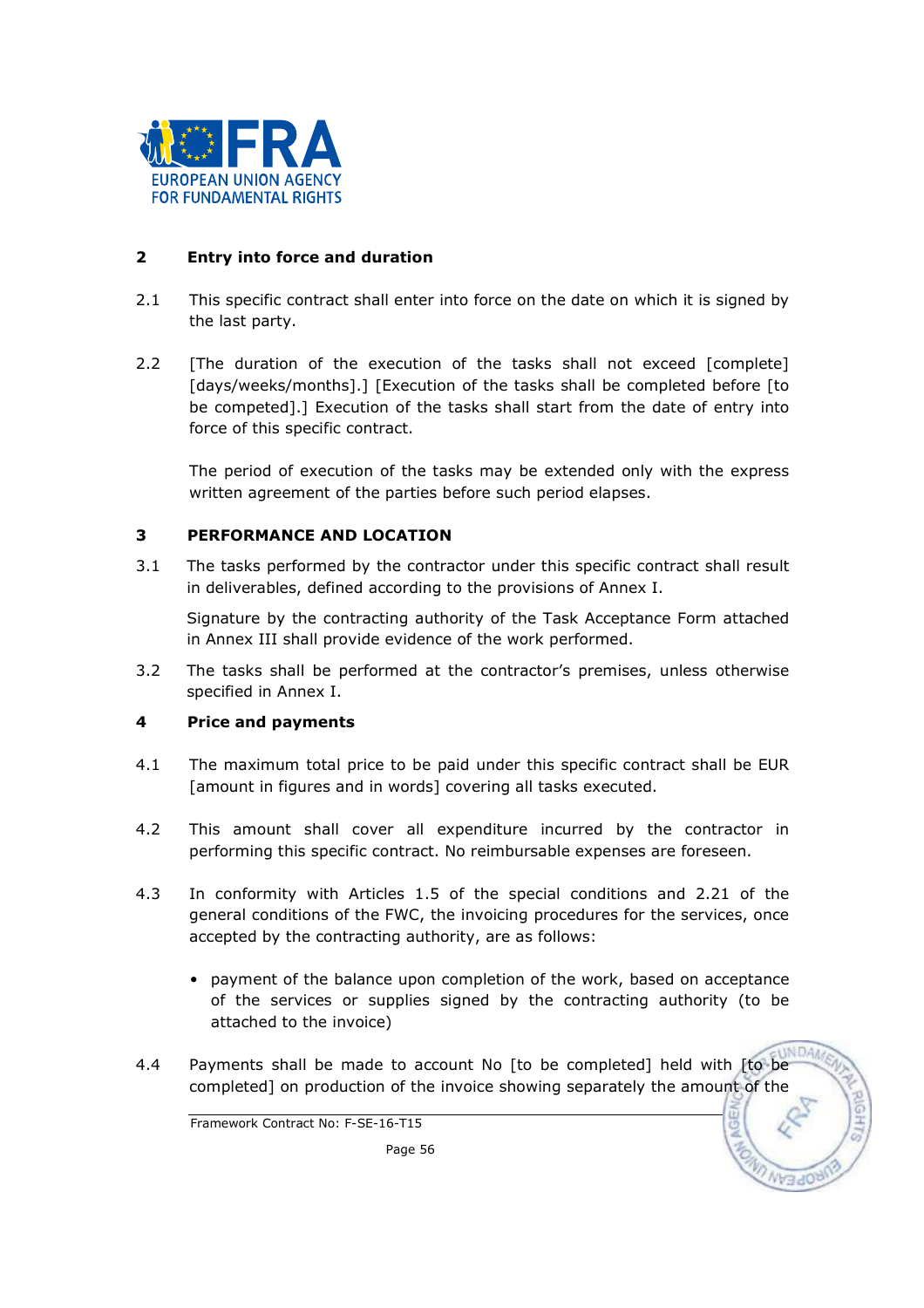

services and the VAT applied and within no more than [30] calendar days from the date the invoice is received by the department indicated in article 4.5 below. Invoices presented by the contractor shall indicate his place of taxation for VAT purposes and shall specify separately the amounts not including VAT from those amounts including VAT. The payment shall be deemed to have been effected on the day the contracting authority's financial account is debited.

4.5 The address for invoices is:

 European Union Agency for Fundamental Rights to the attention of the Administration Department Schwarzenbergplatz 11, Vienna 1040, Austria

\*\*\*\*

[Option: for contractors for which VAT is due in Belgium]

[Where VAT is due in Belgium, the provisions of this specific contract constitute a request for VAT exemption No 450, Article 42, paragraph 3.3 of the VAT code (circular 2/1978), provided the contractor includes the following statement in the invoice(s): 'Exonération de la TVA, Article 42, paragraphe 3.3 du code de la TVA (circulaire 2/1978) ' or an equivalent statement in the Dutch or German language.]

[Option: for contractors for which VAT is due in Luxembourg]

[Where VAT is due in Luxembourg, the contractor shall include the following statement in the invoices: 'Commande destinée à l'usage officiel de l'Union européenne. Exonération de la TVA Article 43 § 1 k 2ième tiret de la loi modifiée du 12.02.79. ' In case of intra-Community purchases, the statement to be included in the invoices is: 'For the official use of the European Union. VAT Exemption / European Union/ Article 151 of Council Directive 2006/112/EC. ']

## 5 SUBCONTRACTING

[Subcontracting is not allowed]

or

[In accordance with article 2.10 of the general conditions, the contractor has been permitted to subcontract.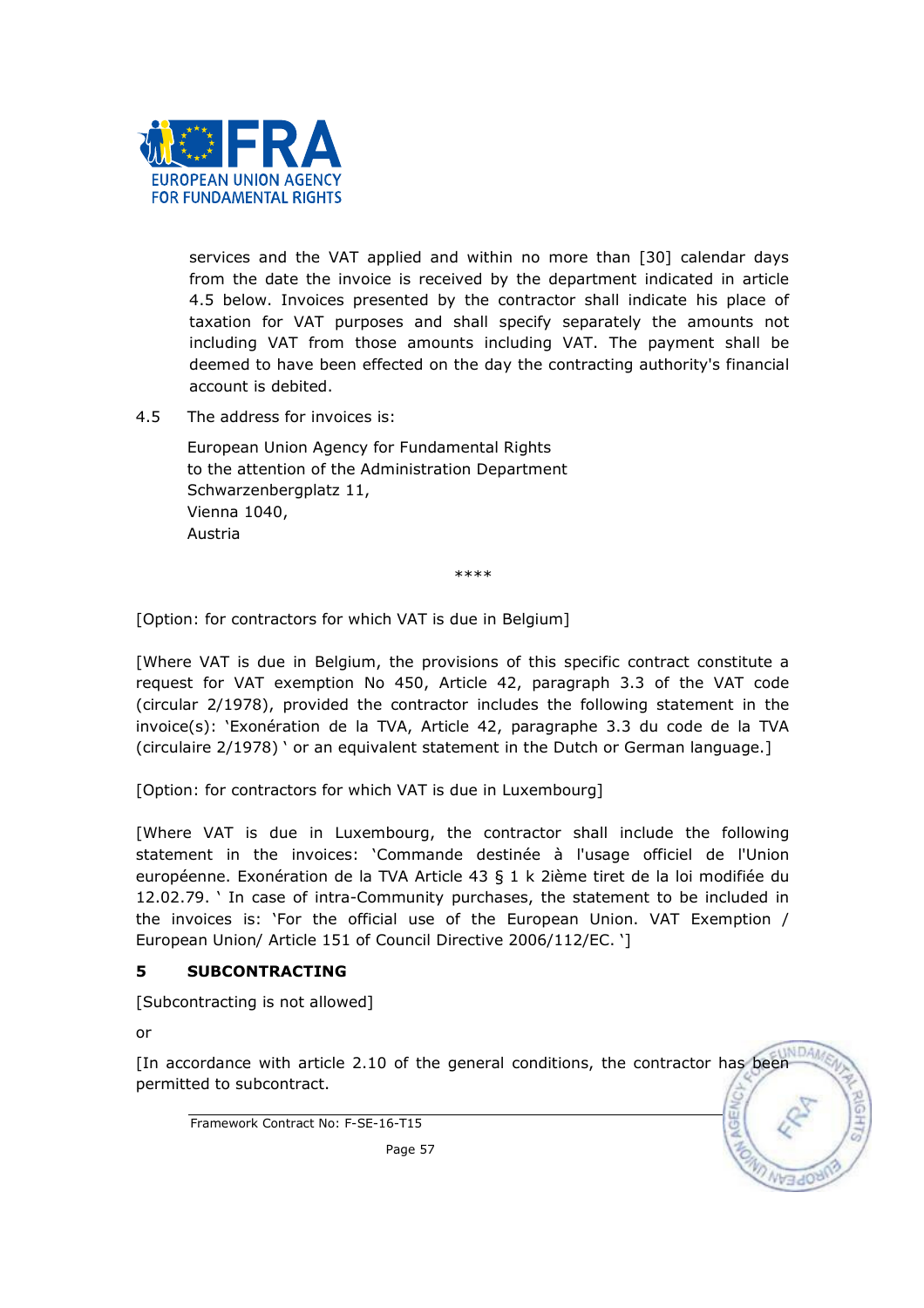

Tasks stated in Annex I may be performed by the subcontractor [name subcontractor, address], entirely at the risk of the contractor.

Without prejudice to the contracting authority's other rights under article 2.10 of the general conditions, if the contractor fails to meet his obligations, the specific contract with the contracting authority may be terminated in accordance with Article 2.18.1 c) of the general conditions. This clause applies throughout the terms of the specific contract.]

## 6 Performance guarantee

No performance guarantee will be required.

## 7 Use of results

[Refer to article 1.10 of the framework contract.]

or

[Insert details on the intended use of results linked to the specific request for service supplementing or replacing clause 1.10 of the special conditions]

## 8 ADMINISTRATIVE PROVISIONS

The persons responsible for implementing this specific contract are:

For the contracting authority:

Administrative matters: [name and telephone number]

Technical matters: [name and telephone number]

For the contractor: [name and telephone number]

Administrative matters: [name and telephone number]

Technical matters: [name and telephone number]

All communication relating to the implementation of this specific contract must be in the form of written correspondence and be sent to the appropriate responsible persons.

## 9 Annexes

The following documents are annexed to the specific contract and form an integral part of it:

Annex I: Technical Annex/Description of the Tasks

Annex II: Contractor's specific tender of [date to be completed]



Framework Contract No: F-SE-16-T15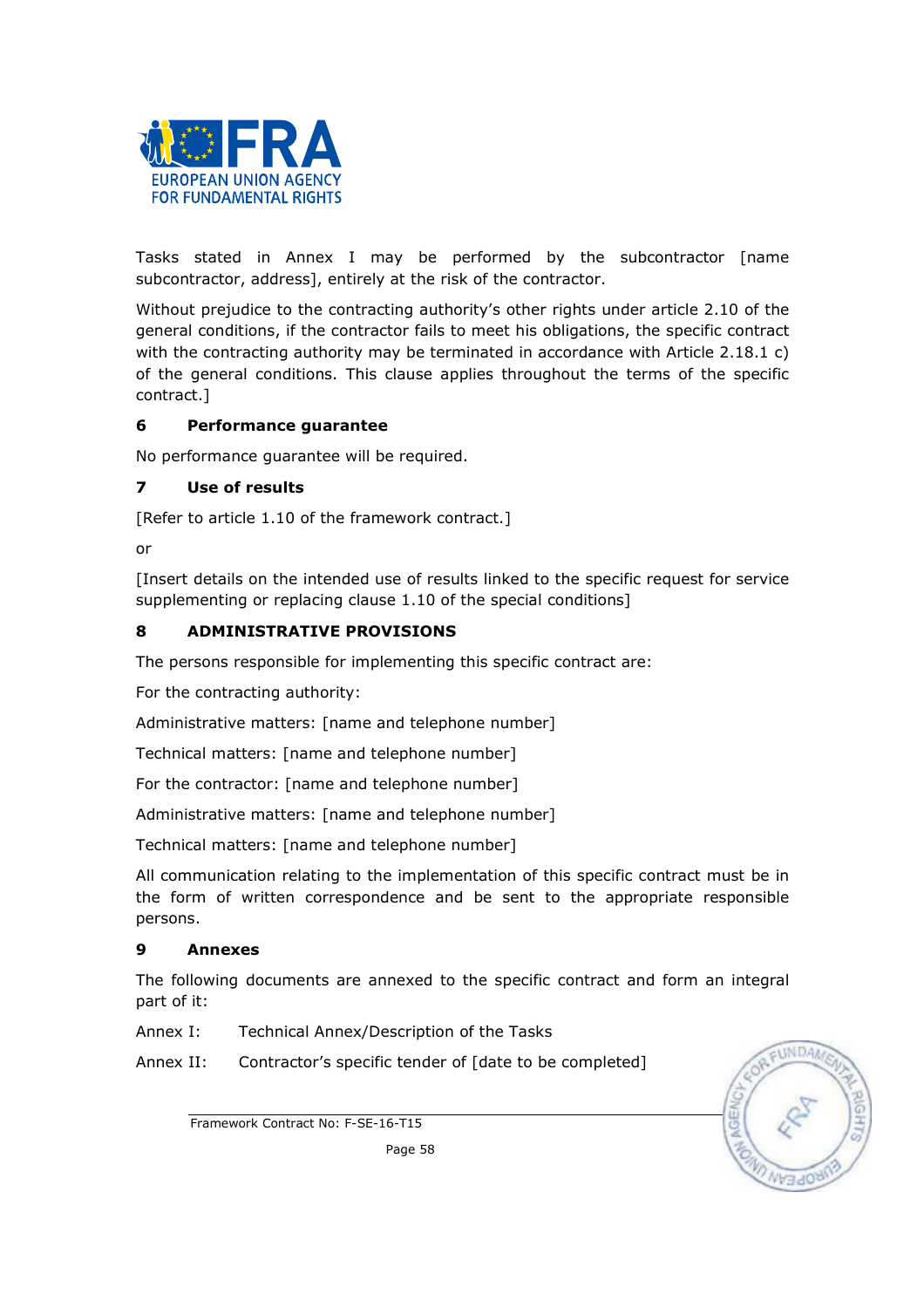

## SIGNATURES

| For the contractor,                      | For the contracting authority, |
|------------------------------------------|--------------------------------|
| [name]                                   | [name]                         |
| [function]                               | [function]                     |
|                                          |                                |
| Done at ______________ date: ___________ |                                |
| In duplicate in English.                 |                                |



Framework Contract No: F-SE-16-T15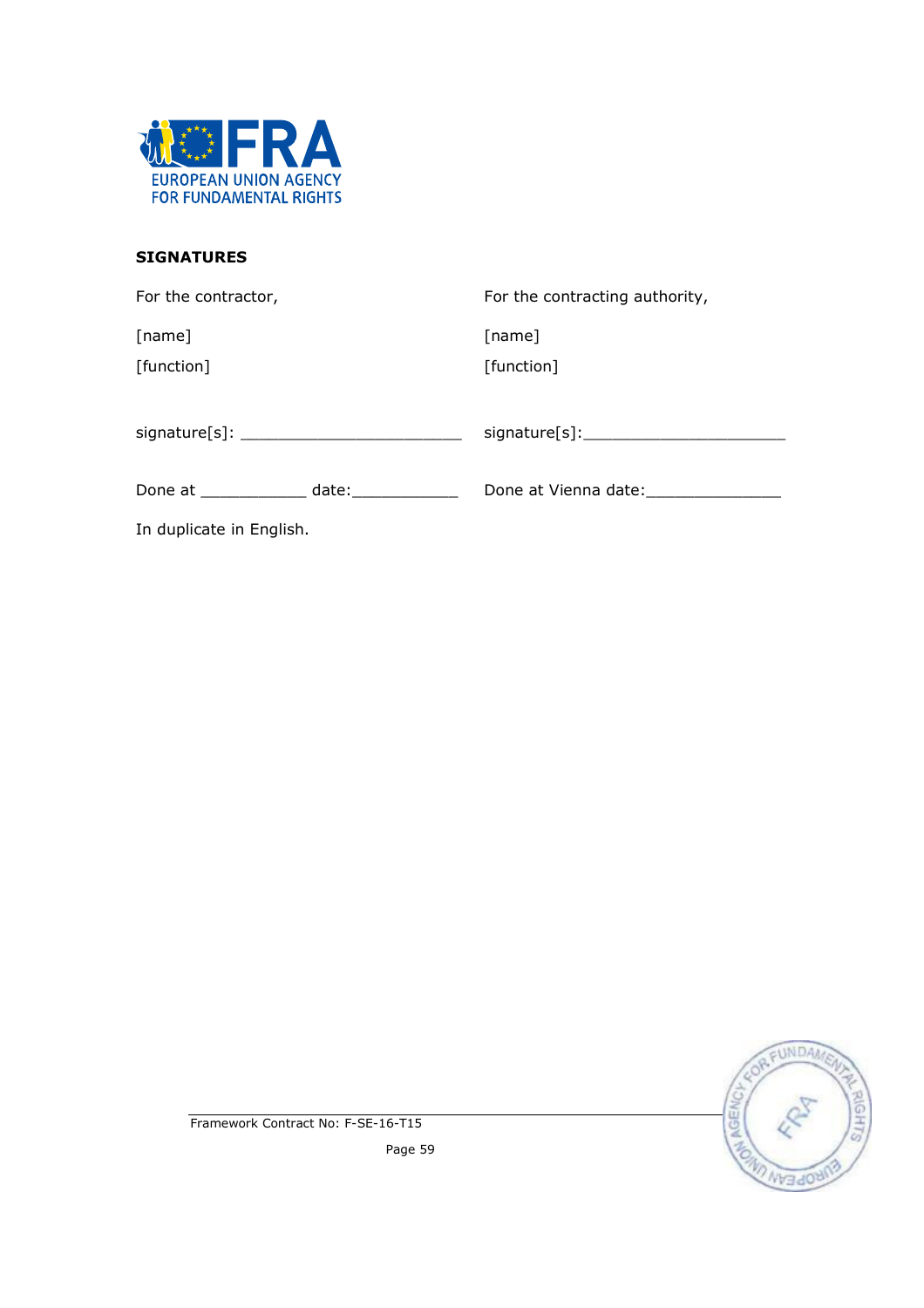

# ANNEX I

Technical Annex/Description of the Tasks



Framework Contract No: F-SE-16-T15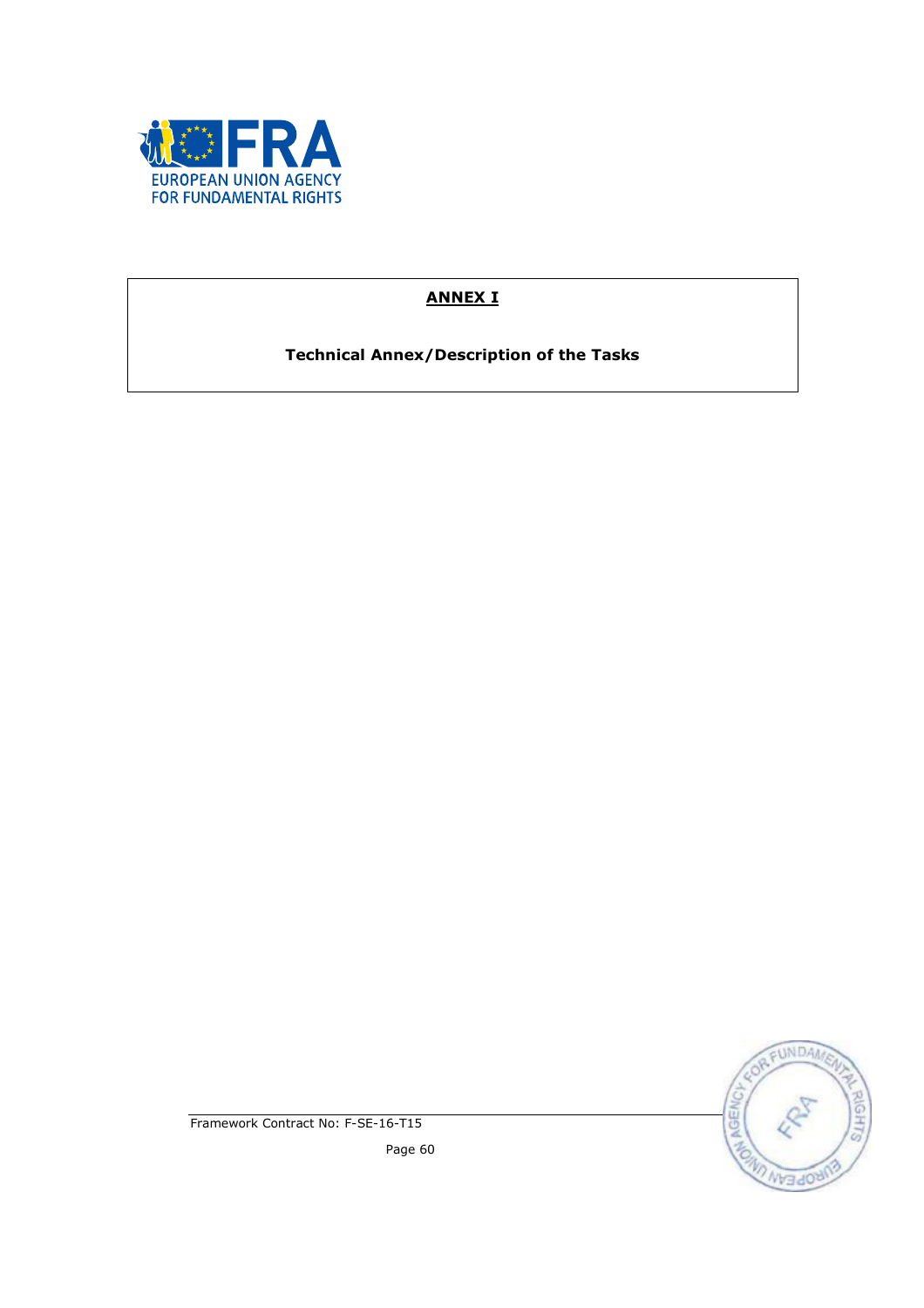

# ANNEX II

Contractor's specific tender



Framework Contract No: F-SE-16-T15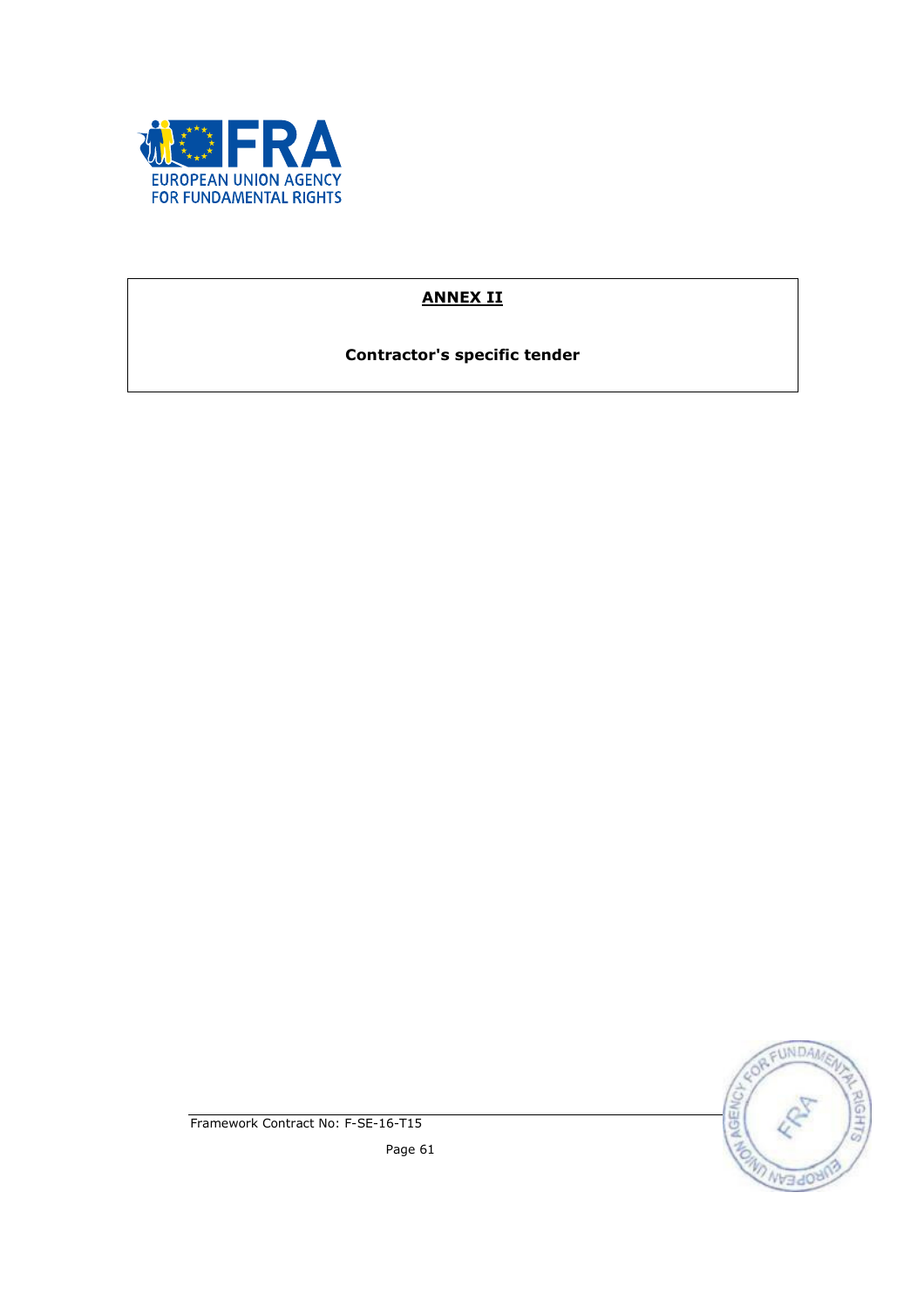

# ANNEX IV

Bank Identification Form and Legal Entities File



Framework Contract No: F-SE-16-T15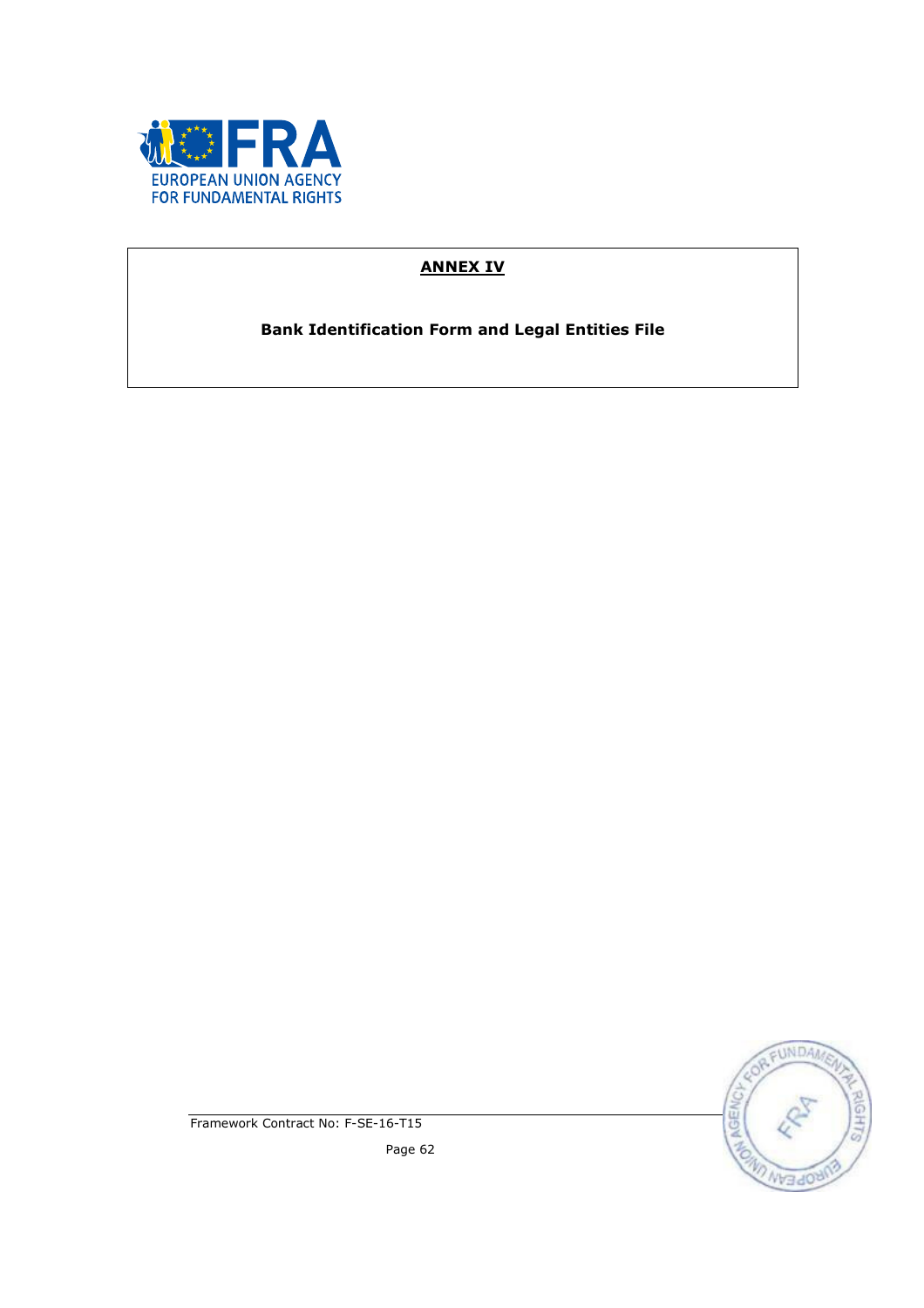

# ANNEX VI

Power of Attorney



Framework Contract No: F-SE-16-T15